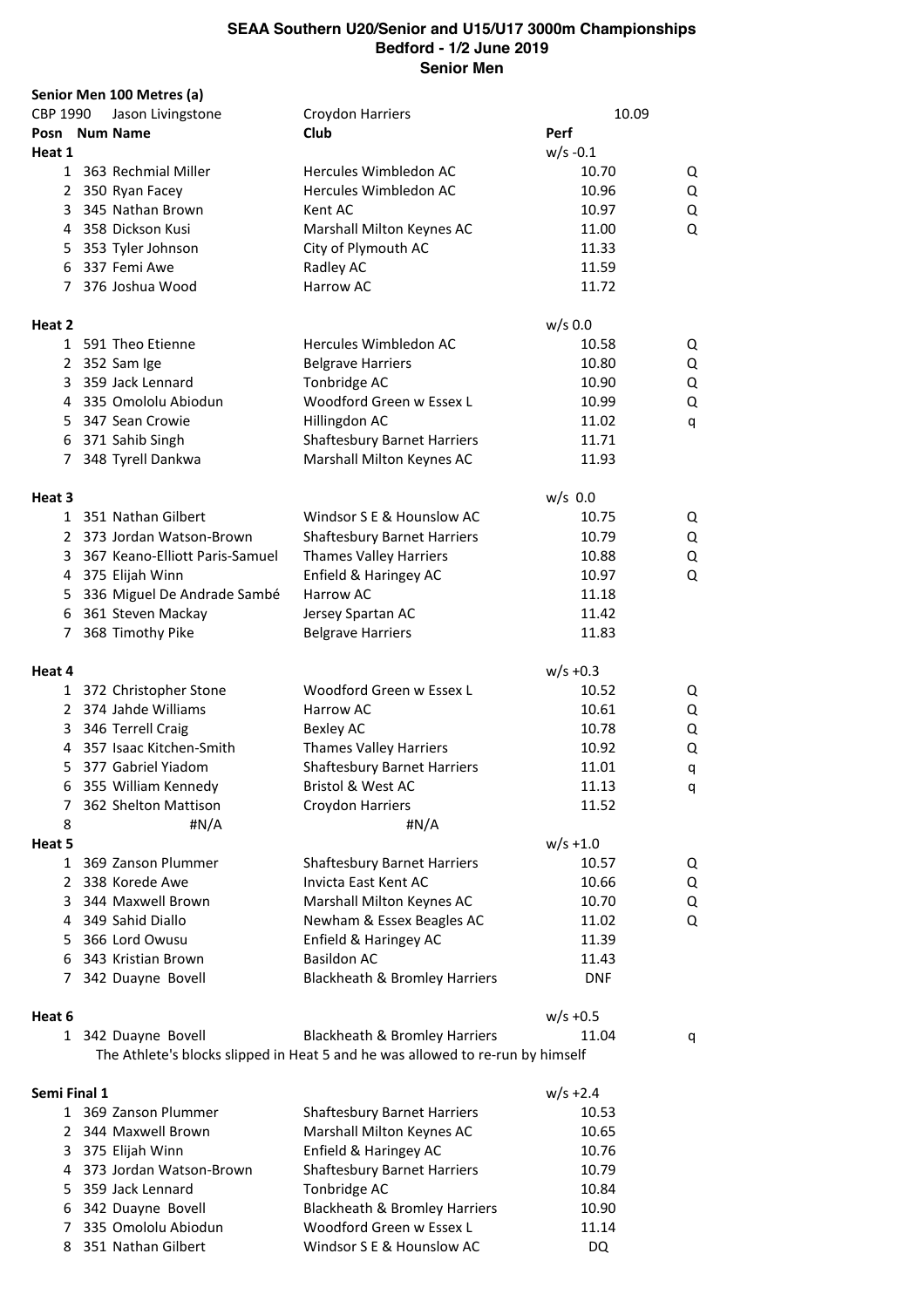| Semi Final 2 |   |                                |                                    | $w/s + 0.7$ |   |
|--------------|---|--------------------------------|------------------------------------|-------------|---|
|              |   | 1 372 Christopher Stone        | Woodford Green w Essex L           | 10.47       | Q |
|              |   | 2 338 Korede Awe               | Invicta East Kent AC               | 10.51       | Q |
| 3            |   | 374 Jahde Williams             | Harrow AC                          | 10.61       | q |
|              |   | 4 346 Terrell Craig            | <b>Bexley AC</b>                   | 10.72       | q |
| 5.           |   | 367 Keano-Elliott Paris-Samuel | <b>Thames Valley Harriers</b>      | 10.85       |   |
|              |   | 6 358 Dickson Kusi             | Marshall Milton Keynes AC          | 10.97       |   |
|              |   | 7 349 Sahid Diallo             | Newham & Essex Beagles AC          | 11.02       |   |
|              |   | 8 355 William Kennedy          | <b>Bristol &amp; West AC</b>       | 11.03       |   |
| Semi Final 3 |   |                                |                                    | $w/s + 0.2$ |   |
|              |   | 1 363 Rechmial Miller          | Hercules Wimbledon AC              | 10.41       | Q |
|              |   | 2 591 Theo Etienne             | Hercules Wimbledon AC              | 10.43       | Q |
|              |   | 3 352 Sam Ige                  | <b>Belgrave Harriers</b>           | 10.76       |   |
|              |   | 4 347 Sean Crowie              | Hillingdon AC                      | 10.88       |   |
|              |   | 5 350 Ryan Facey               | Hercules Wimbledon AC              | 10.90       |   |
|              |   | 6 345 Nathan Brown             | Kent AC                            | 10.93       |   |
|              |   | 7 357 Isaac Kitchen-Smith      | <b>Thames Valley Harriers</b>      | 10.99       |   |
|              |   | 8 377 Gabriel Yiadom           | <b>Shaftesbury Barnet Harriers</b> | 11.16       |   |
| Final        |   |                                |                                    | $w/s + 0.8$ |   |
|              |   | 1 338 Korede Awe               | Invicta East Kent AC               | 10.44       |   |
|              |   | 2 363 Rechmial Miller          | Hercules Wimbledon AC              | 10.45       |   |
|              |   | 3 591 Theo Etienne             | Hercules Wimbledon AC              | 10.46       |   |
|              |   | 4 372 Christopher Stone        | Woodford Green w Essex L           | 10.52       |   |
|              |   | 5 374 Jahde Williams           | Harrow AC                          | 10.52       |   |
|              |   | 6 369 Zanson Plummer           | <b>Shaftesbury Barnet Harriers</b> | 10.58       |   |
|              |   | 7 344 Maxwell Brown            | Marshall Milton Keynes AC          | 10.63       |   |
|              |   | 8 346 Terrell Craig            | <b>Bexley AC</b>                   | <b>DNS</b>  |   |
|              |   | Senior Men 200 Metres (b)      |                                    |             |   |
| CBP 1992     |   | Linford Christie               | <b>Thames Valley Harriers</b>      | 20.71       |   |
|              |   | Posn Num Name                  | Club                               | Perf        |   |
|              |   |                                |                                    |             |   |
| Heat 1       |   |                                |                                    | $W/S + 1.8$ |   |
|              |   | 1 374 Jahde Williams           | Harrow AC                          | 21.35       | Q |
| 2            |   | 393 Marvin Popoola             | <b>Herne Hill Harriers</b>         | 21.45       | Q |
| 3            |   | 341 David Bolarinwa            | Newham & Essex Beagles AC          | 21.87       | Q |
|              |   | 4 396 Luke Smith               | <b>Shaftesbury Barnet Harriers</b> | 21.95       | q |
|              |   | 5 398 Lewis Thorn              | Braintree & District AC            | 22.27       | q |
|              |   | 6 397 Zachary Stapleton        | Hercules Wimbledon AC              | 22.92       |   |
| $7^{\circ}$  |   | 361 Steven Mackay              | Jersey Spartan AC                  | 23.15       |   |
|              |   | 8 371 Sahib Singh              | <b>Shaftesbury Barnet Harriers</b> | 23.90       |   |
|              |   |                                |                                    | $W/S +0.7$  |   |
|              |   | 1 378 Edmond Amaning           | <b>Thames Valley Harriers</b>      | 21.34       | Q |
|              | 2 | 381 Jonathan Browne            | Kent AC                            | 22.13       | Q |
| 3            |   | 386 Hanif Henry                | <b>Orion Harriers</b>              | 22.45       | Q |
| 4            |   | 394 Byron Robinson             | <b>Herne Hill Harriers</b>         | 22.55       |   |
| 5            |   | 379 Christian Anuyagu          | Victoria Park H & Tower H AC       | 22.70       |   |
| 6            |   | 355 William Kennedy            | <b>Bristol &amp; West AC</b>       | 22.93       |   |
| Heat 2<br>7  |   | 390 Kelechi Okorie             | Victoria Park H & Tower H AC       | 23.00       |   |
| Heat 3       |   |                                |                                    | $W/S -0.6$  |   |
|              |   | 1 395 Martyn Rooney            | Croydon Harriers                   | 21.88       | Q |
| $\mathbf{2}$ |   | 399 Deji Tobais                | Windsor S E & Hounslow AC          | 21.99       | Q |
| 3            |   | 359 Jack Lennard               | Tonbridge AC                       | 22.33       | Q |
| 4            |   | 383 Kema Egbunike              | Harrow AC                          | 22.75       |   |
| 5            |   | 382 Eden Davis                 | Herts Phoenix AC                   | 22.84       |   |
| 6            |   | 389 Daniel Offiah              | Southampton AC                     | 23.24       |   |
| 7            |   | 391 Max Perez-Diaz             | Kingston AC & Poly Harriers        | 23.37       |   |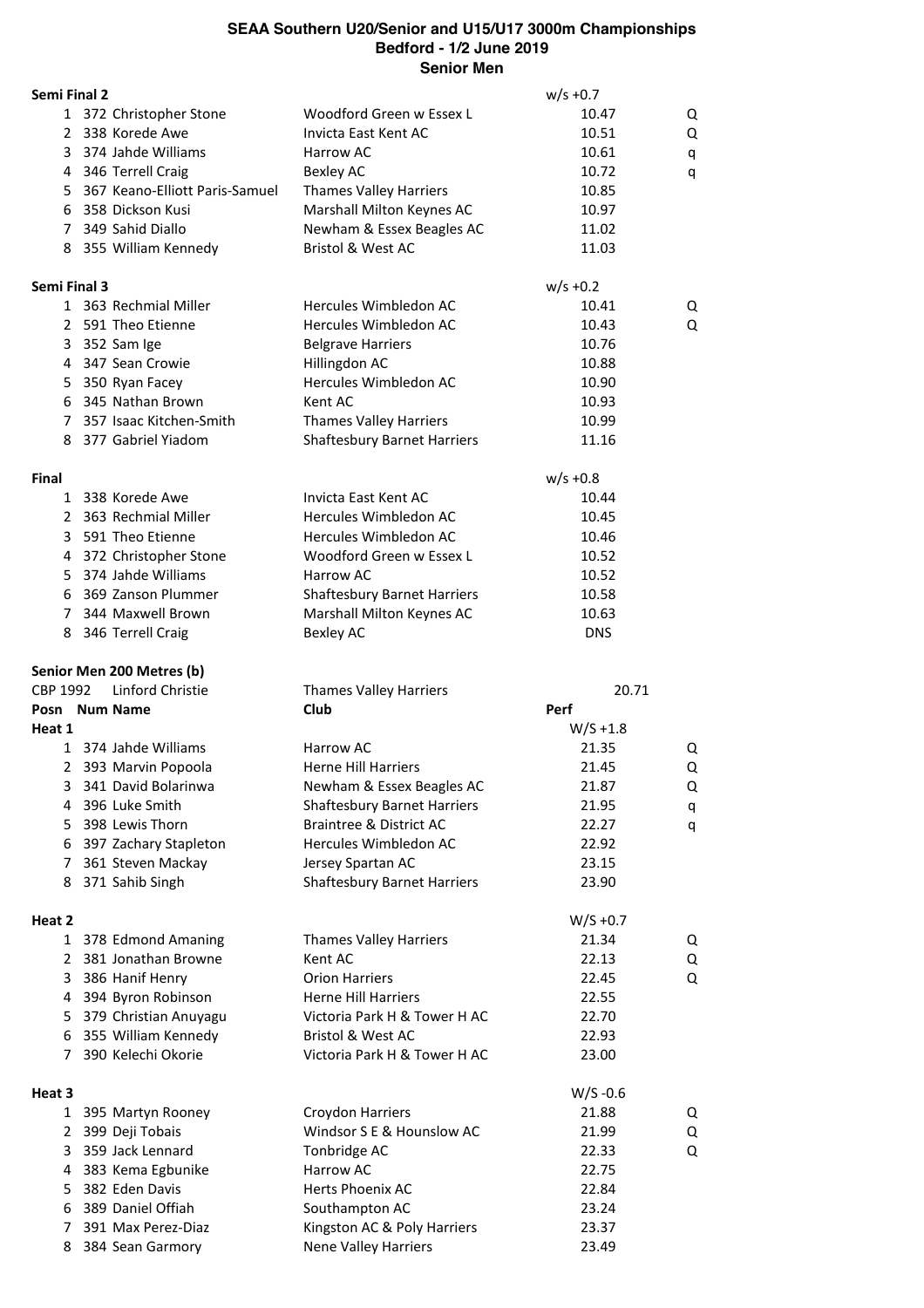| Heat 4              |                                  |                                    | $W/S + 2.1$ |   |
|---------------------|----------------------------------|------------------------------------|-------------|---|
|                     | 1 385 Toby Harries               | <b>Brighton Phoenix AC</b>         | 20.92       | Q |
|                     | 2 372 Christopher Stone          | Woodford Green w Essex L           | 21.48       | Q |
|                     | 3 367 Keano-Elliott Paris-Samuel | <b>Thames Valley Harriers</b>      | 21.84       | Q |
|                     | 4 350 Ryan Facey                 | Hercules Wimbledon AC              | 22.41       | q |
|                     | 5 400 Richard Tremblen           | Swansea Harriers                   | 22.54       | q |
|                     | 6 353 Tyler Johnson              | City of Plymouth AC                | 22.94       |   |
|                     | 7 366 Lord Owusu                 | Enfield & Haringey AC              | 24.03       |   |
|                     |                                  |                                    |             |   |
| Semi Final 1        |                                  |                                    | $W/S +2.3$  |   |
|                     | 1 395 Martyn Rooney              | Croydon Harriers                   | 21.77       | Q |
|                     | 2 381 Jonathan Browne            | Kent AC                            | 21.85       | Q |
|                     | 3 367 Keano-Elliott Paris-Samuel | <b>Thames Valley Harriers</b>      | 22.09       | Q |
|                     | 4 396 Luke Smith                 | <b>Shaftesbury Barnet Harriers</b> | 22.20       | Q |
|                     | 5 386 Hanif Henry                | <b>Orion Harriers</b>              | 22.46       |   |
|                     | 6 400 Richard Tremblen           | <b>Swansea Harriers</b>            | 22.62       |   |
|                     | 7 393 Marvin Popoola             | <b>Herne Hill Harriers</b>         | 59.47       |   |
| 8                   | 385 Toby Harries                 | <b>Brighton Phoenix AC</b>         | <b>DNS</b>  |   |
| <b>Semi Final 2</b> |                                  |                                    | $W/S -0.1$  |   |
|                     | 1 378 Edmond Amaning             | <b>Thames Valley Harriers</b>      | 20.89       | Q |
|                     | 2 374 Jahde Williams             | Harrow AC                          | 21.19       | Q |
|                     | 3 372 Christopher Stone          | Woodford Green w Essex L           | 21.33       | Q |
|                     | 4 399 Deji Tobais                | Windsor S E & Hounslow AC          | 21.65       | Q |
|                     | 5 341 David Bolarinwa            | Newham & Essex Beagles AC          | 21.89       |   |
|                     | 6 350 Ryan Facey                 | Hercules Wimbledon AC              | 22.27       |   |
|                     | 7 398 Lewis Thorn                | Braintree & District AC            | 22.47       |   |
|                     | 8 359 Jack Lennard               | Tonbridge AC                       | 22.52       |   |
| Final               |                                  |                                    |             |   |
|                     | 1 378 Edmond Amaning             | Thames Valley Harriers             | 20.97       |   |
|                     | 2 374 Jahde Williams             | Harrow AC                          | 21.25       |   |
|                     | 3 372 Christopher Stone          | Woodford Green w Essex L           | 21.47       |   |
|                     | 4 381 Jonathan Browne            | Kent AC                            | 21.81       |   |
| 5                   | 399 Deji Tobais                  | Windsor S E & Hounslow AC          | 21.89       |   |
|                     | 6 367 Keano-Elliott Paris-Samuel | <b>Thames Valley Harriers</b>      | 22.08       |   |
| 7                   | 396 Luke Smith                   | <b>Shaftesbury Barnet Harriers</b> | 22.16       |   |
| 8                   | 395 Martyn Rooney                | Croydon Harriers                   | <b>DNS</b>  |   |
|                     |                                  |                                    |             |   |
|                     | <b>Senior Men 400 Metres</b>     |                                    |             |   |
| CBP 1992            | Ade Mafe                         | London Irish AC                    | 45.81       |   |
| Posn Num Name       |                                  | Club                               | Perf        |   |
| Heat $1(a)$         |                                  |                                    |             |   |
|                     | 1 461 Matthew Overall            | Crawley AC                         | 48.55       | Q |
|                     | 2 470 Shawn Wright               | Kent AC                            | 49.25       | Q |
|                     | 3 457 Jordan Layne               | Blackheath & Bromley Harriers      | 49.81       | Q |
|                     | 4 438 Akeem Akintokun            | <b>Havering AC</b>                 | 49.85       | Q |
|                     | 5 465 Kimani Smart               | S Factor Athletics                 | 50.58       | q |
|                     | 6 469 Tom Syckelmoore            | Basingstoke & Mid Hants AC         | 53.74       |   |
| Heat $2(a)$         |                                  |                                    |             |   |
|                     | 1 444 Matt Chant                 | Andover AC                         | 48.98       | Q |
|                     | 2 439 Nicholas Atwell            | <b>Thames Valley Harriers</b>      | 49.89       | Q |
|                     | 3 466 Oliver Smith               | Harrow AC                          | 49.92       | Q |
|                     | 4 443 Khalil Bruney              | Enfield & Haringey AC              | 50.26       | Q |
|                     | 5 450 Ciaran Dunnion             | Poole AC                           | 50.56       | q |
|                     | 6 453 Joel Harvey                | Bournemouth AC                     | 50.77       | q |
|                     | 7 454 Adam Herring               | Blackheath & Bromley Harriers      | 51.70       |   |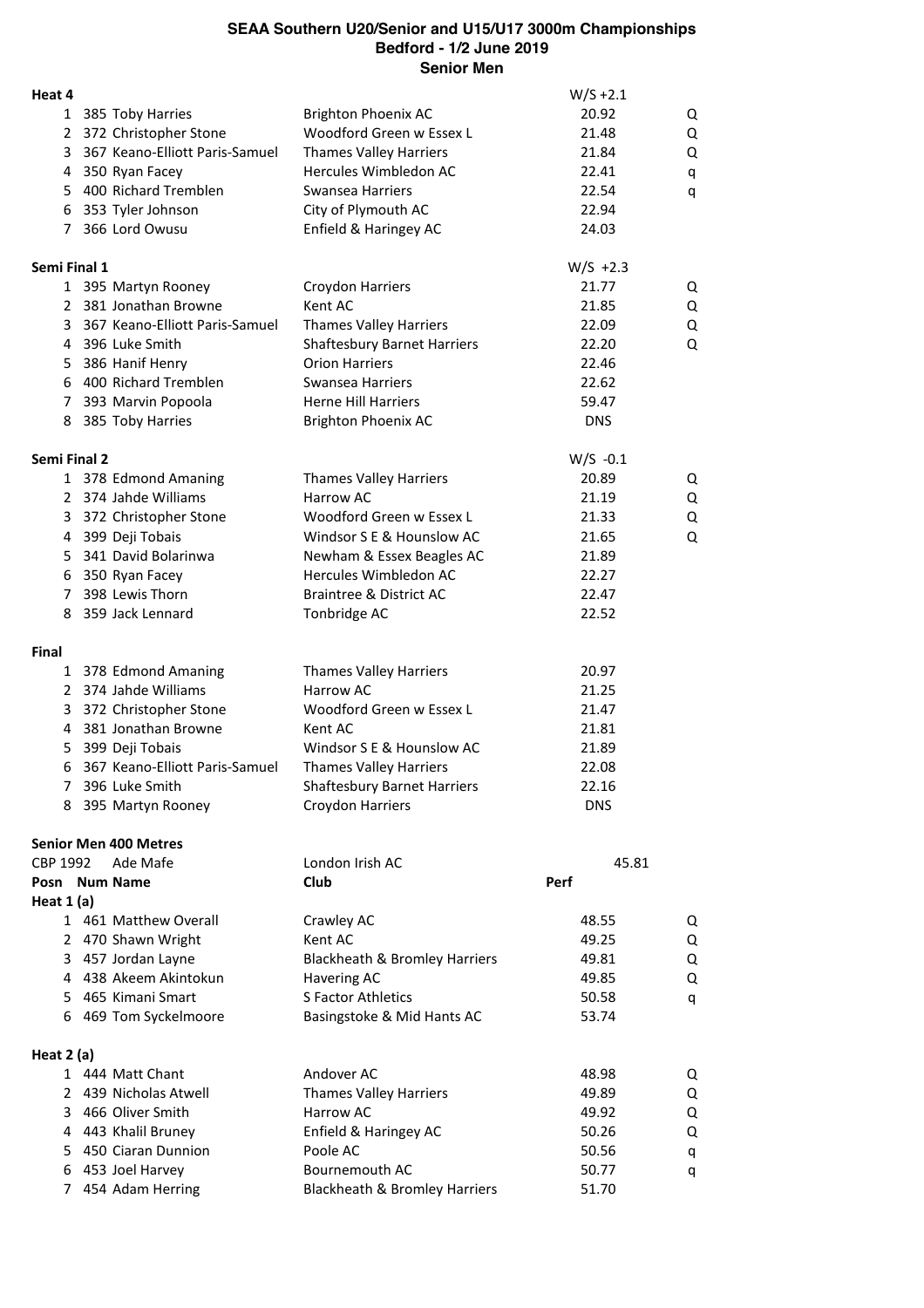**Heat 3 (a)** 1 467 Ben Snaith Newham & Essex Beagles AC 48.18 Q 2 468 Emmanuel Sosanya Newham & Essex Beagles AC 49.42 Q 3 445 Jamal Clarke Windsor S E & Hounslow AC 49.60 Q 4 441 Matthew Billington Southampton AC 50.59 Q 5 384 Sean Garmory Nene Valley Harriers 51.20 6 401 Jake Young Colchester Harriers 51.65 **Heat 4 (a)** 1 437 Krishawn Aiken Shaftesbury Barnet Harriers 50.09 Q 2 442 Columba Blango Victoria Park H & Tower H AC 50.44 Q 3 462 Peter Phillips **Herne Hill Harriers** 50.65 Q 4 455 Kevin Hodgson Bournemouth AC 50.97 Q 5 458 Jerome Lule Shaftesbury Barnet Harriers 51.18 q 6 440 Alexander Babb Victoria Park H & Tower H AC 53.60 **Heat 5 (a)** 1 463 Dan Putnam Blackheath & Bromley Harriers 48.81 Q 2 446 Lewis Collins **Tonbridge AC** 49.50 Q 3 449 Peter De'Ath Stevenage & North Herts AC 49.61 Q 4 464 Charlie Shingleton Braintree & District AC 50.87 Q 5 460 Isaac Ogunlade Herne Hill Harriers 51.84 6 451 Jason Dwaah Victoria Park H & Tower H AC 55.74 7 380 Calum Bressington Southampton AC DNS **Semi Final 1 (a)** 1 463 Dan Putnam Blackheath & Bromley Harriers 47.41 Q 2 444 Matt Chant **Andover AC** 48.23 Q 3 439 Nicholas Atwell **Thames Valley Harriers** 49.14 q 4 438 Akeem Akintokun Havering AC 49.49 5 462 Peter Phillips **Herne Hill Harriers** 50.09 6 465 Kimani Smart S Factor Athletics 50.28 7 450 Ciaran Dunnion Poole AC 50.71 8 442 Columba Blango Victoria Park H & Tower H AC 54.03 **Semi Final 2 (a)** 1 467 Ben Snaith Newham & Essex Beagles AC 48.81 Q 2 468 Emmanuel Sosanya Newham & Essex Beagles AC 49.39 Q 3 470 Shawn Wright Kent AC 49.44 4 449 Peter De'Ath Stevenage & North Herts AC 49.62 5 441 Matthew Billington Southampton AC 51.06 6 458 Jerome Lule Shaftesbury Barnet Harriers 51.43 7 464 Charlie Shingleton Braintree & District AC 51.43 8 457 Jordan Layne Blackheath & Bromley Harriers DNS **Semi Final 3 (a)** 1 446 Lewis Collins **Tonbridge AC** 48.43 Q 2 437 Krishawn Aiken Shaftesbury Barnet Harriers 48.60 Q 3 461 Matthew Overall Crawley AC 6 and 48.74 q 4 466 Oliver Smith **Harrow AC** 49.99 5 455 Kevin Hodgson Bournemouth AC 50.05 6 453 Joel Harvey Bournemouth AC 50.08 7 443 Khalil Bruney Enfield & Haringey AC 50.52 8 445 Jamal Clarke **Windsor S E & Hounslow AC** 52.45 **Final (b)** 1 463 Dan Putnam Blackheath & Bromley Harriers 47.32 2 467 Ben Snaith Newham & Essex Beagles AC 47.55 3 444 Matt Chant **Andover AC** 48.07 4 446 Lewis Collins **Tonbridge AC** 48.29 5 437 Krishawn Aiken Shaftesbury Barnet Harriers 48.38 6 461 Matthew Overall Crawley AC 48.45

7 468 Emmanuel Sosanya Newham & Essex Beagles AC 48.61 8 439 Nicholas Atwell Thames Valley Harriers 49.01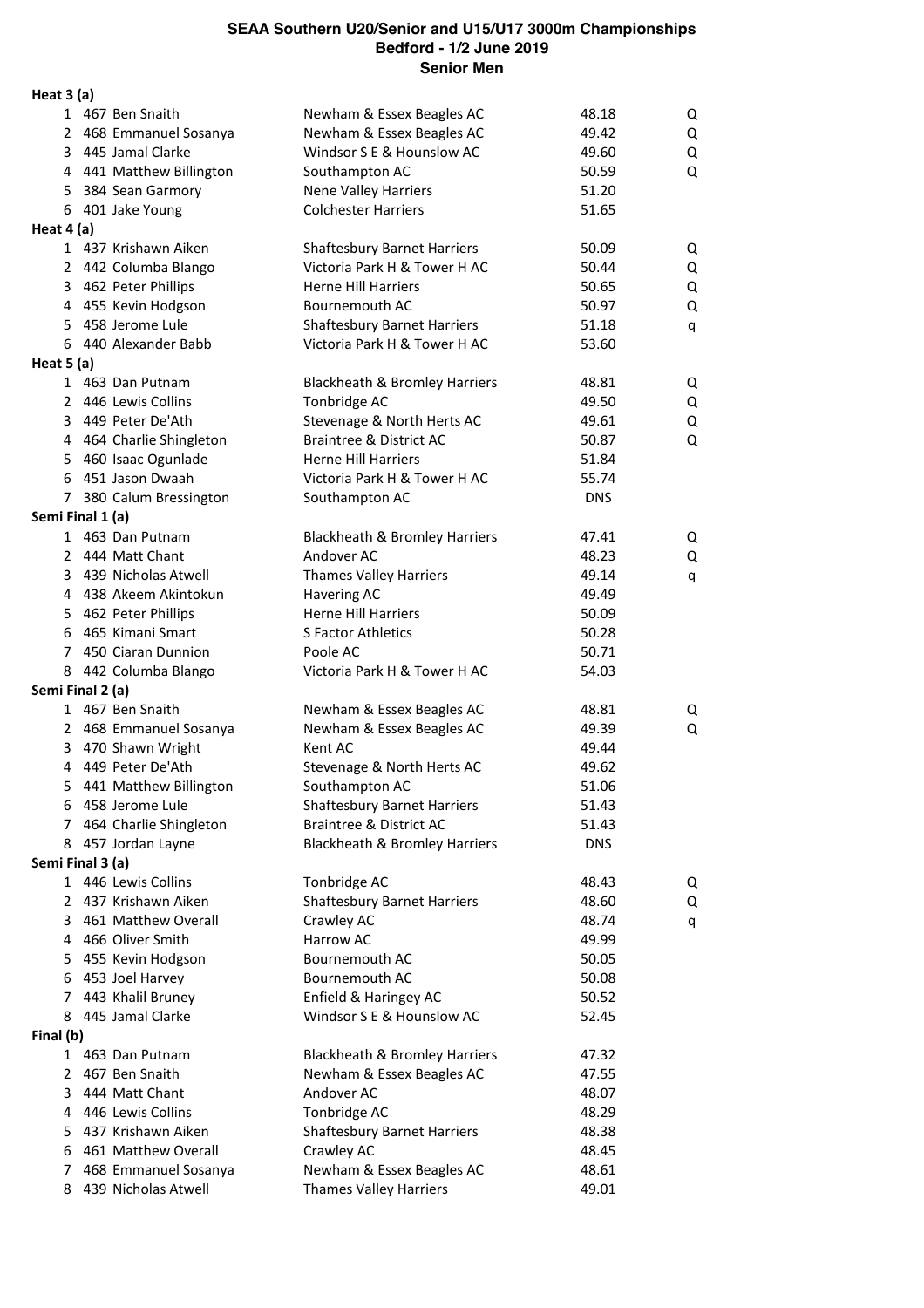|            |    | <b>Senior Men 800 Metres</b> |                                     |                    |   |
|------------|----|------------------------------|-------------------------------------|--------------------|---|
| CBP 1992   |    | Andrew Lill                  | Newham & Essex Beagles AC           | 1.46.84            |   |
|            |    | Posn Num Name                | Club                                | Perf               |   |
| Heat 1 (a) |    |                              |                                     |                    |   |
|            |    | 1 480 Benjamin Murphy        | Tonbridge AC                        | 1.56.26            | Q |
|            |    | 2 489 Chris Thornley         | Bedford & County AC                 | 1.58.42            | Q |
|            |    | 3 475 Neville Harris         | <b>Belgrave Harriers</b>            | 1.59.33            |   |
|            |    | 4 481 Matt Nicholson         | Bedford & County AC                 | 1.59.54            |   |
|            |    | 5 485 Sean Reidy             | <b>Nene Valley Harriers</b>         | 2.02.64            |   |
|            |    | 6 477 Brian Jr Kotelo        | Cambridge & Coleridge AC            | 2.09.83            |   |
| Heat 2 (a) |    |                              |                                     |                    |   |
|            |    | 1 471 Nick Armstrong         | Newham & Essex Beagles AC           | 1.57.56            | Q |
|            |    | 2 482 Joseph O'Hara          | <b>Bexley AC</b>                    | 1.57.61            | Q |
|            |    | 3 476 Sam Jones              | St Albans AC                        | 1.58.33            |   |
|            |    | 4 472 Adam Day               | <b>Chiltern Harriers AC</b>         | 1.58.41            |   |
|            |    | 5 478 Alexander Lione        | Cambridge & Coleridge AC            | 2.04.01            |   |
|            |    |                              |                                     |                    |   |
| Heat 3 (a) |    |                              |                                     |                    |   |
|            |    | 1 474 Scott Greeves          | City of Norwich AC                  | 1.55.68            | Q |
|            |    | 2 487 Joe Strange            | Bedford & County AC                 | 1.55.82            | Q |
|            |    | 3 484 Dave Ragan             | Basingstoke & Mid Hants AC          | 1.55.93            | q |
|            |    | 4 479 Mohamed Ismail Mohamed | <b>Shaftesbury Barnet Harriers</b>  | 1.56.22            | q |
|            |    | 5 486 William Ross           | London Heathside AC                 | 2.01.40            |   |
|            |    | 6 473 Joseph Gayle           | Victoria Park H & Tower H AC        | 2.06.76            |   |
| Final (b)  |    |                              |                                     |                    |   |
|            |    | 1 480 Benjamin Murphy        | Tonbridge AC                        | 1.52.74            |   |
|            |    | 2 471 Nick Armstrong         | Newham & Essex Beagles AC           | 1.53.58            |   |
|            |    | 3 474 Scott Greeves          | City of Norwich AC                  | 1.54.44            |   |
|            |    | 4 484 Dave Ragan             | Basingstoke & Mid Hants AC          | 1.55.63            |   |
|            |    | 5 479 Mohamed Ismail Mohamed | <b>Shaftesbury Barnet Harriers</b>  | 1.56.88            |   |
|            |    | 6 487 Joe Strange            | Bedford & County AC                 | 1.58.94            |   |
|            |    | 7 489 Chris Thornley         | Bedford & County AC                 | 2.00.65            |   |
|            |    | 8 482 Joseph O'Hara          | <b>Bexley AC</b>                    | 2.03.18            |   |
|            |    | Senior Men 1,500 Metres      |                                     |                    |   |
|            |    | CBP 1Steve Ovett             | Phoenix AC                          | 3.38.51            |   |
|            |    | Posn Num Name                | Club                                | Perf               |   |
| Final (b)  |    |                              |                                     |                    |   |
|            |    | 1 498 Jonathan Davies        | <b>Reading AC</b>                   | 3.51.45            |   |
|            |    | 2 506 Sam Winters            | Marshall Milton Keynes AC           | 3.52.57            |   |
|            | 3  | 494 Matt Bray                | Bedford & County AC                 | 3.52.68            |   |
|            | 4  | 499 George Dollner           | <b>Guildford &amp; Godalming AC</b> | 3.56.12            |   |
|            | 5. | 495 Callum Charleston        | Aldershot Farnham & DAC             | 3.56.76            |   |
|            | 6  | 500 Niki Faulkner            | <b>Reading AC</b>                   | 3.57.33            |   |
| 7          |    | 505 Stephen Strange          | <b>Basildon AC</b>                  | 4.00.95            |   |
|            | 8  | 504 Charles Hardy            | London Heathside AC                 | 4.01.14            |   |
| 9          |    | 492 James Beeks              | Basingstoke & Mid Hants AC          | 4.02.59            |   |
| 10         |    | 497 Aaron Cooper             | <b>Herts Phoenix AC</b>             | 4.02.60            |   |
|            | 11 | 501 Kieran Gilfedder         | Wycombe Phoenix Harriers & AC       |                    |   |
|            |    | 12 496 David Clark           |                                     | 4.08.87<br>4.11.22 |   |
|            |    |                              | Wycombe Phoenix Harriers & AC       |                    |   |
|            |    | 13 490 Akira Anzai-Jackson   | Ealing Southall & Middlesex AC      | 4.44.35            |   |
|            |    | 14 493 Mark Booth            | <b>Walton AC</b>                    | <b>DNF</b>         |   |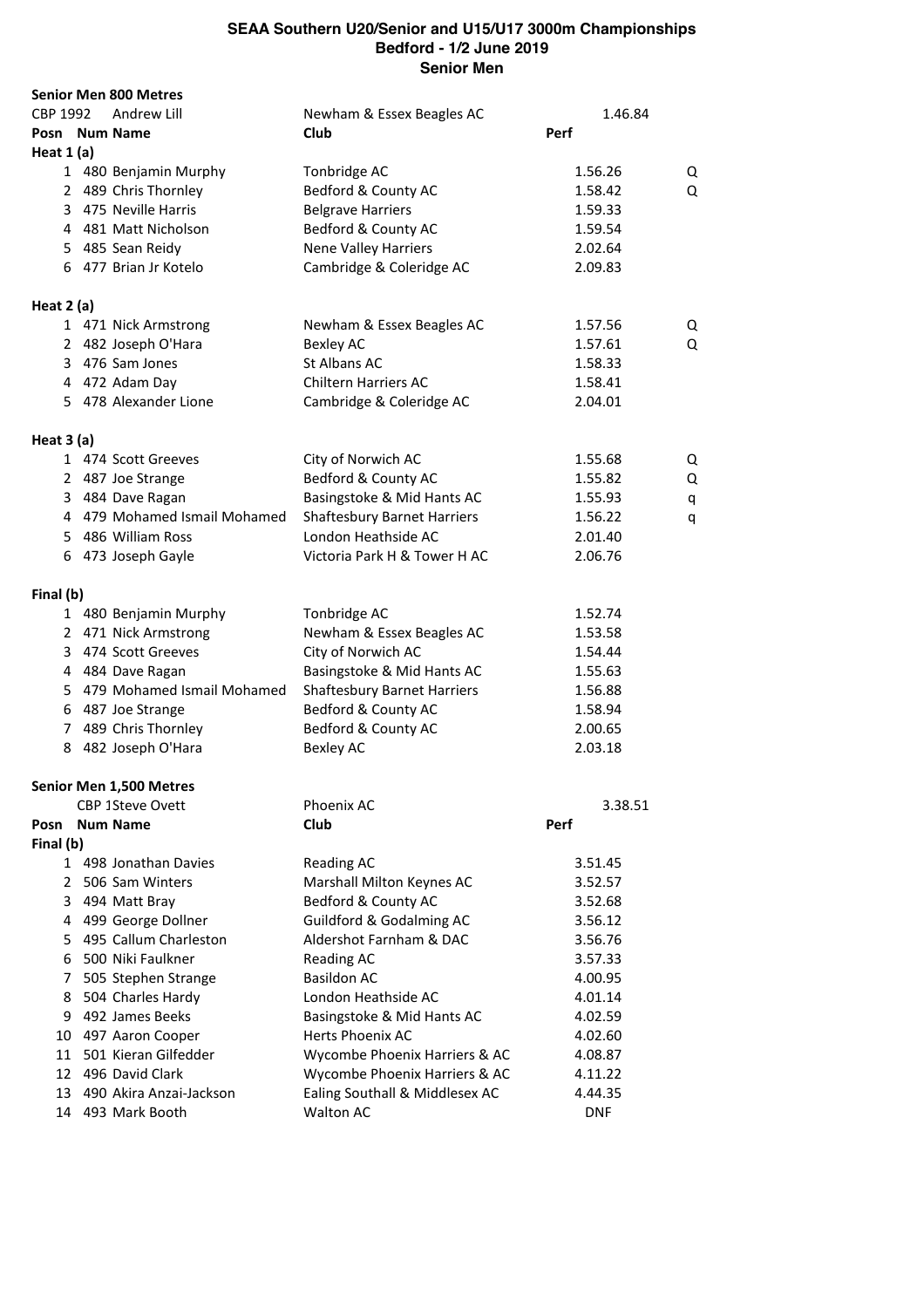|                |              | Senior Men 5,000 Metres (b)       |                                    |            |   |
|----------------|--------------|-----------------------------------|------------------------------------|------------|---|
| CBP 1972       |              | <b>Gordon Minty</b>               | <b>Thames Valley Harriers</b>      | 13.38.00   |   |
|                |              | Posn Num Name                     | Club                               | Perf       |   |
| Final          |              |                                   |                                    |            |   |
|                |              | 1 517 Ricky Harvie                | Aldershot Farnham & DAC            | 14.54.89   |   |
|                |              | 2 516 Jonathan Escalante-Phillips | Cambridge & Coleridge AC           | 14.55.48   |   |
|                |              | 3 530 Philip Sewell               | Aldershot Farnham & DAC            | 15.07.00   |   |
|                |              | 4 515 Sam Eglen                   | Aldershot Farnham & DAC            | 15.11.74   |   |
|                |              | 5 523 Alasdair Kinloch            | Tonbridge AC                       | 15.18.23   |   |
|                |              | 6 532 Ben Spratling               | City of Norwich AC                 | 15.18.87   |   |
|                |              | 7 526 Craig Palmer                | Bournemouth AC                     | 15.21.41   |   |
|                |              | 8 511 Tom Comerford               | Marshall Milton Keynes AC          | 15.23.60   |   |
| 9              |              | 531 Shaun Smith                   | Aldershot Farnham & DAC            | 15.28.13   |   |
|                |              | 10 533 Grant Twist                | Havering AC                        | 15.30.10   |   |
|                |              | 11 522 Joshua King                | Bournemouth AC                     | 15.39.58   |   |
|                |              | 12 519 Elliot Hind                | Marshall Milton Keynes AC          | 15.48.42   |   |
|                |              | 13 529 James Senior               | City of Norwich AC                 | 15.54.18   |   |
|                |              | 14 520 Rikki James                | Southampton AC                     | 15.55.30   |   |
|                |              | 15 528 Riccardo Rubini            | Southampton AC                     | 15.56.08   |   |
|                |              | 16 527 Alex Pointon               | Aldershot Farnham & DAC            | 16.02.81   |   |
|                |              | 17 513 Gary Crush                 | City of Norwich AC                 | 16.03.52   |   |
|                |              | 18 512 Samuel Coyne               | City of Norwich AC                 | 16.15.77   |   |
|                |              | 19 525 Henry Murdoch              | <b>Highgate Harriers</b>           | 16.28.84   |   |
|                |              | 20 514 Jeff Cunningham            | <b>Herne Hill Harriers</b>         | <b>DNF</b> |   |
|                |              | 21 524 Lewis Laylee               | <b>Herne Hill Harriers</b>         | <b>DNF</b> |   |
|                |              | 22 510 Sebastian Cirillo          | Eastbourne Rovers AC               | <b>DNF</b> |   |
|                |              | Senior Men 110 Metres Hurdles (b) |                                    |            |   |
| CBP 1990       |              | <b>Hugh Teape</b>                 | Borough of Enfield Harriers        | 13.71      |   |
|                |              | Posn Num Name                     | Club                               | Perf       |   |
| Heat 1         |              |                                   |                                    | W/S 0.0    |   |
|                |              | 1 411 Khai Riley-La Borde         | Enfield & Haringey AC              | 13.82      | Q |
|                |              | 2 413 Rushane Thomas              | <b>Herne Hill Harriers</b>         | 14.27      | Q |
|                |              | 3 403 Ethan Akanni                | <b>Bexley AC</b>                   | 14.38      | Q |
|                |              | 4 417 Reece Young                 | Blackheath & Bromley Harriers      | 14.55      | q |
| 5.             |              | 407 Liam Hunt                     | City of Norwich AC                 | 15.19      | q |
| 6              |              | 404 Toby Glass                    | <b>Guernsey AC</b>                 | 16.26      |   |
| 7              |              | 416 Rob Woolgar                   | Bournemouth AC                     | <b>DNF</b> |   |
| Heat 2         |              |                                   |                                    | $W/S -0.4$ |   |
|                |              | 1 415 James Weaver                | Enfield & Haringey AC              | 14.18      | Q |
|                | $\mathbf{2}$ | 405 Edson Gomes                   | <b>Shaftesbury Barnet Harriers</b> | 14.41      | Q |
| 3              |              | 412 Robert Sakala                 | Croydon Harriers                   | 15.01      | Q |
| 4              |              | 343 Kristian Brown                | <b>Basildon AC</b>                 | 15.66      |   |
| 5.             |              | 409 Alex Parkinson                | Kingston AC & Poly Harriers        | 15.79      |   |
| 6              |              | 410 Bradley Reed                  | Chelmsford AC                      | <b>DNF</b> |   |
| Final          |              |                                   |                                    |            |   |
| 1              |              | #N/A                              | #N/A                               |            |   |
| $\overline{2}$ |              | #N/A                              | #N/A                               |            |   |
| 3              |              | #N/A                              | # $N/A$                            |            |   |
| 4              |              | #N/A                              | #N/A                               |            |   |
| 5              |              | #N/A                              | # $N/A$                            |            |   |
| 6              |              | #N/A                              | #N/A                               |            |   |

 #N/A #N/A #N/A #N/A #N/A #N/A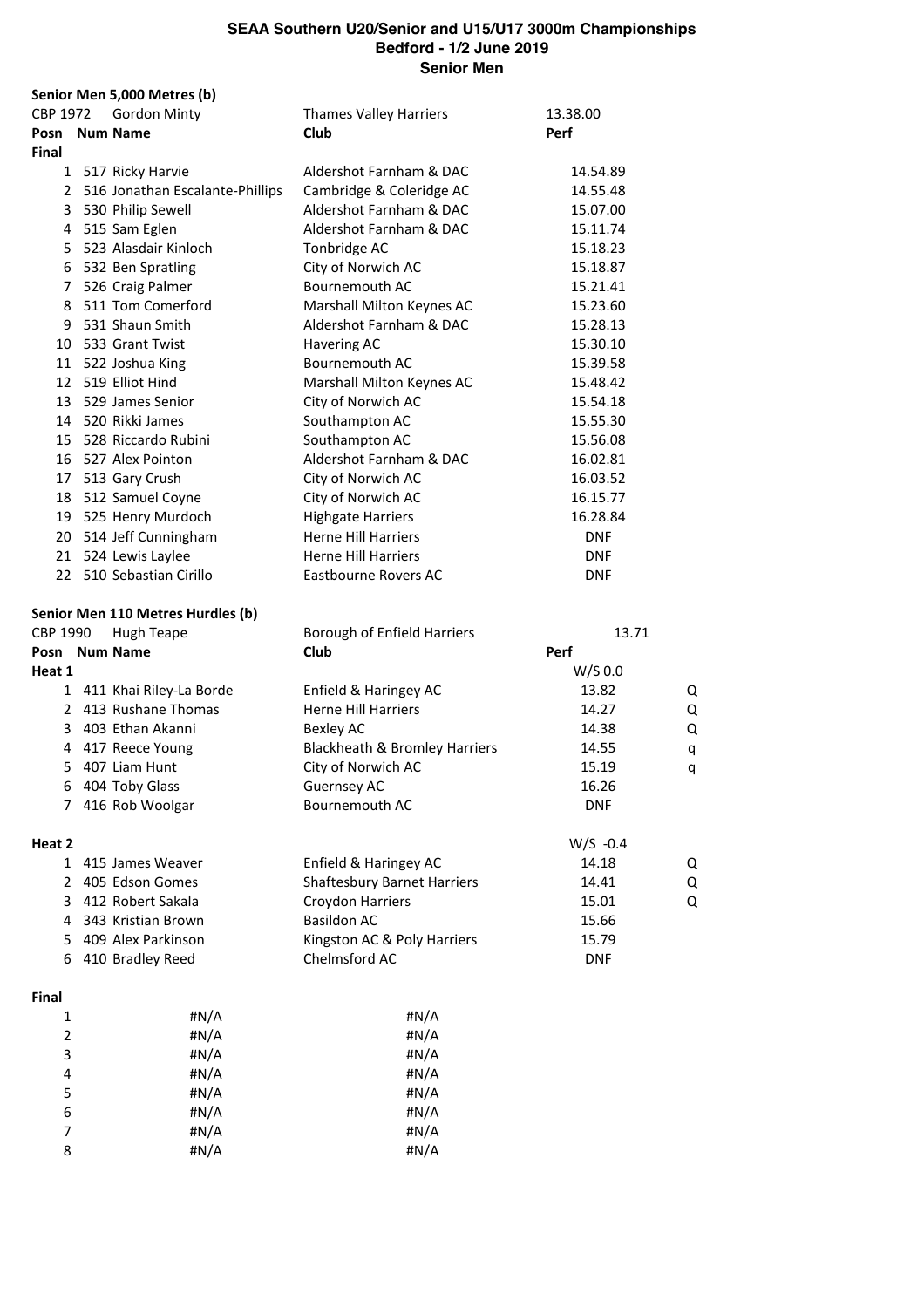| CBP 1986<br>Wolverhampton & Bilston AC<br>Max Robertson<br>49.56<br>Club<br>Perf<br>Posn Num Name<br>Heat $1(a)$<br>1 432 Max Schopp<br>Harrow AC<br>53.11<br>2 436 George Vaughan<br>Woodford Green w Essex L<br>54.42<br>Bournemouth AC<br>3 430 Jack Messenger<br>54.75<br>4 429 Christopher Marshall<br>City of Norwich AC<br>54.82<br>5 426 James Greenhalgh<br>City of Norwich AC<br>55.16<br>6 424 Steven Garrett<br>City of Sheffield & Dearne AC<br>56.68<br>7 418 Peter Benedickter<br>Bedford & County AC<br>61.89<br>Victoria Park H & Tower H AC<br>8 434 David Shortridge<br>71.81<br>Heat 2 (a)<br>1 435 Bailey Stickings<br>Blackheath & Bromley Harriers<br>53.62<br>2 423 Joe Fuggle<br>Blackheath & Bromley Harriers<br>54.24<br>3 419 Damaine Benjamin<br>Harrow AC<br>56.00<br>4 431 Richard Morris<br>South London Harriers<br>56.32<br>5 421 Rhys Collings<br>Chelmsford AC<br>57.65<br>6 404 Toby Glass<br>Guernsey AC<br>58.42<br>7 420 George Blake<br>Medway & Maidstone AC<br>60.73<br>Final (b)<br>1 435 Bailey Stickings<br>Blackheath & Bromley Harriers<br>52.54<br>2 423 Joe Fuggle<br>Blackheath & Bromley Harriers<br>52.55<br>3 432 Max Schopp<br>Harrow AC<br>52.73<br>4 436 George Vaughan<br>Woodford Green w Essex L<br>53.06 | Q<br>Q<br>Q<br>q<br>q |
|-----------------------------------------------------------------------------------------------------------------------------------------------------------------------------------------------------------------------------------------------------------------------------------------------------------------------------------------------------------------------------------------------------------------------------------------------------------------------------------------------------------------------------------------------------------------------------------------------------------------------------------------------------------------------------------------------------------------------------------------------------------------------------------------------------------------------------------------------------------------------------------------------------------------------------------------------------------------------------------------------------------------------------------------------------------------------------------------------------------------------------------------------------------------------------------------------------------------------------------------------------------------------|-----------------------|
|                                                                                                                                                                                                                                                                                                                                                                                                                                                                                                                                                                                                                                                                                                                                                                                                                                                                                                                                                                                                                                                                                                                                                                                                                                                                       |                       |
|                                                                                                                                                                                                                                                                                                                                                                                                                                                                                                                                                                                                                                                                                                                                                                                                                                                                                                                                                                                                                                                                                                                                                                                                                                                                       |                       |
|                                                                                                                                                                                                                                                                                                                                                                                                                                                                                                                                                                                                                                                                                                                                                                                                                                                                                                                                                                                                                                                                                                                                                                                                                                                                       |                       |
|                                                                                                                                                                                                                                                                                                                                                                                                                                                                                                                                                                                                                                                                                                                                                                                                                                                                                                                                                                                                                                                                                                                                                                                                                                                                       |                       |
|                                                                                                                                                                                                                                                                                                                                                                                                                                                                                                                                                                                                                                                                                                                                                                                                                                                                                                                                                                                                                                                                                                                                                                                                                                                                       |                       |
|                                                                                                                                                                                                                                                                                                                                                                                                                                                                                                                                                                                                                                                                                                                                                                                                                                                                                                                                                                                                                                                                                                                                                                                                                                                                       |                       |
|                                                                                                                                                                                                                                                                                                                                                                                                                                                                                                                                                                                                                                                                                                                                                                                                                                                                                                                                                                                                                                                                                                                                                                                                                                                                       |                       |
|                                                                                                                                                                                                                                                                                                                                                                                                                                                                                                                                                                                                                                                                                                                                                                                                                                                                                                                                                                                                                                                                                                                                                                                                                                                                       |                       |
|                                                                                                                                                                                                                                                                                                                                                                                                                                                                                                                                                                                                                                                                                                                                                                                                                                                                                                                                                                                                                                                                                                                                                                                                                                                                       |                       |
|                                                                                                                                                                                                                                                                                                                                                                                                                                                                                                                                                                                                                                                                                                                                                                                                                                                                                                                                                                                                                                                                                                                                                                                                                                                                       |                       |
|                                                                                                                                                                                                                                                                                                                                                                                                                                                                                                                                                                                                                                                                                                                                                                                                                                                                                                                                                                                                                                                                                                                                                                                                                                                                       |                       |
|                                                                                                                                                                                                                                                                                                                                                                                                                                                                                                                                                                                                                                                                                                                                                                                                                                                                                                                                                                                                                                                                                                                                                                                                                                                                       |                       |
|                                                                                                                                                                                                                                                                                                                                                                                                                                                                                                                                                                                                                                                                                                                                                                                                                                                                                                                                                                                                                                                                                                                                                                                                                                                                       | Q                     |
|                                                                                                                                                                                                                                                                                                                                                                                                                                                                                                                                                                                                                                                                                                                                                                                                                                                                                                                                                                                                                                                                                                                                                                                                                                                                       | Q                     |
|                                                                                                                                                                                                                                                                                                                                                                                                                                                                                                                                                                                                                                                                                                                                                                                                                                                                                                                                                                                                                                                                                                                                                                                                                                                                       | Q                     |
|                                                                                                                                                                                                                                                                                                                                                                                                                                                                                                                                                                                                                                                                                                                                                                                                                                                                                                                                                                                                                                                                                                                                                                                                                                                                       |                       |
|                                                                                                                                                                                                                                                                                                                                                                                                                                                                                                                                                                                                                                                                                                                                                                                                                                                                                                                                                                                                                                                                                                                                                                                                                                                                       |                       |
|                                                                                                                                                                                                                                                                                                                                                                                                                                                                                                                                                                                                                                                                                                                                                                                                                                                                                                                                                                                                                                                                                                                                                                                                                                                                       |                       |
|                                                                                                                                                                                                                                                                                                                                                                                                                                                                                                                                                                                                                                                                                                                                                                                                                                                                                                                                                                                                                                                                                                                                                                                                                                                                       |                       |
|                                                                                                                                                                                                                                                                                                                                                                                                                                                                                                                                                                                                                                                                                                                                                                                                                                                                                                                                                                                                                                                                                                                                                                                                                                                                       |                       |
|                                                                                                                                                                                                                                                                                                                                                                                                                                                                                                                                                                                                                                                                                                                                                                                                                                                                                                                                                                                                                                                                                                                                                                                                                                                                       |                       |
|                                                                                                                                                                                                                                                                                                                                                                                                                                                                                                                                                                                                                                                                                                                                                                                                                                                                                                                                                                                                                                                                                                                                                                                                                                                                       |                       |
|                                                                                                                                                                                                                                                                                                                                                                                                                                                                                                                                                                                                                                                                                                                                                                                                                                                                                                                                                                                                                                                                                                                                                                                                                                                                       |                       |
|                                                                                                                                                                                                                                                                                                                                                                                                                                                                                                                                                                                                                                                                                                                                                                                                                                                                                                                                                                                                                                                                                                                                                                                                                                                                       |                       |
| 5 429 Christopher Marshall<br>City of Norwich AC<br>55.11                                                                                                                                                                                                                                                                                                                                                                                                                                                                                                                                                                                                                                                                                                                                                                                                                                                                                                                                                                                                                                                                                                                                                                                                             |                       |
| 6 430 Jack Messenger<br>Bournemouth AC<br>55.45                                                                                                                                                                                                                                                                                                                                                                                                                                                                                                                                                                                                                                                                                                                                                                                                                                                                                                                                                                                                                                                                                                                                                                                                                       |                       |
| 7 426 James Greenhalgh<br>City of Norwich AC<br>55.70                                                                                                                                                                                                                                                                                                                                                                                                                                                                                                                                                                                                                                                                                                                                                                                                                                                                                                                                                                                                                                                                                                                                                                                                                 |                       |
| Harrow AC<br>8 419 Damaine Benjamin<br><b>DNS</b>                                                                                                                                                                                                                                                                                                                                                                                                                                                                                                                                                                                                                                                                                                                                                                                                                                                                                                                                                                                                                                                                                                                                                                                                                     |                       |
| Senior Men 3,000 Metres Steeplechase (a)                                                                                                                                                                                                                                                                                                                                                                                                                                                                                                                                                                                                                                                                                                                                                                                                                                                                                                                                                                                                                                                                                                                                                                                                                              |                       |
| Mark Rowland<br>CBP 1989<br>Phoenix AC<br>8.30.93                                                                                                                                                                                                                                                                                                                                                                                                                                                                                                                                                                                                                                                                                                                                                                                                                                                                                                                                                                                                                                                                                                                                                                                                                     |                       |
| Posn Num Name<br>Club<br>Perf                                                                                                                                                                                                                                                                                                                                                                                                                                                                                                                                                                                                                                                                                                                                                                                                                                                                                                                                                                                                                                                                                                                                                                                                                                         |                       |
| Final                                                                                                                                                                                                                                                                                                                                                                                                                                                                                                                                                                                                                                                                                                                                                                                                                                                                                                                                                                                                                                                                                                                                                                                                                                                                 |                       |
| Kingston AC & Poly Harriers<br>538 Daniel Eckersley<br>09.19.04<br>$\mathbf{1}$                                                                                                                                                                                                                                                                                                                                                                                                                                                                                                                                                                                                                                                                                                                                                                                                                                                                                                                                                                                                                                                                                                                                                                                       |                       |
| 2 542 Jamie Grose<br>Poole AC<br>09.30.17                                                                                                                                                                                                                                                                                                                                                                                                                                                                                                                                                                                                                                                                                                                                                                                                                                                                                                                                                                                                                                                                                                                                                                                                                             |                       |
| 536 Max Costley<br>3<br>Southampton AC<br>09.34.67                                                                                                                                                                                                                                                                                                                                                                                                                                                                                                                                                                                                                                                                                                                                                                                                                                                                                                                                                                                                                                                                                                                                                                                                                    |                       |
| 545 Joseph Turner<br>Cheltenham & County Harriers<br>4<br>09.34.68                                                                                                                                                                                                                                                                                                                                                                                                                                                                                                                                                                                                                                                                                                                                                                                                                                                                                                                                                                                                                                                                                                                                                                                                    |                       |
| 543 Oliver Newton<br><b>Thames Valley Harriers</b><br>5<br>09.47.86                                                                                                                                                                                                                                                                                                                                                                                                                                                                                                                                                                                                                                                                                                                                                                                                                                                                                                                                                                                                                                                                                                                                                                                                   |                       |
| Hercules Wimbledon AC<br>544 Frederick Slemeck<br>6<br>09.52.23                                                                                                                                                                                                                                                                                                                                                                                                                                                                                                                                                                                                                                                                                                                                                                                                                                                                                                                                                                                                                                                                                                                                                                                                       |                       |
| 535 Ross Connor<br>City of Stoke AC<br>7<br>09.58.59                                                                                                                                                                                                                                                                                                                                                                                                                                                                                                                                                                                                                                                                                                                                                                                                                                                                                                                                                                                                                                                                                                                                                                                                                  |                       |
| 534 Joseph Branch<br>Wycombe Phoenix Harriers & AC<br>8<br>10.00.61                                                                                                                                                                                                                                                                                                                                                                                                                                                                                                                                                                                                                                                                                                                                                                                                                                                                                                                                                                                                                                                                                                                                                                                                   |                       |
| 539 Michael Ellis<br>Tonbridge AC<br>9<br>10.10.03                                                                                                                                                                                                                                                                                                                                                                                                                                                                                                                                                                                                                                                                                                                                                                                                                                                                                                                                                                                                                                                                                                                                                                                                                    |                       |
| 540 Ian Ellwood<br>Kent AC<br>10<br>10.28.03                                                                                                                                                                                                                                                                                                                                                                                                                                                                                                                                                                                                                                                                                                                                                                                                                                                                                                                                                                                                                                                                                                                                                                                                                          |                       |

541 Craig Emmerson Bedford & County AC 10.35.83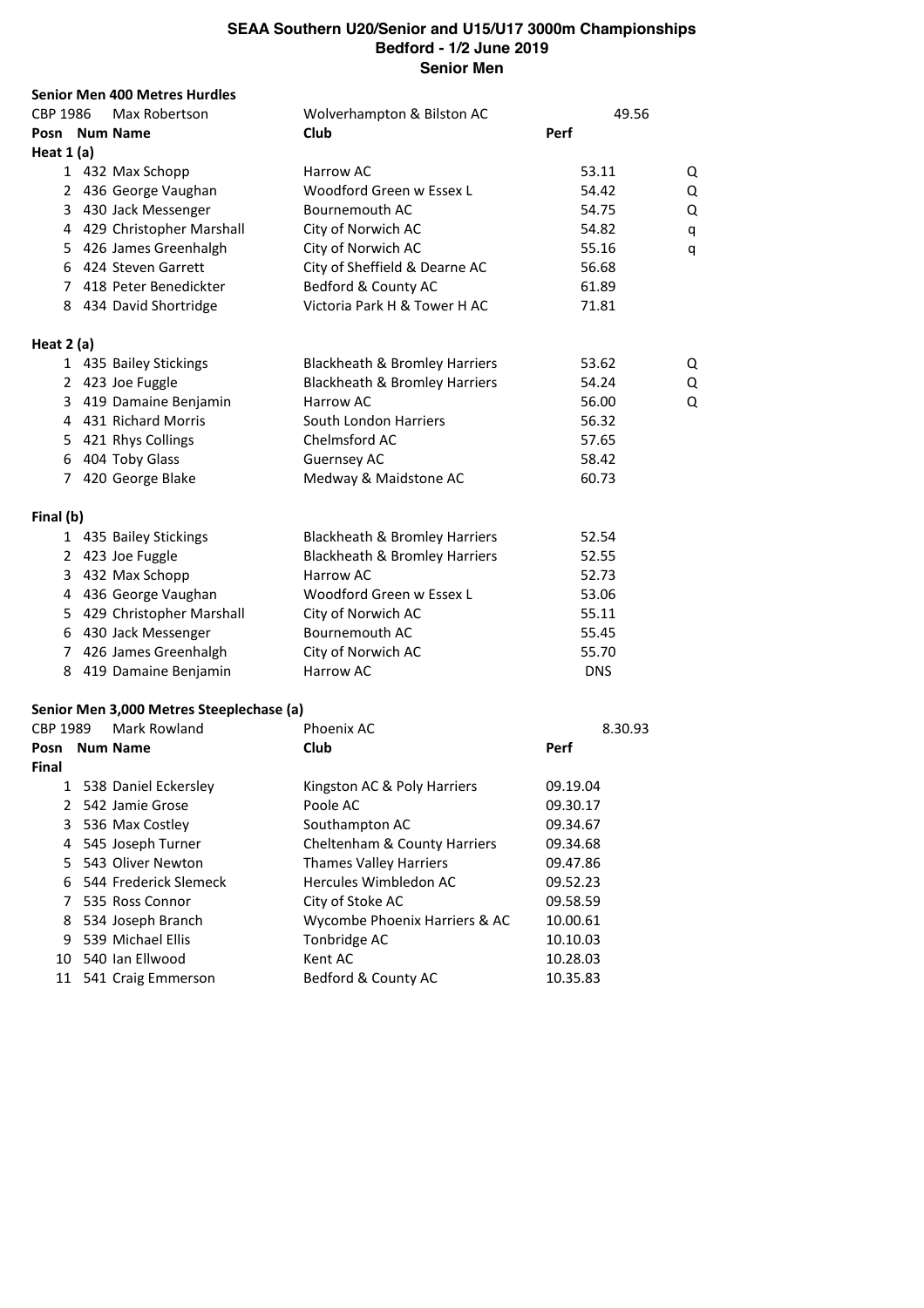|          | Senior Men High Jump (a)                            |                                          |      |       |                |      |       |       |       |       |            |       |
|----------|-----------------------------------------------------|------------------------------------------|------|-------|----------------|------|-------|-------|-------|-------|------------|-------|
| CBP 1980 | Mark Naylor                                         | Hillingdon AC                            | 2.21 |       |                |      |       |       |       |       |            |       |
| Posn     | <b>Num Name</b>                                     | Club                                     | Perf |       | <b>Details</b> |      |       |       |       |       |            |       |
| Final    |                                                     |                                          |      |       |                |      |       |       |       |       |            |       |
| 1        | 546 Akin Coward                                     | <b>Shaftesbury Barnet Harriers</b>       |      | 2.00  |                |      |       |       |       |       |            |       |
|          | 548 Curtis Wood                                     | Cambridge & Coleridge AC                 |      | 2.00  |                |      |       |       |       |       |            |       |
|          | 3 547 Elior Harris                                  | Stevenage & North Herts AC               |      | 1.95  |                |      |       |       |       |       |            |       |
|          | Senior Men Pole Vault (b)                           |                                          |      |       |                |      |       |       |       |       |            |       |
| CBP 1998 | Kevin Hughes                                        | Haringey AC                              |      | 5.36  |                |      |       |       |       |       |            |       |
| Posn     | <b>Num Name</b>                                     | Club                                     | Perf |       | <b>Details</b> |      |       |       |       |       |            |       |
| Final    |                                                     |                                          |      |       |                | 4.40 | 4.50  | 4.70  | 4.80  | 4.90  | 5.00       |       |
|          | 1 551 Jack Phipps                                   | <b>Birchfield Harriers</b>               |      | 4.90  |                | O    | O     | XO    | O     | O     | <b>XXX</b> |       |
|          | 2 592 George Turner                                 | Crawley AC                               |      | 4.70  |                |      |       | O     | XX-   | X     |            |       |
|          | Senior Men Long Jump (a)                            |                                          |      |       |                |      |       |       |       |       |            |       |
| CBP 2006 | Greg Rutherford                                     | <b>Marshall Milton Keynes</b>            |      | 8.09  |                |      |       |       |       |       |            |       |
| Posn     | <b>Num Name</b>                                     | Club                                     | Perf |       | <b>Details</b> |      |       |       |       |       |            |       |
| Final    |                                                     |                                          |      |       |                |      |       |       |       |       |            |       |
| 1        | 557 Paul Ogun                                       | Croydon Harriers                         |      | 7.21  | 0.5            |      |       |       |       |       |            |       |
|          | 559 Sebastian Wilson Dyer Gough Herne Hill Harriers |                                          |      | 6.98  | 1.1            |      |       |       |       |       |            |       |
| 3        | 556 Sam Lyon                                        | Kent AC                                  |      | 6.92  | 1.5            |      |       |       |       |       |            |       |
| 4        | 554 Jonathan Ilori                                  | <b>Blackheath &amp; Bromley Harriers</b> |      | 6.84  | 1.9            |      |       |       |       |       |            |       |
| 5        | 555 Jordan Kelly                                    | <b>Guernsey AC</b>                       |      | 6.78  | 0.5            |      |       |       |       |       |            |       |
| 6        | 416 Rob Woolgar                                     | Bournemouth AC                           |      | 6.77  | 1.4            |      |       |       |       |       |            |       |
| 7        | 553 Samuel Challis                                  | Windsor S E & Hounslow AC                |      | 6.61  | 1.0            |      |       |       |       |       |            |       |
| 8        | 361 Steven Mackay                                   | Jersey Spartan AC                        |      | 6.23  | 0.6            |      |       |       |       |       |            |       |
| 9        | 558 Shandell Taylor                                 | Havering AC                              | nm   |       |                |      |       |       |       |       |            |       |
|          | Senior Men Triple Jump (b)                          |                                          |      |       |                |      |       |       |       |       |            |       |
| CBP 1993 | Julian Golley                                       | Thames Valley Harriers                   |      | 16.81 |                |      |       |       |       |       |            |       |
| Posn     | <b>Num Name</b>                                     | Club                                     | Perf |       | <b>Details</b> |      |       |       |       |       |            |       |
| Final    |                                                     |                                          |      |       | W/S            |      |       |       |       |       |            |       |
| 1        | 554 Jonathan Ilori                                  | Blackheath & Bromley Harriers            |      | 16.03 | 1.0            |      | 15.84 | 15.87 | 15.98 | X     | 16.03      | X     |
|          | 562 Lawrence Davis                                  | Woodford Green w Essex L                 |      | 15.27 | 1.0            |      | 14.93 | 14.93 | 15.19 | 14.98 | 15.06      | 15.27 |
|          | 3 561 Chuko Cribb                                   | Marshall Milton Keynes AC                |      | 14.88 | 0.9            |      | 14.63 | x     | 14.88 | Χ     | Х          | 14.48 |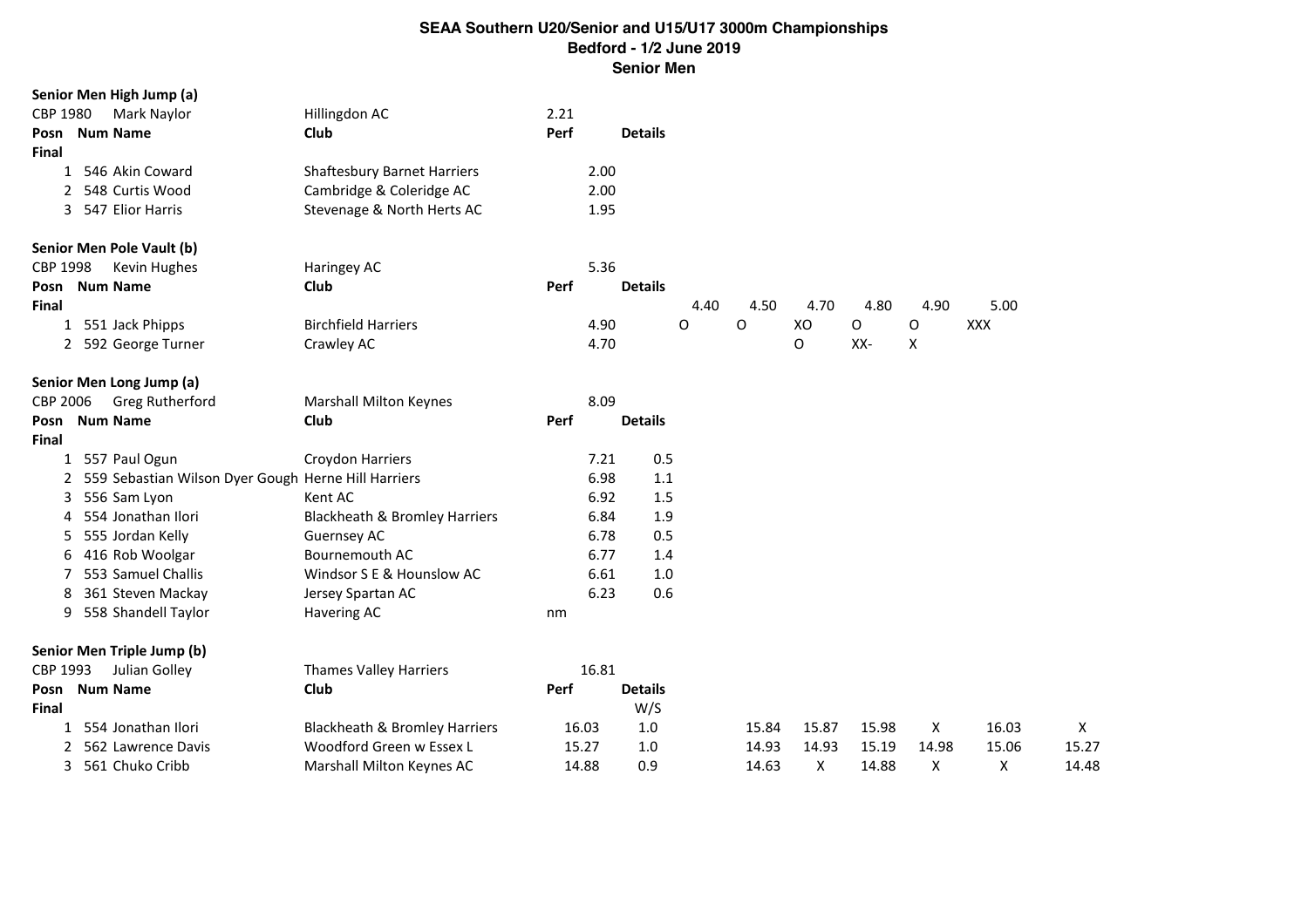|                |     | Senior Men Shot (a)          |                                    |      |       |                |              |                |                |                          |                |       |
|----------------|-----|------------------------------|------------------------------------|------|-------|----------------|--------------|----------------|----------------|--------------------------|----------------|-------|
| CBP 1976       |     | <b>Geoff Capes</b>           | <b>Enfield Harriers</b>            |      | 21.36 |                |              |                |                |                          |                |       |
| Posn           |     | <b>Num Name</b>              | Club                               | Perf |       | <b>Details</b> |              |                |                |                          |                |       |
| <b>Final</b>   |     |                              |                                    |      |       |                |              |                |                |                          |                |       |
|                |     | 1 563 Degutis Gintas         | Newham & Essex Beagles AC          |      | 14.34 |                |              |                |                |                          |                |       |
|                |     | 2 564 Graham Lay             | Southampton AC                     |      | 13.28 |                |              |                |                |                          |                |       |
| 3              |     | 589 Declan Manning           | City of Norwich AC                 |      | 12.15 |                |              |                |                |                          |                |       |
| 4              |     | #N/A                         | #N/A                               |      |       |                |              |                |                |                          |                |       |
|                |     | Senior Men Discus (a)        |                                    |      |       |                |              |                |                |                          |                |       |
| CBP 1974       |     | <b>Bill Tancred</b>          | <b>Birchfield Harriers</b>         |      | 61.98 |                |              |                |                |                          |                |       |
| Posn           |     | <b>Num Name</b>              | Club                               | Perf |       | <b>Details</b> |              |                |                |                          |                |       |
| Final          |     |                              |                                    |      |       |                |              |                |                |                          |                |       |
|                |     | 1 570 Nicholas Percy         | <b>Shaftesbury Barnet Harriers</b> |      | 60.01 |                |              |                |                |                          |                |       |
|                |     | 2 575 Samuel Woodley         | <b>Herts Phoenix AC</b>            |      | 50.53 |                |              |                |                |                          |                |       |
| 3              |     | 567 Matthew Beatty           | Loughborough University AC         |      | 50.51 |                |              |                |                |                          |                |       |
| 4              |     | 569 Christopher Linque       | Woodford Green w Essex L           |      | 47.64 |                |              |                |                |                          |                |       |
|                |     | 5 568 Matthew Callaway       | Southampton AC                     |      | 40.68 |                |              |                |                |                          |                |       |
| 6              |     | 573 Nathan Thomas            | <b>Shaftesbury Barnet Harriers</b> |      | 40.15 |                |              |                |                |                          |                |       |
| 7              |     | 574 Arpad Vermes             | Brighton & Hove AC                 |      | 37.73 |                |              |                |                |                          |                |       |
|                |     | 8 564 Graham Lay             | Southampton AC                     |      | 37.13 |                |              |                |                |                          |                |       |
|                |     | 589 Declan Manning           | Norwich                            |      | 34.45 |                |              |                |                |                          |                |       |
|                |     | <b>Senior Men Hammer (b)</b> |                                    |      |       |                |              |                |                |                          |                |       |
| CBP 2016       |     | <b>Taylor Campbell</b>       | Windsor S E & Hounslow AC          |      | 71.39 |                |              |                |                |                          |                |       |
| Posn           |     | <b>Num Name</b>              | Club                               | Perf |       | <b>Details</b> |              |                |                |                          |                |       |
| <b>Final</b>   |     |                              |                                    |      |       |                |              |                |                |                          |                |       |
| $\mathbf{1}$   | 577 | Thomas Head                  | Newham & Essex Beagles AC          |      | 61.51 |                | 58.70        | 58.54          | Χ              | X                        | 61.51          | 60.62 |
| $\overline{2}$ | 579 | <b>Billy Praim-Singh</b>     | <b>Colchester Harriers</b>         |      | 54.08 |                | 51.81        | 54.08          | X              | 53.62                    | X              | 53.87 |
|                |     | Senior Men Javelin (b)       |                                    |      |       |                |              |                |                |                          |                |       |
| CBP 2010       |     | Mervyn Luckwell              | <b>Marshall Milton Keynes</b>      |      | 80.08 |                |              |                |                |                          |                |       |
| Posn           |     | <b>Num Name</b>              | Club                               | Perf |       | <b>Details</b> |              |                |                |                          |                |       |
| Final          |     |                              |                                    |      |       |                |              |                |                |                          |                |       |
|                |     | 1 588 Neil McLellan          | Stevenage & North Herts AC         |      | 69.40 |                | 64.84        | 67.22          | 63.16          | 64.83                    | 69.40          | 65.04 |
|                |     | 2 586 Craig Lacy             | <b>Cambridge Harriers</b>          |      | 63.43 |                | 61.03        | 61.30          | 63.43          | X                        | 61.45          | 61.62 |
| 3              |     | 343 Kristian Brown           | <b>Basildon AC</b>                 |      | 61.46 |                | 59.21        | $\blacksquare$ | $\blacksquare$ | $\overline{\phantom{a}}$ | $\blacksquare$ | 61.46 |
| 4              |     | 582 Marcin Balun             | Crawley AC                         |      | 57.79 |                | $\mathsf{X}$ | 55.74          | 57.12          | 57.79                    | X              | 55.03 |
| 5.             |     | 587 Conor Martin             | Herts Phoenix AC                   |      | 55.20 |                | 53.63        | 47.17          | 55.20          | 53.74                    | 53.73          | X     |
| 6              |     | 581 Ryder Anderson           | <b>Woking AC</b>                   |      | 50.23 |                | 48.91        | 50.23          | 48.74          | 47.85                    | 47.99          | 45.45 |
| $\overline{7}$ |     | 583 Daniel Berney            | Chelmsford AC                      |      | 32.96 |                | 30.93        | 26.73          | 31.51          | 32.96                    | 31.10          | 28.16 |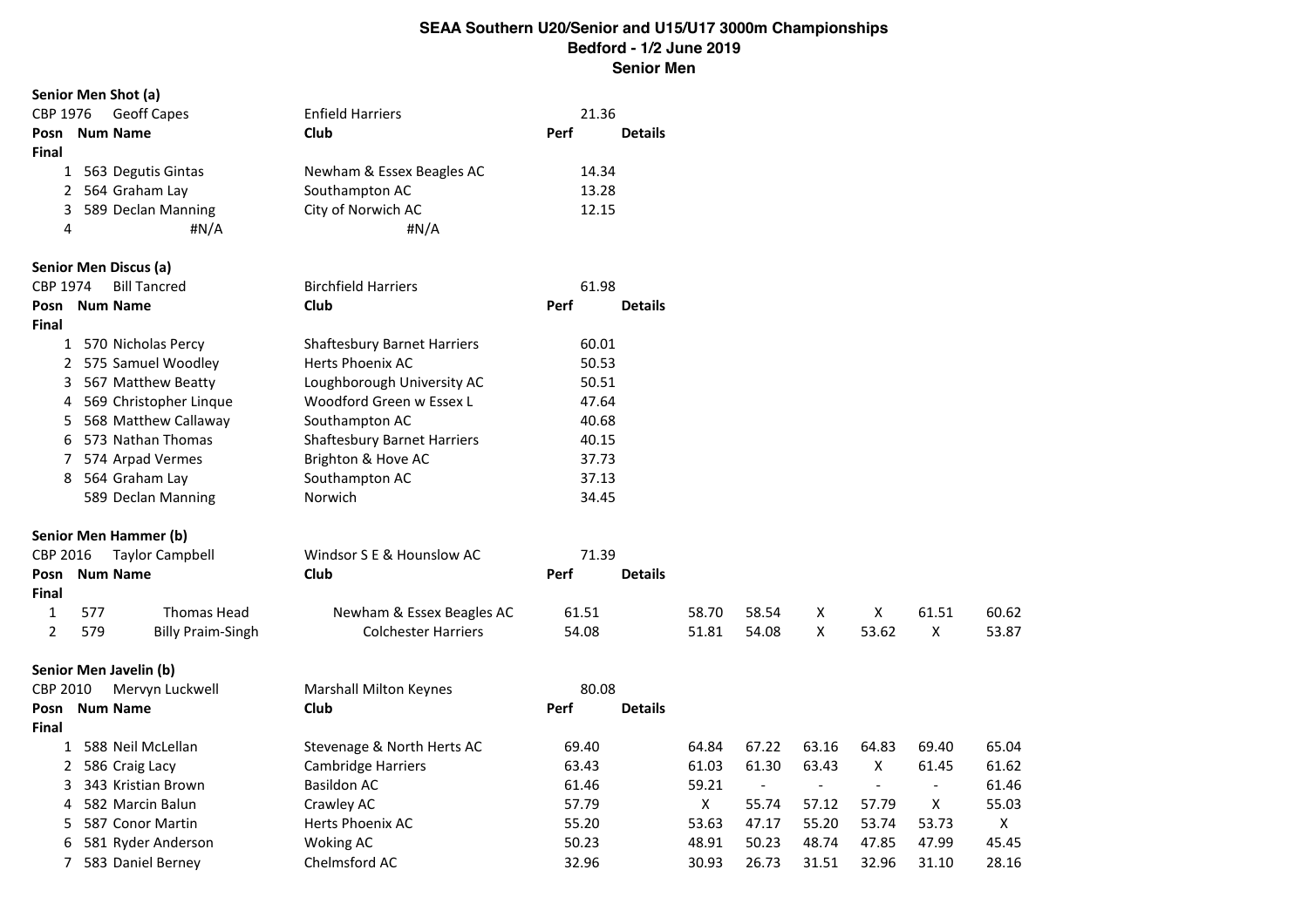| Senior Women 100 Metres (a) |                             |                                          |             |            |                  |
|-----------------------------|-----------------------------|------------------------------------------|-------------|------------|------------------|
| CBP 1983                    | <b>Shirley Thomas</b>       | Borough of Hounslow                      |             | 11.31      |                  |
| Posn Num                    | <b>Name</b>                 | Club                                     | Perf        |            |                  |
| Heat 1                      |                             |                                          | w 0.4       |            |                  |
| 1                           | 765 Vivien Olatunji         | Blackheath & Bromley Harriers            |             | 12.20      | Q                |
| 2                           | 621 Eleanor Smith-Hahn      | <b>Herne Hill Harriers</b>               |             | 12.21      | Q                |
| 3                           | 616 Lukesha Morris          | Windsor S E & Hounslow AC                |             | 12.25      | Q                |
| 4                           | 766 Chloe Burrows           | Bournemouth                              |             | 12.30      |                  |
| 5                           | 605 Tiffany Cox             | Abingdon AC                              |             | 12.79      |                  |
| 6                           | 624 Bethany Testro          | Enfield & Haringey AC                    |             | 13.30      |                  |
| 7                           |                             |                                          |             |            |                  |
|                             | 615 Bonnie Maugey           | Dartford Harriers AC                     |             | 14.47      |                  |
| Heat 2                      |                             |                                          |             |            | All manual times |
| 1                           | 625 Torema Thompson         | Enfield & Haringey AC                    |             | 11.9       | Q                |
| 2                           | 607 Cheyanne Evans-Gray     | Croydon Harriers                         |             | 12.2       | Q                |
| 3                           | 767 Modupe Shokunbe         | Blackheath & Bromley Harriers            |             | 12.3       | Q                |
| 4                           | 619 Brittany Robinson       | <b>Thames Valley Harriers</b>            |             | 12.5       | q                |
| 5                           | 610 Hannah James            | <b>Colchester Harriers</b>               |             | 12.6       | q                |
| 6                           | 613 Lillian Matomola        | <b>Herne Hill Harriers</b>               |             | 12.7       |                  |
| 7                           | 622 Victoria Staines        | Southend on Sea AC                       |             | 13.6       |                  |
| Heat 3                      |                             |                                          | $w - 1.2$   |            |                  |
| 1                           | 623 Clieo Stephenson        | <b>Thames Valley Harriers</b>            |             | 12.07      | Q                |
| 2                           | 611 Harriet Jones           | Windsor S E & Hounslow AC                |             | 12.16      | Q                |
| 3                           | 606 Leanza Dwaah            | Enfield & Haringey AC                    |             | 12.34      | Q                |
|                             |                             |                                          |             |            |                  |
| 4                           | 604 Ashleigh Clarke         | Croydon Harriers                         |             | 12.49      | q                |
| 5                           | 601 Laura Aregbe            | Harrow AC                                |             | 12.68      |                  |
| 6                           | 602 Claudia Bioh            | London Heathside AC                      |             | 13.72      |                  |
| Heat 4                      |                             |                                          | w 1.4       |            |                  |
| 1                           | 608 Page Fairclough         | <b>Shaftesbury Barnet Harriers</b>       |             | 11.89      | Q                |
| 2                           | 612 Darcey Kuypers          | Medway & Maidstone AC                    |             | 12.24      | Q                |
| 3                           | 603 Izzy Bryant             | Southampton AC                           |             | 12.35      | Q                |
| 4                           | 609 Vanessa Grant           | <b>Herne Hill Harriers</b>               |             | 12.88      |                  |
| 5                           | 617 Tanyaradzwa Paine-Motsi | Newham & Essex Beagles AC                |             | 12.90      |                  |
| 6                           | 618 Jade Phillips           | <b>Herne Hill Harriers</b>               |             | 13.23      |                  |
| Semi Final 1                |                             |                                          | $W/s - 2.5$ |            |                  |
| $\mathbf{1}$                | 608 Page Fairclough         | <b>Shaftesbury Barnet Harriers</b>       |             | 12.01      | Q                |
| 2                           | 611 Harriet Jones           | Windsor S E & Hounslow AC                |             | 12.15      | Q                |
| 3                           | 612 Darcey Kuypers          | Medway & Maidstone AC                    |             | 12.22      | Q                |
|                             |                             | <b>Blackheath &amp; Bromley Harriers</b> |             |            |                  |
| 4                           | 765 Vivien Olatunji         |                                          |             | 12.31      | Q                |
| 5                           | 616 Lukesha Morris          | Windsor S E & Hounslow AC                |             | 12.33      |                  |
| 6                           | 603 Izzy Bryant             | Southampton AC                           |             | 12.48      |                  |
| 7                           | 766 Chloe Burrows           | Bournemouth                              |             | 12.51      |                  |
| 8                           | 610 Hannah James            | <b>Colchester Harriers</b>               |             | 12.74      |                  |
| Semi Final 2                |                             |                                          | $W/S -0.2$  |            |                  |
| 1                           | 625 Torema Thompson         | Enfield & Haringey AC                    |             | 11.96      | Q                |
| 2                           | 623 Clieo Stephenson        | <b>Thames Valley Harriers</b>            |             | 11.96      | Q                |
| 3                           | 607 Cheyanne Evans-Gray     | Croydon Harriers                         |             | 12.03      | Q                |
| 4                           | 606 Leanza Dwaah            | Enfield & Haringey AC                    |             | 12.18      | Q                |
| 5                           | 621 Eleanor Smith-Hahn      | <b>Herne Hill Harriers</b>               |             | 12.22      |                  |
| 6                           | 767 Modupe Shokunbe         | Blackheath & Bromley Harriers            |             | 12.39      |                  |
| 7                           | 604 Ashleigh Clarke         | Croydon Harriers                         |             | 12.50      |                  |
| 8                           | 619 Brittany Robinson       | <b>Thames Valley Harriers</b>            |             | 12.68      |                  |
| Final                       |                             |                                          | $w/s -0.2$  |            |                  |
|                             |                             |                                          |             |            |                  |
| 1                           | 607 Cheyanne Evans-Gray     | Croydon Harriers                         |             | 11.85      |                  |
| 2                           | 625 Torema Thompson         | Enfield & Haringey AC                    |             | 11.86      |                  |
| 3                           | 608 Page Fairclough         | <b>Shaftesbury Barnet Harriers</b>       |             | 11.92      |                  |
| 4                           | 623 Clieo Stephenson        | <b>Thames Valley Harriers</b>            |             | 11.93      |                  |
| 5                           | 611 Harriet Jones           | Windsor S E & Hounslow AC                |             | 12.06      |                  |
| 6                           | 612 Darcey Kuypers          | Medway & Maidstone AC                    |             | 12.15      |                  |
| 7                           | 606 Leanza Dwaah            | Enfield & Haringey AC                    |             | 12.20      |                  |
| 8                           | 765 Vivien Olatunji         | <b>Blackheath &amp; Bromley Harriers</b> |             | <b>DNS</b> |                  |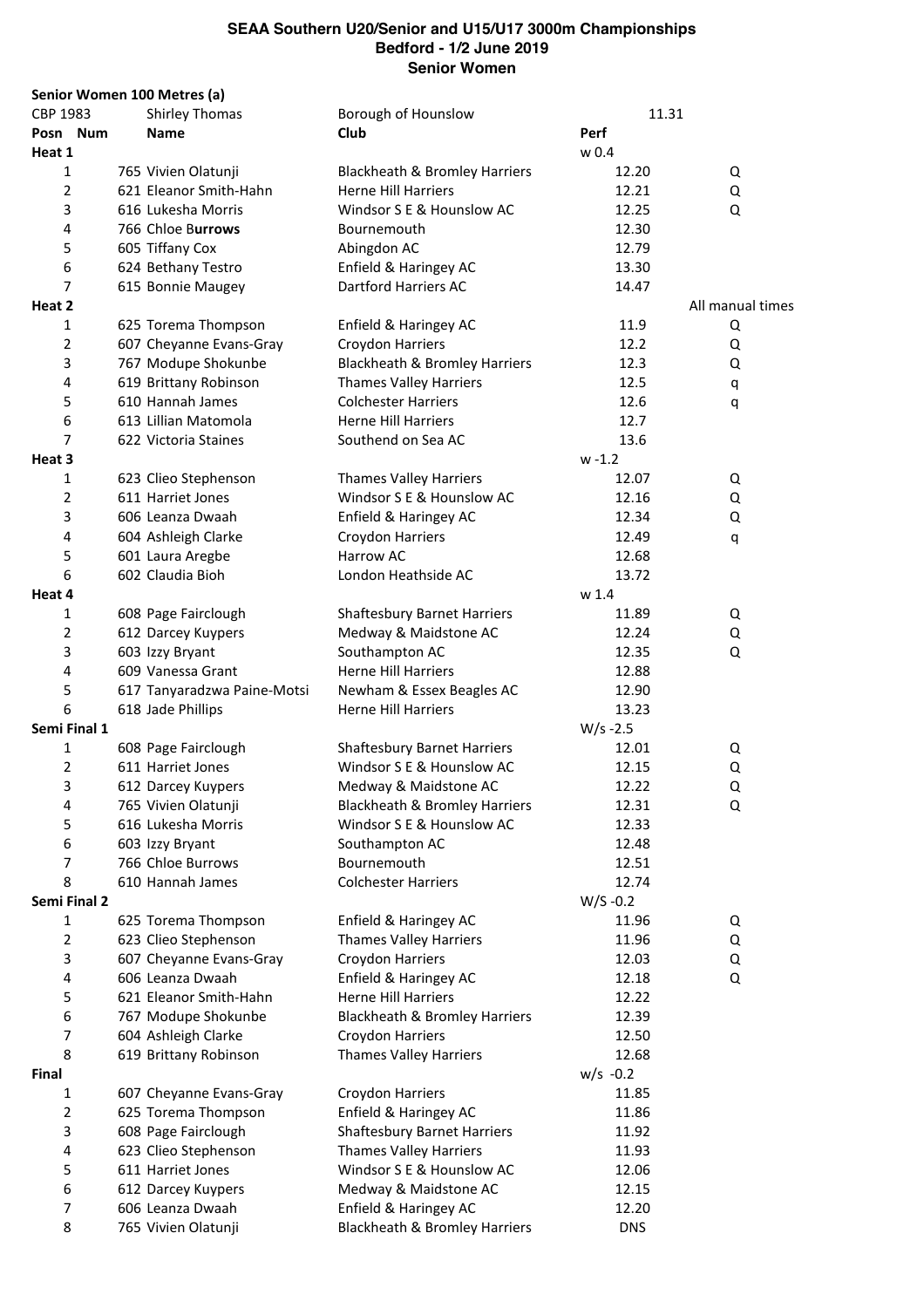|                                | Senior Women 200 Metres (b) |                                          |            |       |   |
|--------------------------------|-----------------------------|------------------------------------------|------------|-------|---|
| CBP 1983                       | <b>Beverley Callender</b>   | <b>Reading AC</b>                        |            | 23.08 |   |
| Posn Num                       | <b>Name</b>                 | Club                                     | Perf       |       |   |
| Heat 1                         |                             |                                          | $W/S +0.3$ |       |   |
| 1                              | 636 Amarachi Pipi           | Enfield & Haringey AC                    | 24.05      |       | Q |
| $\overline{2}$                 | 603 Izzy Bryant             | Southampton AC                           | 25.69      |       | Q |
| 3                              | 630 Esther Fuja             | <b>Herne Hill Harriers</b>               | 25.84      |       | q |
| 4                              | 639 Sophie Segun            | Herts Phoenix AC                         | 26.55      |       |   |
| 5                              | 635 Jasmine Okoye           | Newham & Essex Beagles AC                | 26.93      |       |   |
| Heat 2                         |                             |                                          | $W/S +2.0$ |       |   |
| 1                              | 608 Page Fairclough         | <b>Shaftesbury Barnet Harriers</b>       | 25.08      |       | Q |
| $\overline{2}$                 | 629 Synne Frydenlund        | Harrow AC                                | 25.33      |       | Q |
| 3                              | 626 Molly Adams             | Horsham Blue Star Harriers               | 25.67      |       |   |
| 4                              |                             |                                          |            |       | q |
|                                | 604 Ashleigh Clarke         | Croydon Harriers                         | 25.85      |       |   |
| 5                              | 632 Alice Hunter            | Victoria Park H & Tower H AC             | 26.85      |       |   |
| 6                              | 631 Zyanne Hook             | Stevenage & North Herts AC               | 27.61      |       |   |
| Heat 3                         |                             |                                          | $W/S +0.4$ |       |   |
| 1                              | 612 Darcey Kuypers          | Medway & Maidstone AC                    | 24.87      |       | Q |
| $\overline{2}$                 | 637 Lauren Russell          | Bedford & County AC                      | 25.25      |       | Q |
| 3                              | 634 Catriona Marriott       | Cambridge & Coleridge AC                 | 26.69      |       |   |
| 4                              | 627 Krystle Balogun         | <b>Ilford AC</b>                         | 26.97      |       |   |
| 5                              | 638 Joanne Ryan             | Loughton AC                              | 27.34      |       |   |
| 6                              | 628 Katy Brabbin            | Radley AC                                | 28.96      |       |   |
| Final                          |                             |                                          |            |       |   |
| 1                              | 636 Amarachi Pipi           | Enfield & Haringey AC                    | 24.11      |       |   |
| $\overline{2}$                 | 612 Darcey Kuypers          | Medway & Maidstone AC                    | 24.52      |       |   |
| 3                              | 608 Page Fairclough         | <b>Shaftesbury Barnet Harriers</b>       | 24.73      |       |   |
| 4                              | 637 Lauren Russell          | Bedford & County AC                      | 25.24      |       |   |
| 5                              | 629 Synne Frydenlund        | Harrow AC                                | 25.38      |       |   |
| 6                              | 626 Molly Adams             | Horsham Blue Star Harriers               | 25.87      |       |   |
| $\overline{7}$                 | 630 Esther Fuja             | <b>Herne Hill Harriers</b>               | 26.00      |       |   |
| 8                              |                             |                                          | 26.28      |       |   |
|                                | 603 Izzy Bryant             | Southampton AC                           |            |       |   |
| <b>Senior Women 400 Metres</b> |                             |                                          |            |       |   |
|                                | CBP 1970 Marilyn Neufville  | Cambridge Harriers                       |            | 52.00 |   |
| Posn Num                       | <b>Name</b>                 | Club                                     | Perf       |       |   |
| Heat 1 (a)                     |                             |                                          |            |       |   |
| $\mathbf{1}$                   | 666 Margaret Adeoye         | Enfield & Haringey AC                    | 53.97      |       | Q |
| $\overline{2}$                 | 667 Isabelle Boffey         | Enfield & Haringey AC                    |            |       |   |
| 3                              |                             |                                          | 55.69      |       | Q |
|                                | 670 Phoebe Fenwick          | <b>Bracknell AC</b>                      | 57.80      |       | Q |
| $\overline{\mathbf{4}}$        | 676 Kirstie Overfield       | <b>Basildon AC</b>                       | 60.31      |       | q |
| 5                              | 680 Sian Wyn-Jones          | <b>Guernsey AC</b>                       | 62.24      |       |   |
| 6                              | 631 Zyanne Hook             | Stevenage & North Herts AC               | 62.89      |       |   |
| 7                              | 673 Sian Harry              | <b>Belgrave Harriers</b>                 | 64.58      |       |   |
| Heat 2 (a)                     |                             |                                          |            |       |   |
| 1                              | 675 Phillipa Lowe           | Dacorum & Tring AC                       | 55.29      |       | Q |
| $\overline{2}$                 | 669 Rachel Dickens          | Blackheath & Bromley Harriers            | 55.59      |       | Q |
| 3                              | 677 Lauren Rule             | Stevenage & North Herts AC               | 57.58      |       | Q |
| 4                              | 668 Hannah Brown            | City of Norwich AC                       | 58.29      |       | q |
| 5                              | 672 Emily Hack              | Herts Phoenix AC                         | 60.61      |       |   |
| 6                              | 633 Katie James             | Marshall Milton Keynes AC                | 60.71      |       |   |
| $\overline{7}$                 | 679 Katy Warren             | Dacorum & Tring AC                       | 62.78      |       |   |
| Final (b)                      |                             |                                          |            |       |   |
| 1                              | 666 Margaret Adeoye         | Enfield & Haringey AC                    | 53.47      |       |   |
| $\overline{2}$                 | 675 Phillipa Lowe           | Dacorum & Tring AC                       | 53.50      |       |   |
| 3                              | 669 Rachel Dickens          | <b>Blackheath &amp; Bromley Harriers</b> | 53.93      |       |   |
| 4                              |                             |                                          |            |       |   |
|                                | 667 Isabelle Boffey         | Enfield & Haringey AC                    | 54.44      |       |   |
| 5                              | 670 Phoebe Fenwick          | <b>Bracknell AC</b>                      | 57.16      |       |   |
| 6                              | 677 Lauren Rule             | Stevenage & North Herts AC               | 57.37      |       |   |
| 7                              | 668 Hannah Brown            | City of Norwich AC                       | 57.64      |       |   |
| 8                              | 676 Kirstie Overfield       | <b>Basildon AC</b>                       | <b>DNS</b> |       |   |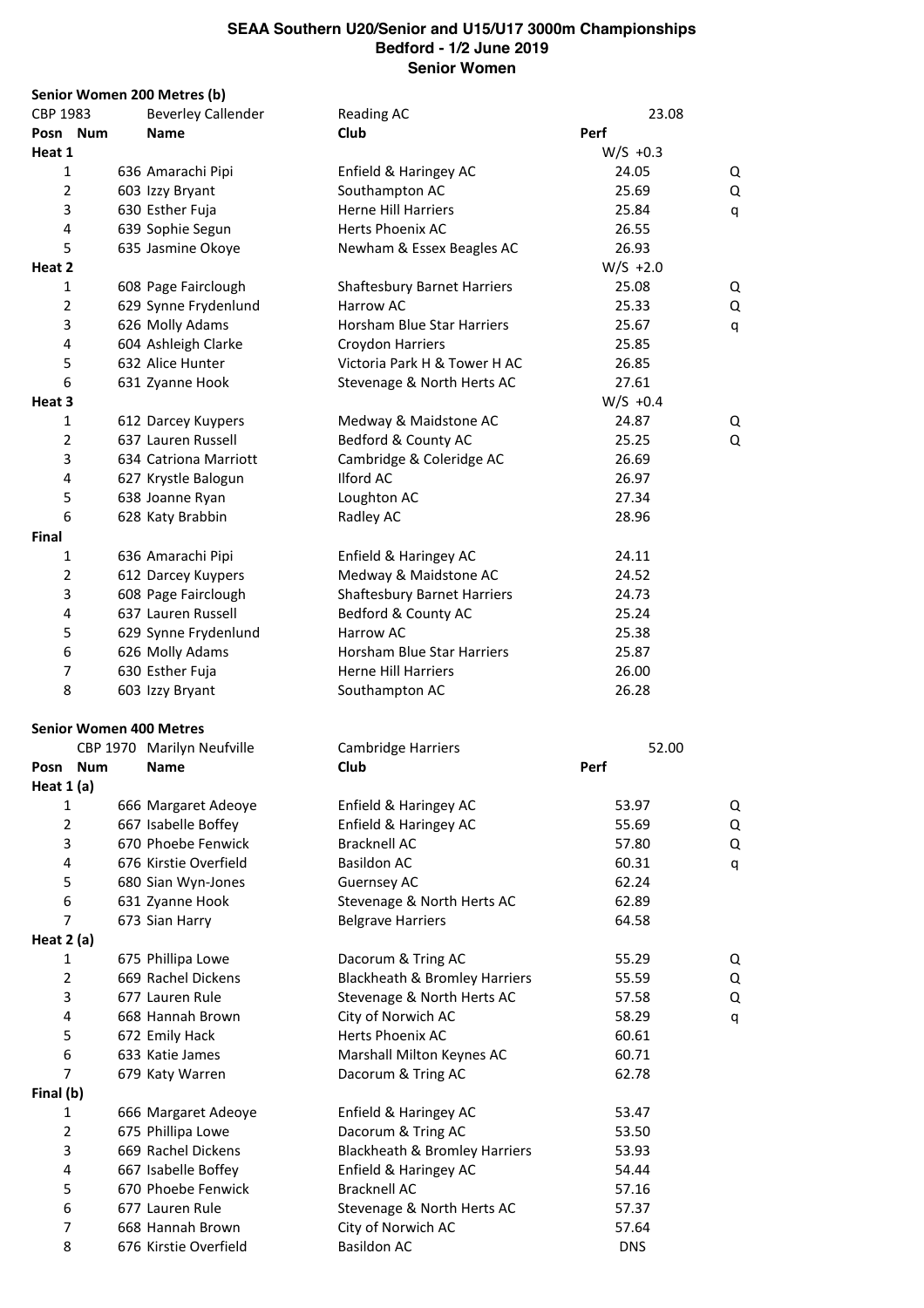|                 |              | <b>Senior Women 800 Metres</b>         |                               |      |            |             |
|-----------------|--------------|----------------------------------------|-------------------------------|------|------------|-------------|
|                 |              | CBP 1985 Shireen Bailey                | <b>Bromley Ladies AC</b>      |      | 2.03.70    |             |
| Posn            | Num          | <b>Name</b>                            | Club                          | Perf |            |             |
| Heat $1(a)$     |              |                                        |                               |      |            |             |
| 1               |              | 688 Isobel Ives                        | <b>Basildon AC</b>            |      | 2.07.29    |             |
| $\overline{2}$  |              | 690 Tara Kafke                         | Radley AC                     |      | 2.11.02    |             |
| 3               |              | 684 Chloe Crossman                     | Guildford & Godalming AC      |      | 2.11.18    |             |
| 4               |              | 694 Kat Sutton                         | Dartford Harriers AC          |      | 2.12.01    |             |
|                 |              |                                        |                               |      |            |             |
| 5               |              | 681 Cara Anderson                      | Crawley AC                    |      | 2.12.12    |             |
| 6               |              | 683 Helena Corbin                      | <b>Herne Hill Harriers</b>    |      | 2.14.23    |             |
| 7               |              | 687 Emma Haley                         | Radley AC                     |      | 2.15.73    |             |
| 8               |              | 692 Alex Mundell                       | City of Salisbury A & RC      |      | 2.16.16    |             |
| 9               |              | 682 Deborah Barrett-Willis             | Notts AC                      |      | 2.25.14    |             |
| 10              |              | 691 Katie Margarson                    | Cambridge & Coleridge AC      |      | 2.26.36    |             |
|                 |              | Senior Women 1,500 Metres (b)          |                               |      |            |             |
|                 |              | CBP 1992 Christine Cahill              | <b>Gateshead Harriers</b>     |      | 4.12.21    |             |
| Posn<br>Final   | <b>Num</b>   | <b>Name</b>                            | Club                          | Perf |            |             |
| 1               |              | 696 Sophie Crumly                      | <b>Reading AC</b>             |      | 4.34.70    |             |
| $\overline{2}$  |              | 697 Izzy Dye                           | <b>Thames Valley Harriers</b> |      | 4.34.85    |             |
| 3               |              | 704 Chloe Sharp                        | <b>Central Park Athletics</b> |      | 4.37.56    |             |
| 4               |              | 700 Stevie Lawrence                    |                               |      |            |             |
|                 |              |                                        | Croydon Harriers              |      | 4.43.52    |             |
| 5               |              | 703 Rosa Serafini                      | London Heathside AC           |      | 4.46.67    |             |
| 6               |              | 685 Fiona De Mauny                     | <b>Herne Hill Harriers</b>    |      | <b>DNF</b> |             |
|                 |              | Senior Women 5,000 Metres (b)          |                               |      |            |             |
|                 |              | CBP 2018 Georgie Grgec                 | <b>Herne Hill Harriers</b>    |      | 16.36.02   |             |
| Posn<br>Final   | <b>Num</b>   | <b>Name</b>                            | Club                          | Perf |            |             |
|                 | $\mathbf{1}$ | 707 Naomi Mitchell                     | <b>Reading AC</b>             |      | 17.49.47   |             |
| $\overline{2}$  |              | 706 Victoria Hiscock                   | <b>Benfleet Running Club</b>  |      | 18.13.40   |             |
| 3               |              | 708 Sarah Winstone                     | Southampton AC                |      | 19.39.56   |             |
|                 |              | Senior Women 100 Metres Hurdles (b)    |                               |      |            |             |
| <b>CBP 2000</b> |              | <b>Melanie Wilkins</b>                 | Windsor S E & Hounslow        |      | 13.17      |             |
| Posn            | Num          | <b>Name</b>                            | Club                          | Perf |            |             |
| Final           |              |                                        |                               |      | $W/S +0.2$ |             |
| 1               |              | 611 Harriet Jones                      | Windsor S E & Hounslow AC     |      | 13.80      |             |
| $\overline{2}$  |              | 643 Georgia Silcox                     | Yeovil Olympiads AC           |      | 13.95      |             |
| 3               |              | 640 Stephanie Clitheroe                | Windsor S E & Hounslow AC     |      | 14.18      |             |
| 4               |              | 617 Tanyaradzwa Paine-Motsi            | Newham & Essex Beagles AC     |      | 15.28      |             |
|                 |              | <b>Senior Women 400 Metres Hurdles</b> |                               |      |            |             |
| CBP 1992        |              |                                        | <b>Essex Ladies</b>           |      | 55.33      |             |
|                 |              | Sally Gunnell                          |                               |      |            |             |
|                 | Posn Num     | Name                                   | Club                          | Perf |            |             |
| Heat $1(a)$     |              |                                        |                               |      |            |             |
| $\mathbf{1}$    |              | 663 Lauren Thompson                    | Herts Phoenix AC              |      | 58.30      | Q           |
| $\overline{2}$  |              | 655 Elise Lovell                       | Havant AC                     |      | 62.59      | Q           |
| 3               |              | 651 Montana Jackson                    | <b>Thames Valley Harriers</b> |      | 62.87      | q           |
| 4               |              | 657 Jasmine Mitchell                   | Guildford & Godalming AC      |      | 62.91      | q           |
| 5               |              | 662 Amy Taylor                         | Loughborough University AC    |      | 67.08      |             |
| Heat 2 (a)      |              |                                        |                               |      |            |             |
| 1               |              | 660 Akesha Smith                       | Enfield & Haringey AC         |      | 61.59      | Q           |
| $\overline{2}$  |              | 653 Sarah Kearsey                      | <b>Exeter Harriers</b>        |      | 62.81      | Q           |
| 3               |              | 658 Claire Netley                      | Chelmsford AC                 |      | 64.77      |             |
| 4               |              | 649 Sophie Elliss                      | Croydon Harriers              |      | 66.27      |             |
| 5               |              | 645 Eleanor Arnfield                   | Kingston AC & Poly Harriers   |      | 69.74      |             |
| 6               |              | 656 Hayley McLean                      | Chelmsford AC                 |      | DQ         | Rule 168.7a |
|                 |              |                                        |                               |      |            |             |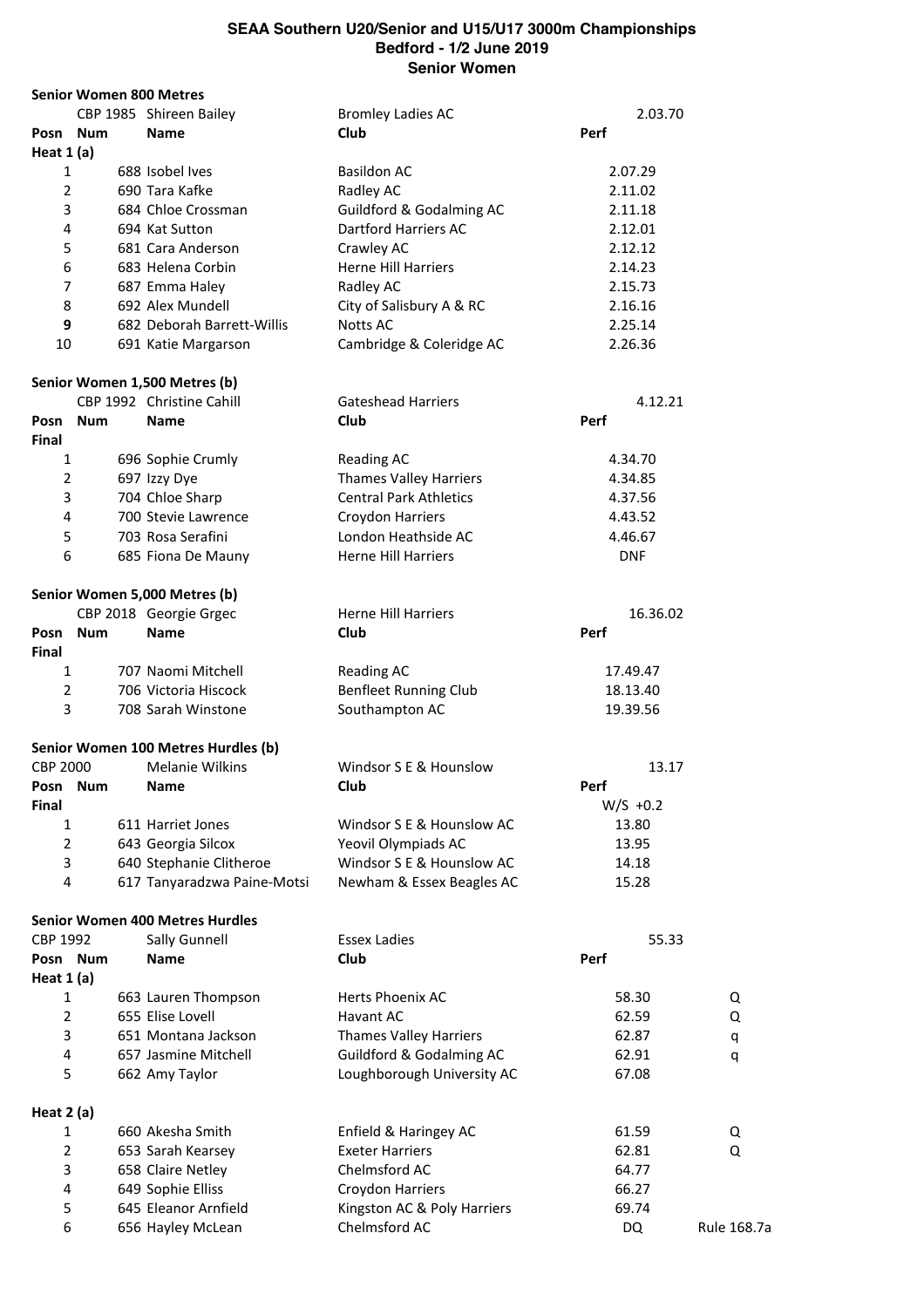**Heat 3 (a)** 661 Jessica Tappin Thames Valley Harriers 59.31 Q 2 659 Hermione Plumptre Birchfield Harriers 61.95 Q 647 Hayley Comer Harrow AC 64.50 654 Hannah Knights Guildford & Godalming AC 66.60 648 Grace Cottrell Bristol & West AC 66.61 664 Stephanie Ugbo Newham & Essex Beagles AC 67.20 **Final (b)** 661 Jessica Tappin Thames Valley Harriers 58.49 2 659 Hermione Plumptre Birchfield Harriers 659.80 660 Akesha Smith Enfield & Haringey AC 60.00 653 Sarah Kearsey Exeter Harriers 62.15 655 Elise Lovell Havant AC 63.02 657 Jasmine Mitchell Guildford & Godalming AC 63.51 651 Montana Jackson Thames Valley Harriers DQ Rule 168.7a 8 663 Lauren Thompson Herts Phoenix AC 663 Lauren Thompson

#### **Senior Women 3,000 Metres Steeplechase (a)**

|              |     | CBP 2015 Emma MaCready | Worthing & District Harriers | 10.26.78 |
|--------------|-----|------------------------|------------------------------|----------|
| Posn         | Num | Name                   | <b>Club</b>                  | Perf     |
| <b>Final</b> |     |                        |                              |          |
|              |     | 710 Claire Bentley     | <b>Watford Harriers</b>      | 11.23.21 |
| 2            |     | 711 Becky Berger-North | Bracknell AC                 | 11.27.19 |
| 3            |     | 712 Diana Chalmers     | Bedford & County AC          | 12.13.61 |
| 4            |     | 709 Alice Aniello      | London City AC               | 13.56.67 |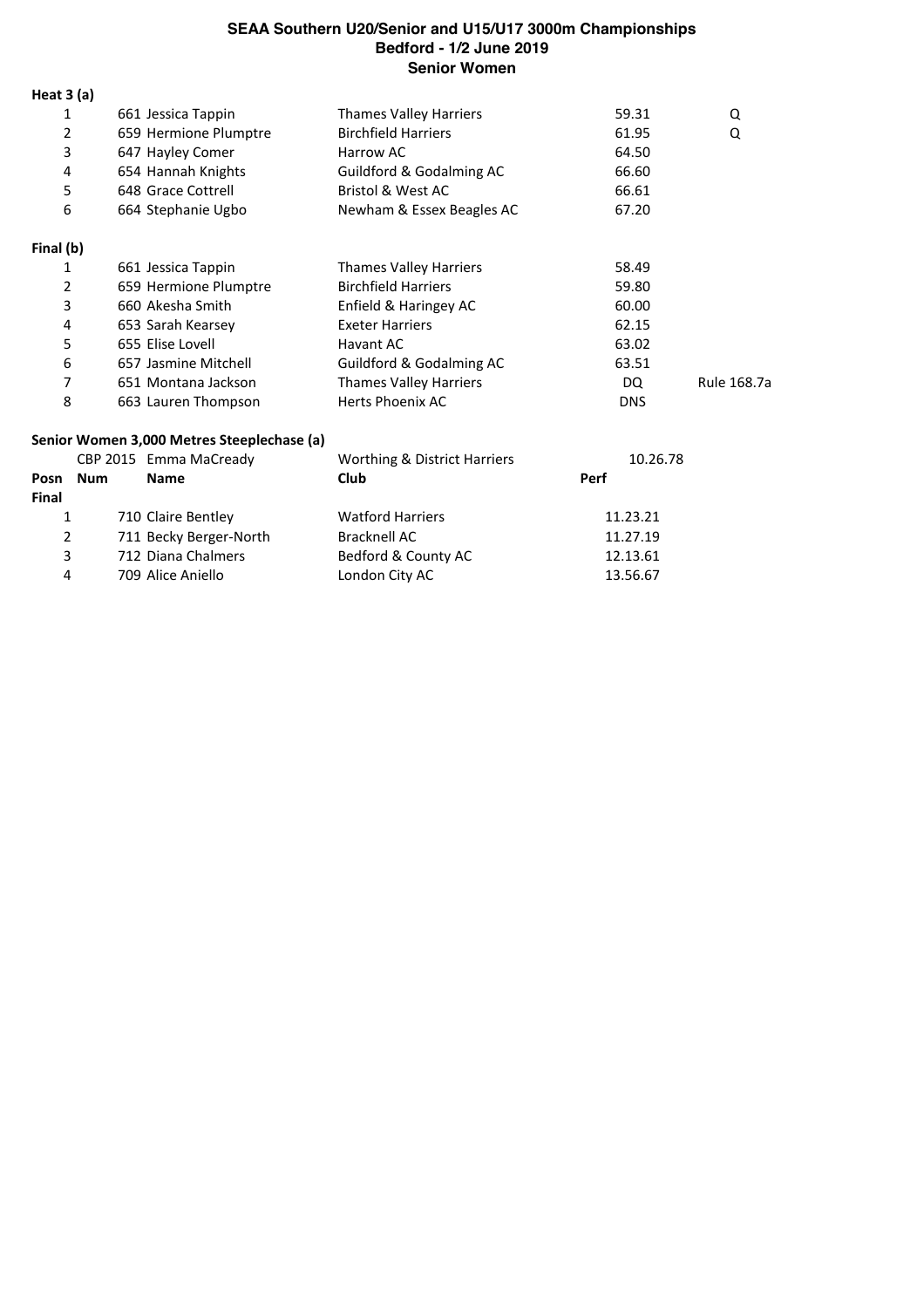#### **Senior Women High Jump (b)**

| CBP 1993<br>Debbi Marti | <b>Bromley Ladies AC</b> | 1.91                   |      |            |      |            |            |      |            |
|-------------------------|--------------------------|------------------------|------|------------|------|------------|------------|------|------------|
| <b>Num Name</b><br>Posn | <b>Club</b>              | Perf<br><b>Details</b> |      |            |      |            |            |      |            |
| Final                   |                          |                        | 1.55 | 1.60       | 1.65 | 1.70       | 1.73       | 1.76 | 1.78       |
| L 714 Laura Armorgie    | Herts Phoenix AC         | 1.76                   |      |            | 0    |            | XO         | XXO  | <b>XXX</b> |
| 2 768 Deborah Martin    | Ashford AC               | 1.70                   |      |            | O    |            | <b>XXX</b> |      |            |
| 3 717 Jordanna Morrish  | <b>Bracknell AC</b>      | 1.70                   | XO   | 0          | O    |            | <b>XXX</b> |      |            |
| 4 716 Lillie Franks     | Crawley AC               | 1.65                   |      | XXO        | O    | <b>XXX</b> |            |      |            |
| 5 718 Katy Sealy        | Ipswich Harriers         | 1.65                   | O    |            | xo   | XXX        |            |      |            |
| 6 769 Lea Wenger        | Cambridge University AC  | 1.55                   | XXO  | <b>XXX</b> |      |            |            |      |            |
|                         |                          |                        |      |            |      |            |            |      |            |

#### **Senior Women Pole Vault (a)**

| CBP 2018     | Jade Ive                       | Sutton & District AC               | 4.20 |                |
|--------------|--------------------------------|------------------------------------|------|----------------|
| Posn         | <b>Num Name</b>                | Club                               | Perf | <b>Details</b> |
| <b>Final</b> |                                |                                    |      |                |
|              | 1 725 Emma Kiviniemi Andersson | <b>Shaftesbury Barnet Harriers</b> | 3.90 |                |
|              | 2 721 Sophie Dowson            | Blackheath & Bromley Harriers      | 3.70 |                |
|              | 3 729 Jade Spencer-Smith       | Harrow AC                          | 3.60 |                |
| 4            | 723 Alexa Eichelmann           | <b>Shaftesbury Barnet Harriers</b> | 3.40 |                |
|              | 5 728 Christina Moore          | Blackheath & Bromley Harriers      | 3.40 |                |
|              | 6 726 Emily Macdonald          | <b>Bracknell AC</b>                | 3.40 |                |
|              | 720 Erin Breen                 | Herts Phoenix AC                   | 3.20 |                |
| 8            | 731 Anousha Wardley            | <b>Reigate Priory AC</b>           | 2.90 |                |
| 9            | 730 Grace Thomas               | Dartford Harriers AC               | 2.70 |                |
|              | 10 722 Laura Edwards           | Southampton AC                     | nm   |                |
|              | 11 727 Ellen McCartney         | Woodford Green w Essex L           | nm   |                |

#### **Senior Women Long Jump (b)**

| CBP 1989 | Mary Berkeley        | Croydon Harriers              | 6.63 |                |      |      |      |                          |                          |      |
|----------|----------------------|-------------------------------|------|----------------|------|------|------|--------------------------|--------------------------|------|
| Posn     | <b>Num Name</b>      | <b>Club</b>                   | Perf | <b>Details</b> |      |      |      |                          |                          |      |
| Final    |                      |                               |      | W/S            |      |      |      |                          |                          |      |
|          | 732 Sarah Abrams     | Blackheath & Bromley Harriers | 6.19 | 1.40           | 6.19 |      |      | 6.08                     | x                        | 5.96 |
|          | 2 641 Alice Hopkins  | Oxford City AC                | 5.80 | 0.20           | 5.80 | 5.58 | 4.13 | $\overline{\phantom{0}}$ | $\overline{\phantom{0}}$ |      |
|          | 3 734 Kitan Eleyae   | Woodford Green w Essex L      | 5.77 | 0.40           |      | 5.68 | 5.52 | x                        | 5.77                     |      |
|          | 4 733 Mary Elcock    | Southampton AC                | 5.74 | 0.20           | 5.60 | 5.66 | 5.61 | 5.56                     | 5.74                     | 5.71 |
|          | 5 643 Georgia Silcox | Yeovil Olympiads AC           | 5.41 | 0.80           |      | 5.13 | x    | 5.41                     | x                        | 4.15 |
|          | 6 735 Emma Gayler    | Harrow AC                     | 5.30 | 0.00           | x    | x    | 5.30 | 3.91                     | X                        |      |
|          | 615 Bonnie Maugey    | Dartford Harriers AC          | 4.32 | $-1.30$        | x    | 4.31 | x    | x                        | х                        | 4.32 |
|          |                      |                               |      |                |      |      |      |                          |                          |      |

#### **Senior Women Triple Jump (a)**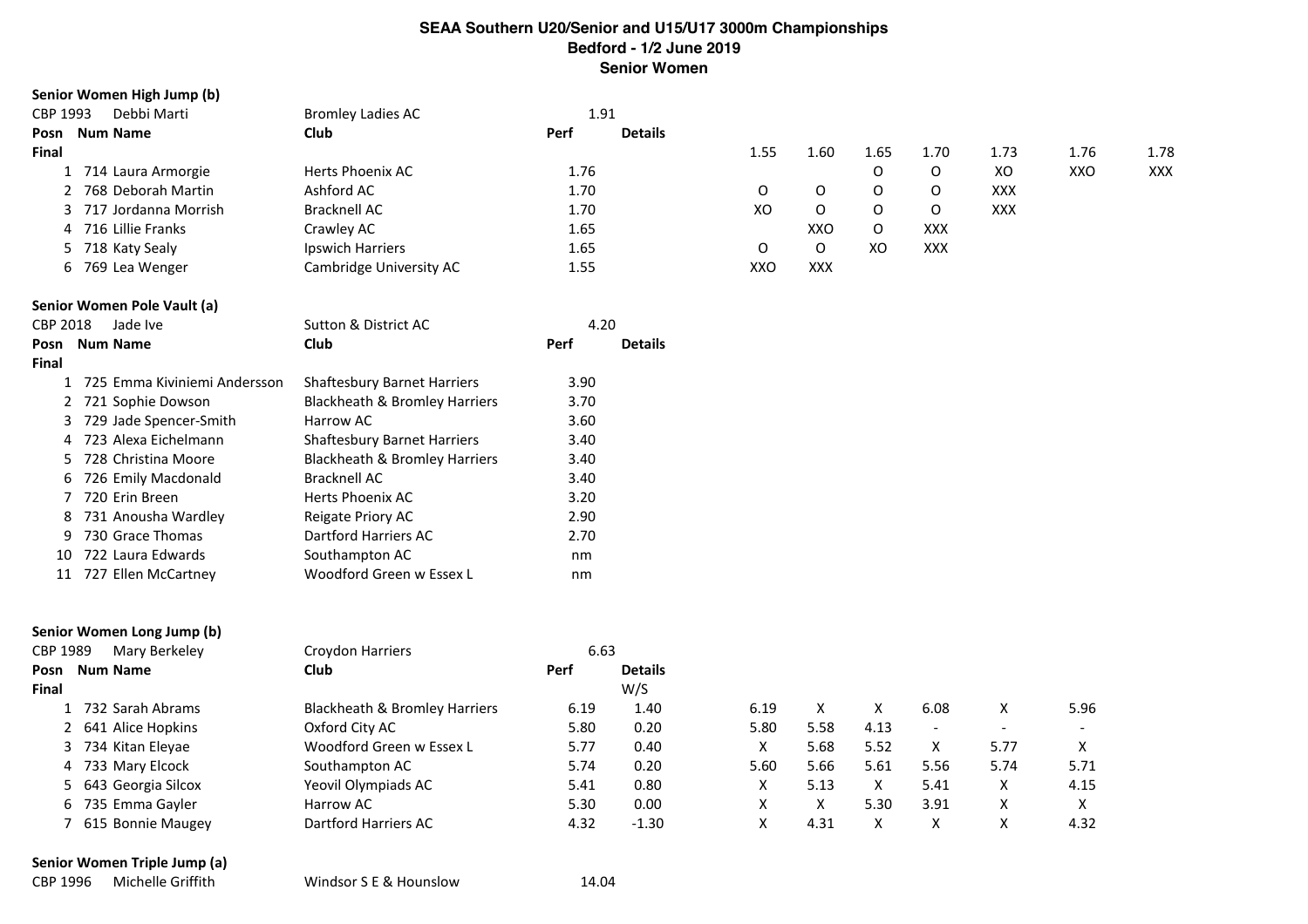| Posn<br>Final   | <b>Num Name</b>                | Club                                     | Perf        |       | <b>Details</b> |       |       |       |       |       |       |
|-----------------|--------------------------------|------------------------------------------|-------------|-------|----------------|-------|-------|-------|-------|-------|-------|
|                 | 1 745 Lia Stephenson           | <b>Thames Valley Harriers</b>            |             | 13.13 | 0.1            |       |       |       |       |       |       |
|                 | 2 738 Zara Asante              | <b>Blackheath &amp; Bromley Harriers</b> |             | 12.95 | 1.4            |       |       |       |       |       |       |
| 3               | 739 Mary Fasipe                | Enfield & Haringey AC                    |             | 12.92 | 1.0            |       |       |       |       |       |       |
|                 | 4 742 Naomi Phillips           | Windsor S E & Hounslow AC                |             | 12.43 | 0.8            |       |       |       |       |       |       |
| 5.              | 740 Shanara Hibbert            | Luton AC                                 |             | 12.34 | 0.2            |       |       |       |       |       |       |
| 6               | 748 Allison Wilder             | Sutton & District AC                     |             | 12.04 | 0.2            |       |       |       |       |       |       |
| 7               | 747 Chloe Vernon-Hamilton      | <b>Herts Phoenix AC</b>                  |             | 11.71 | 0.0            |       |       |       |       |       |       |
| 8               | 746 Grace Sullivan             | Ashford AC                               |             | 11.67 | 0.0            |       |       |       |       |       |       |
| 9               | 737 Sonyce Archer              | Croydon Harriers                         |             | 11.49 | 1.0            |       |       |       |       |       |       |
| 10              | 744 Madeleine Smith            | Bournemouth AC                           |             | 11.46 | 0.3            |       |       |       |       |       |       |
|                 | 11 743 Eavion Richardson       | <b>Shaftesbury Barnet Harriers</b>       | nm          |       |                |       |       |       |       |       |       |
|                 | Senior Women Shot (b)          |                                          |             |       |                |       |       |       |       |       |       |
| CBP 1990        | Myrtle Augee                   | <b>Bromley Ladies AC</b>                 |             | 18.43 |                |       |       |       |       |       |       |
| Posn            | <b>Num Name</b>                | Club                                     | Perf        |       | <b>Details</b> |       |       |       |       |       |       |
| Final           |                                |                                          |             |       |                |       |       |       |       |       |       |
| $\overline{2}$  | 1 749 Sophie Merritt<br>#N/A   | Bournemouth AC<br>#N/A                   |             | 14.13 |                | 13.63 | X     | 14.06 | 13.81 | 13.53 | 14.13 |
|                 | <b>Senior Women Discus (b)</b> |                                          |             |       |                |       |       |       |       |       |       |
| <b>CBP 2003</b> | Shelley Newman                 | <b>Belgrave Harriers</b>                 |             | 60.46 |                |       |       |       |       |       |       |
| Posn            | <b>Num Name</b>                | Club                                     | <b>Perf</b> |       | <b>Details</b> |       |       |       |       |       |       |
| <b>Final</b>    |                                |                                          |             |       |                |       |       |       |       |       |       |
|                 | 1 755 Amy Holder               | Windsor S E & Hounslow AC                | 53.47       |       |                | 53.01 | 52.59 | 53.47 | 49.45 | X     | 53.35 |
|                 | 2 751 Phoebe Dowson            | Bournemouth AC                           | 50.14       |       |                | 44.54 | 48.59 | X     | 49.14 | X     | 50.14 |
|                 | 3 757 Kathryn Woodcock         | Radley AC                                | 48.44       |       |                | 47.51 | 45.60 | 48.39 | 44.10 | 48.44 | 43.29 |
| 4               | 749 Sophie Merritt             | Bournemouth AC                           | 42.16       |       |                | 37.95 | 39.51 | X     | 41.72 | 39.91 | 42.16 |
|                 | 5 752 Bridget Fryer            | Harrow AC                                | 38.06       |       |                | 35.94 | 37.84 | 36.85 | 38.06 | X     | X     |
| 6               | 753 Melanie Harrison           | Enfield & Haringey AC                    | 34.86       |       |                | X     | X     | X     | 34.86 | X     | 31.75 |
|                 | 7 754 Sarah Hewitt             | Brighton & Hove AC                       | 33.64       |       |                | X     | 33.64 | 33.53 | 31.92 | X     | 32.51 |
|                 | Senior Women Hammer (a)        |                                          |             |       |                |       |       |       |       |       |       |
| CBP 2013        | Shaunagh Brown                 | Blackheath & Bromley H                   |             | 61.33 |                |       |       |       |       |       |       |
| Posn            | <b>Num Name</b>                | Club                                     | <b>Perf</b> |       | <b>Details</b> |       |       |       |       |       |       |
| Final           |                                |                                          |             |       |                |       |       |       |       |       |       |
|                 | 1 760 Katie Head               | Newham & Essex Beagles AC                |             | 60.63 |                |       |       |       |       |       |       |
|                 | 2 761 Gemma Vickery            | City of Norwich AC                       |             | 52.44 |                |       |       |       |       |       |       |
|                 | 3 759 Emma Beardmore           | Harrow AC                                |             | 50.15 |                |       |       |       |       |       |       |
|                 | 4 758 Lauren Aldridge          | Stevenage & North Herts AC               |             | 49.63 |                |       |       |       |       |       |       |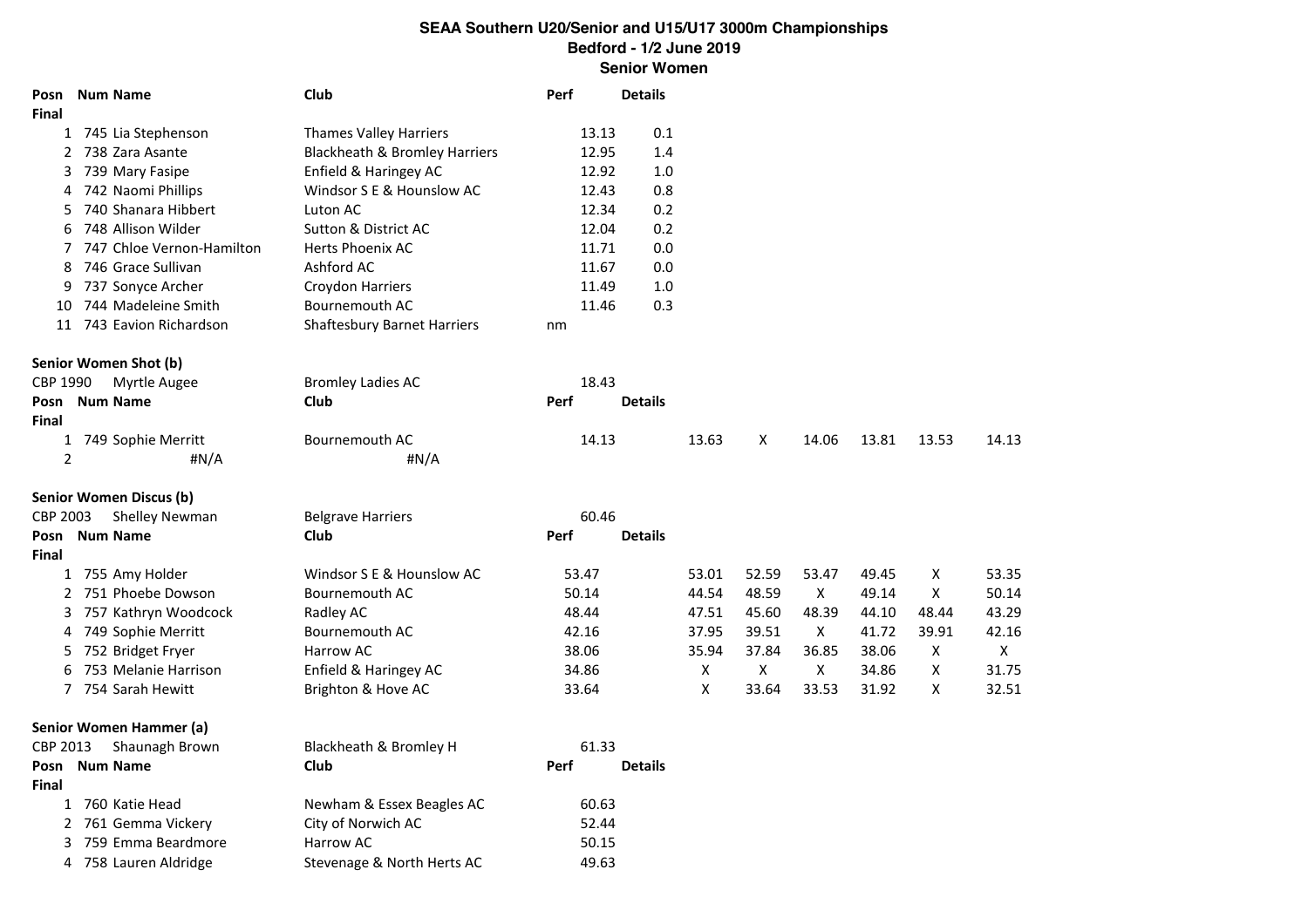#### **Senior Women Javelin (a)**

|       | CBP 2002 Kirsty Morrison | <b>Shaftesbury Barnet Harriers</b> | 55.74 |                |
|-------|--------------------------|------------------------------------|-------|----------------|
| Posn  | Num Name                 | Club                               | Perf  | <b>Details</b> |
| Final |                          |                                    |       |                |
|       | 1 762 Louise Lacy        | Havering AC                        | 45.12 |                |
|       | 2 763 Eloise Meakins     | Herts Phoenix AC                   | 44.73 |                |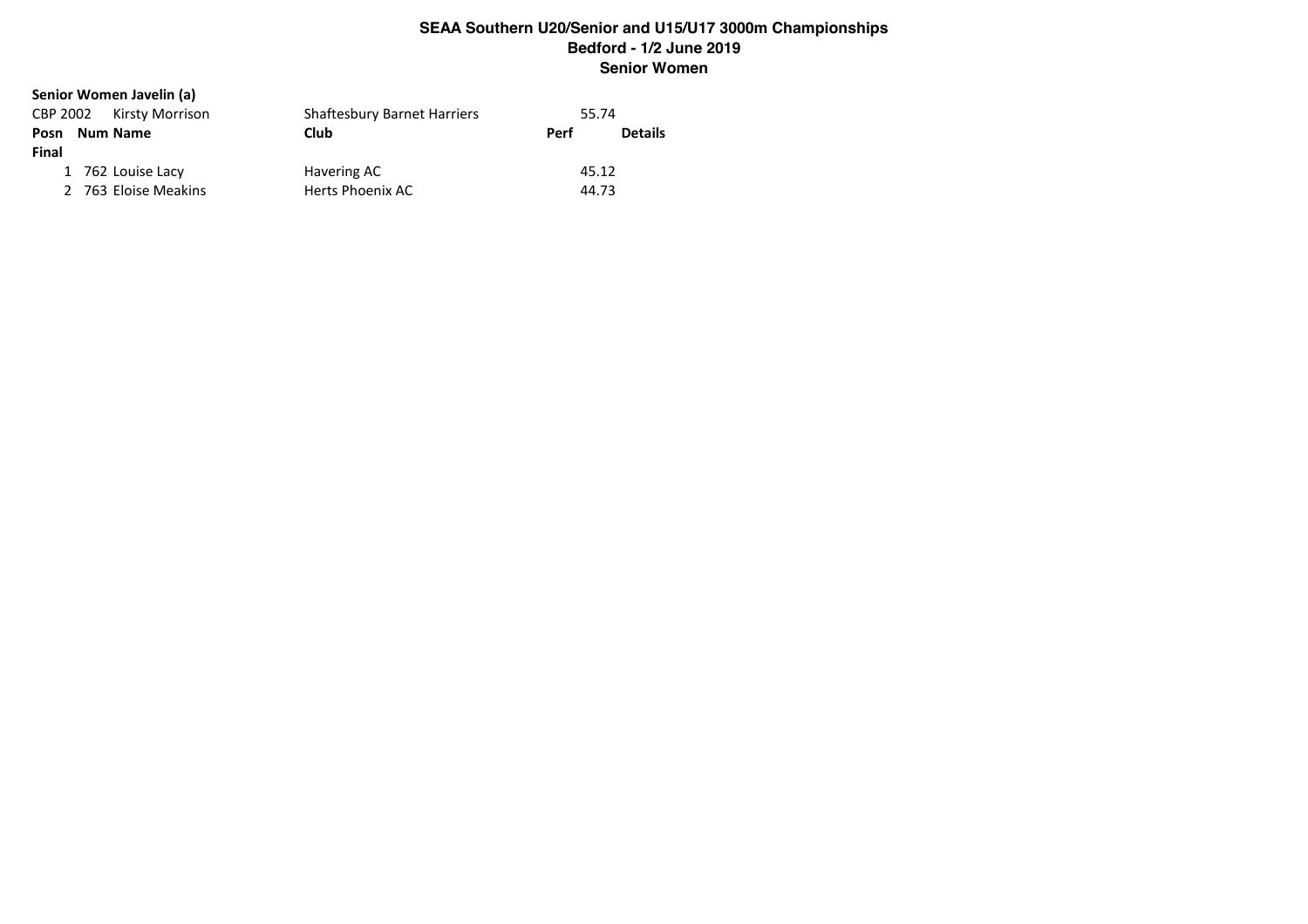**Under 20 Men 100 Metres (b)** CBP 1990 Jason Livingstone Croydon Harriers 10.40 **Posn Num Name Club Perf Heat 1** W/S -0.6 12 Micah Francis-Dwyer Croydon Harriers 10.98 Q 14 Alex Hanson Woking AC 11.04 Q 5 Richard Akinyebo Havering AC 11.08 Q 22 Michael Miller Croydon Harriers 11.15 q 5 18 Dennis Jefia **Newham & Essex Beagles AC** 11.65 3 Jordan Ajayi-khiran Luton AC 11.72 7 8 Raphael Bouju Bedford & County AC DNF **Heat 2** W/S +0.4 1 27 Tobi Ogunkanmi Watford Harriers 10.78 Q 2 28 Joshua Oshunrinde Medway & Maidstone AC 10.89 Q 11 Adam Cross Cambridge & Coleridge AC 10.98 Q 4 Akin Akinboh Colchester Harriers 11.05 q 16 Jacob Haynes Dacorum & Tring AC 11.38 13 Winfred Hakeem Woodford Green w Essex L 11.53 **Heat 3** W/S -0.7 9 Ethan Brown Blackheath & Bromley Harriers 10.87 Q 20 Alex Marshall Medway & Maidstone AC 10.88 Q 3 34 Bailey Wright **Eastbourne Rovers AC** 10.91 Q 7 Loick Bazzi Abingdon AC 11.16 q 6 Anton Bachorski Tonbridge AC 11.25 29 Robert Pattison Woking AC 11.59 31 Oscar Prager Tonbridge AC 12.92 **Heat 4** W/S -1.5 23 Brandon Mingeli Cambridge Harriers 10.72 Q 25 Destiny Ogali Dacorum & Tring AC 10.84 Q 15 James Hanson Woking AC 10.89 Q 4 32 Bryn Smith **Eastbourne Rovers AC** 11.10 q 1 Jaiden Aaron Harrow AC 11.25 26 Joel Ogunfemi Medway & Maidstone AC 11.58 7 17 Samad Ibrahim Dacorum & Tring AC 12.01 **Semi Final 1** W/S +2.3 1 25 Destiny Ogali **Dacorum & Tring AC** 10.81 Q 2 15 James Hanson **Woking AC** 10.82 Q 12 Micah Francis-Dwyer Croydon Harriers 10.94 Q 4 Akin Akinboh Colchester Harriers 11.03 Q 14 Alex Hanson Woking AC 11.04 5 Richard Akinyebo Havering AC 11.07 7 Loick Bazzi Abingdon AC 11.17 23 Brandon Mingeli Cambridge Harriers DNS **Semi Final 2** W/S +1.5 27 Tobi Ogunkanmi Watford Harriers 10.71 Q 28 Joshua Oshunrinde Medway & Maidstone AC 10.82 Q 9 Ethan Brown Blackheath & Bromley Harriers 10.86 Q 34 Bailey Wright Eastbourne Rovers AC 10.87 Q 11 Adam Cross Cambridge & Coleridge AC 10.97 32 Bryn Smith Eastbourne Rovers AC 10.99 22 Michael Miller Croydon Harriers 10.99 8 20 Alex Marshall **Medway & Maidstone AC** 11.08 **Final** W/S 0.0 27 Tobi Ogunkanmi Watford Harriers 10.56 25 Destiny Ogali Dacorum & Tring AC 10.64 28 Joshua Oshunrinde Medway & Maidstone AC 10.73 9 Ethan Brown Blackheath & Bromley Harriers 10.77 5 12 Micah Francis-Dwyer Croydon Harriers 10.87 15 James Hanson Woking AC 10.90 7 34 Bailey Wright **Eastbourne Rovers AC** 11.11 4 Akin Akinboh Colchester Harriers DNS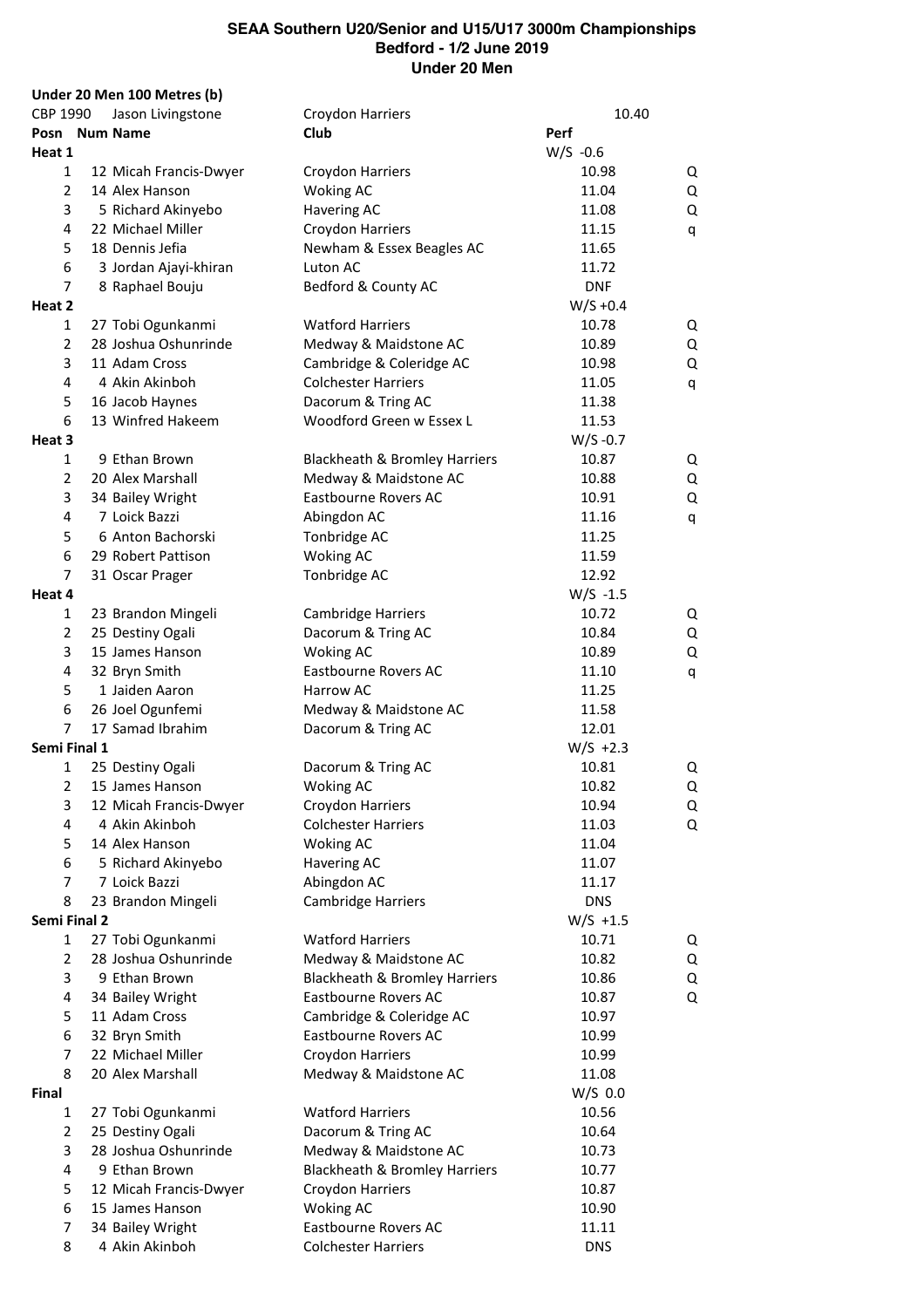|                         | Under 20 Men 200 Metres (a) |                                    |             |            |   |
|-------------------------|-----------------------------|------------------------------------|-------------|------------|---|
| CBP 2001                | Dwayne Grant                | <b>Blackheath Harriers</b>         |             | 20.9       |   |
| Posn Num Name           |                             | Club                               | Perf        |            |   |
| Heat 1                  |                             |                                    | $W/S - 1.6$ |            |   |
| $\mathbf{1}$            | 9 Ethan Brown               | Blackheath & Bromley Harriers      |             | 21.84      | Q |
| $\overline{2}$          | 10 Matt Buckner             | <b>Bracknell AC</b>                |             | 21.94      | Q |
| 3                       | 38 Derek Kinlock            | Croydon Harriers                   |             | 21.98      | q |
| $\overline{4}$          | 22 Michael Miller           | Croydon Harriers                   |             | 22.98      |   |
| 5                       | 1 Jaiden Aaron              | <b>Harrow AC</b>                   |             | 23.06      |   |
| 6                       | 17 Samad Ibrahim            | Dacorum & Tring AC                 |             | 24.43      |   |
| 7                       | 37 Joe Eggleton             | Chiltern Harriers AC               |             | <b>DNF</b> |   |
|                         |                             |                                    |             |            |   |
| Heat 2                  |                             |                                    | $W/S + 0.4$ |            |   |
| 1                       | 20 Alex Marshall            | Medway & Maidstone AC              |             | 21.78      | Q |
| $\overline{2}$          | 15 James Hanson             | <b>Woking AC</b>                   |             | 21.90      | Q |
| 3                       | 14 Alex Hanson              | <b>Woking AC</b>                   |             | 22.13      |   |
| 4                       | 44 Michael Shonibare        | Victoria Park H & Tower H AC       |             | 22.15      |   |
| 5                       | 39 Joshua Kumar             | <b>Shaftesbury Barnet Harriers</b> |             | 22.77      |   |
| 6                       | 30 Joshua Pearson           | Windsor S E & Hounslow AC          |             | 23.19      |   |
| 7                       | 42 Louis Palmer             | City of Norwich AC                 |             | 23.22      |   |
|                         |                             |                                    |             |            |   |
| Heat 3                  |                             |                                    | $W/S + 0.5$ |            |   |
| $\mathbf{1}$            | 36 Dylan Da Costa           | Croydon Harriers                   |             | 21.73      | Q |
| 2                       | 32 Bryn Smith               | Eastbourne Rovers AC               |             | 21.79      | Q |
| 3                       | 35 Cameron Bailey           | Ipswich Harriers                   |             |            |   |
|                         |                             |                                    |             | 22.06      | q |
| 4                       | 11 Adam Cross               | Cambridge & Coleridge AC           |             | 22.07      |   |
| 5                       | 45 Hugo Wallace             | Marshall Milton Keynes AC          |             | 22.67      |   |
| 6                       | 43 Lee Richards             | Vale of Aylesbury AC               |             | 22.74      |   |
| 7                       | 2 Matthew Adum-Yeboah       | Woodford Green w Essex L           |             | 22.76      |   |
| Final                   |                             |                                    | $W/S + 0.6$ |            |   |
|                         |                             |                                    |             |            |   |
| $\mathbf{1}$            | 9 Ethan Brown               | Blackheath & Bromley Harriers      |             | 21.29      |   |
| 2                       | 15 James Hanson             | <b>Woking AC</b>                   |             | 21.39      |   |
| 3                       | 38 Derek Kinlock            | Croydon Harriers                   |             | 21.43      |   |
| 3                       | 20 Alex Marshall            | Medway & Maidstone AC              |             | 21.43      |   |
| 5                       | 32 Bryn Smith               | Eastbourne Rovers AC               |             | 21.78      |   |
| 6                       | 35 Cameron Bailey           | Ipswich Harriers                   |             | 21.90      |   |
| 7                       | 36 Dylan Da Costa           | Croydon Harriers                   |             | 22.01      |   |
| 8                       | 10 Matt Buckner             | <b>Bracknell AC</b>                |             | <b>DNS</b> |   |
|                         |                             |                                    |             |            |   |
|                         | Under 20 Men 400 Metres     |                                    |             |            |   |
| <b>CBP 2005</b>         | Martyn Rooney               | Croydon Harriers                   |             | 46.75      |   |
| Posn Num Name           |                             | Club                               | Perf        |            |   |
| Heat $1(a)$             |                             |                                    |             |            |   |
| $\mathbf{1}$            | 68 Lewis Davey              | Peterborough AC                    |             | 49.44      | Q |
| 2                       | 179 Jack Higgins            | Southampton AC                     |             | 49.48      | Q |
| 3                       | 83 Moyo Sargent             | <b>Eastbourne Rovers AC</b>        |             | 50.20      | q |
| 4                       | 67 Harrison Chapman         | <b>Basildon AC</b>                 |             | 51.18      |   |
| 5                       | 65 Matthew Agnimel          | Havering AC                        |             | 51.82      |   |
| 6                       | 29 Robert Pattison          | <b>Woking AC</b>                   |             | 51.99      |   |
| $\overline{7}$          | 73 Reece Harriott           | <b>Havering AC</b>                 |             | 52.62      |   |
|                         |                             |                                    |             |            |   |
| Heat 2 (a)              |                             |                                    |             |            |   |
| $\mathbf{1}$            | 69 Callum Dodds             | Enfield & Haringey AC              |             | 49.00      | Q |
| $\overline{2}$          | 70 Michael Fagbenle         | <b>Bexley AC</b>                   |             | 49.20      | Q |
| 3                       | 66 Maximilian Buckley       | <b>Thames Valley Harriers</b>      |             | 50.93      |   |
| $\overline{\mathbf{4}}$ | 72 Harry Grindle            | <b>Belgrave Harriers</b>           |             | 51.42      |   |
| 5                       | 71 Shemar Ferguson          | Sutton & District AC               |             | 51.87      |   |
| 6                       | 75 Jasper Lundquist         | Harrow AC                          |             | 52.07      |   |
| $\overline{7}$          | 77 Mittio Mohammadian       | <b>Shaftesbury Barnet Harriers</b> |             | 52.44      |   |
|                         |                             |                                    |             |            |   |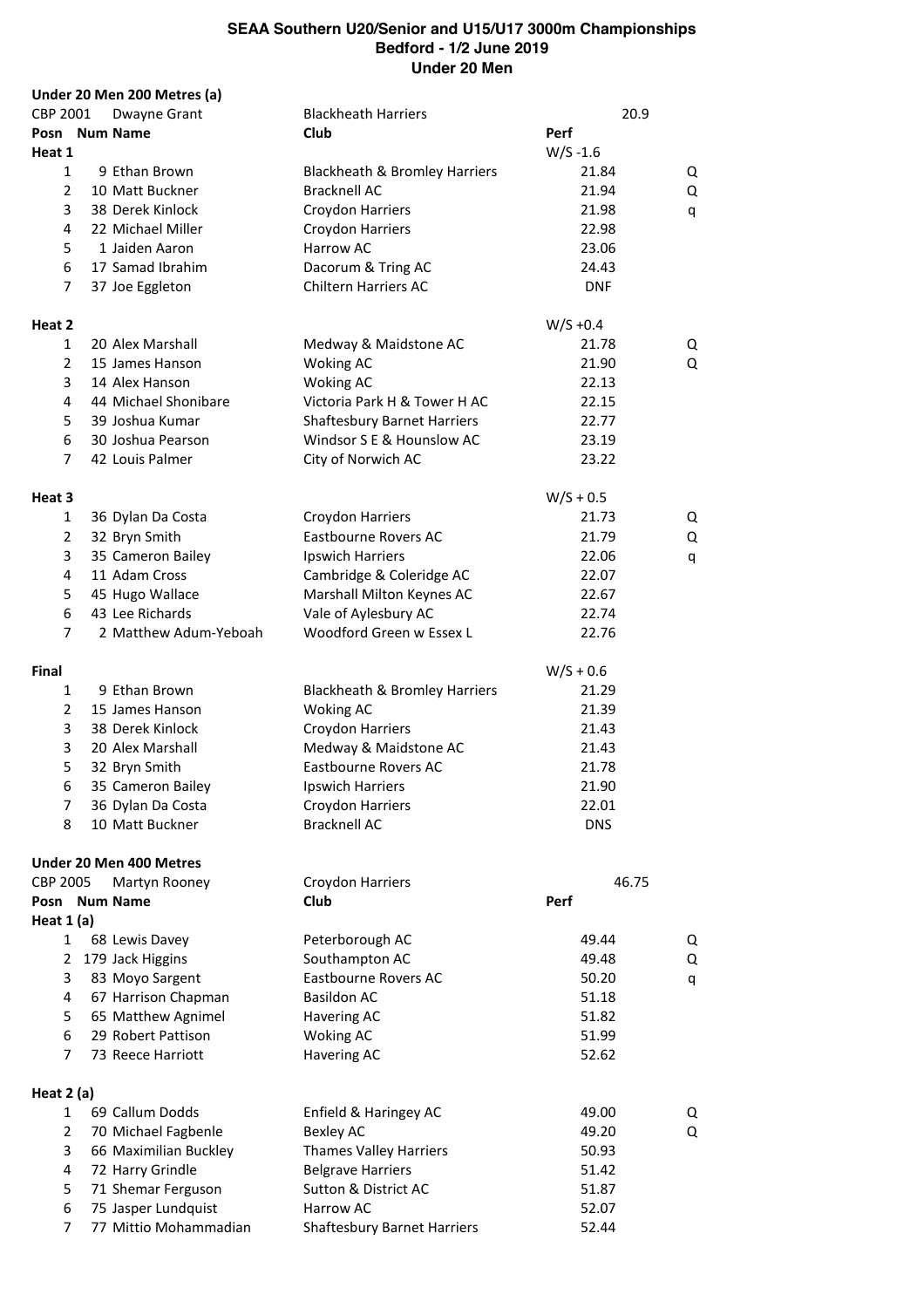**Heat 3 (a)**

| Heat 3 (a)     |                                |                                    |         |   |
|----------------|--------------------------------|------------------------------------|---------|---|
| 1              | 80 Lynden Olowe                | Southampton AC                     | 49.54   | Q |
| $\overline{2}$ | 82 David Ryan                  | <b>Herne Hill Harriers</b>         | 49.66   | Q |
| 3              | 78 Conor Murphy                | Medway & Maidstone AC              | 49.76   | q |
| 4              | 76 Louis Menzies Walker        | Victoria Park H & Tower H AC       | 50.95   |   |
| 5              | 61 Charles Livingston          | <b>Shaftesbury Barnet Harriers</b> | 50.97   |   |
| 6              | 79 Sam Nelson                  | Radley AC                          | 51.48   |   |
| $\overline{7}$ | 84 Odera Umeugoji              | <b>Shaftesbury Barnet Harriers</b> | 54.02   |   |
| Final (b)      |                                |                                    |         |   |
| 1              | 69 Callum Dodds                | Enfield & Haringey AC              | 48.05   |   |
| $\overline{2}$ | 68 Lewis Davey                 | Peterborough AC                    | 48.14   |   |
| 3              | 70 Michael Fagbenle            | <b>Bexley AC</b>                   | 48.28   |   |
| 4              | 80 Lynden Olowe                | Southampton AC                     | 48.84   |   |
| 5              | 179 Jack Higgins               | Southampton AC                     | 49.13   |   |
| 6              | 78 Conor Murphy                | Medway & Maidstone AC              | 49.43   |   |
| $\overline{7}$ | 83 Moyo Sargent                | <b>Eastbourne Rovers AC</b>        | 49.47   |   |
| 8              | 82 David Ryan                  | <b>Herne Hill Harriers</b>         | 49.85   |   |
|                | <b>Under 20 Men 800 Metres</b> |                                    |         |   |
| CBP 1990       | Andrew Lill                    | Peterborough AC                    | 1.48.70 |   |
|                | Posn Num Name                  | <b>Club</b>                        | Perf    |   |
| Heat $1(a)$    |                                |                                    |         |   |
| 1              | 85 Yusuf Bizimana              | Victoria Park H & Tower H AC       | 1.57.13 | Q |
| $\overline{2}$ | 88 Lewis Cotterill             | Newquay & Par AC                   | 1.58.05 | Q |
| 3              | 86 Harry Boyd                  | Guildford & Godalming AC           | 1.58.64 | Q |
| 4              | 90 Jack Exley                  | <b>Thurrock Harriers</b>           | 1.59.52 |   |
| 5              | 100 Sam Wheatley               | Southend on Sea AC                 | 2.00.54 |   |
| 6              | 95 Taylor Newell               | <b>Thurrock Harriers</b>           | 2.00.84 |   |
| $\overline{7}$ | 97 Daniel Riley                | <b>Basildon AC</b>                 | 2.01.88 |   |
| Heat $2(a)$    |                                |                                    |         |   |
| $\mathbf{1}$   | 93 Dan Howells                 | Aldershot Farnham & DAC            | 1.56.99 | Q |
| $\overline{2}$ | 74 Jack Higgins                | <b>Bexley AC</b>                   | 1.57.40 | Q |
| 3              | 99 Jamie Webster               | Bedford & County AC                | 1.58.11 | Q |
| 4              | 87 Isaac Brown                 | <b>Basildon AC</b>                 | 1.58.40 | q |
| 5              | 96 Jamie Putt                  | Harlow AC                          | 1.59.48 | q |
| 6              | 89 Adam Ede                    | Abingdon AC                        | 2.01.92 |   |
| 7              | 94 Shane Johnson               | Victoria Park H & Tower H AC       | 2.04.32 |   |
| Final (b)      |                                |                                    |         |   |
| $\mathbf{1}$   | 85 Yusuf Bizimana              | Victoria Park H & Tower H AC       | 1.52.33 |   |
| $\overline{2}$ | 93 Dan Howells                 | Aldershot Farnham & DAC            | 1.53.56 |   |
| 3              | 74 Jack Higgins                | <b>Bexley AC</b>                   | 1.55.03 |   |
| 4              | 88 Lewis Cotterill             | Newquay & Par AC                   | 1.55.25 |   |
| 5              | 86 Harry Boyd                  | Guildford & Godalming AC           | 1.58.42 |   |
| 6              | 87 Isaac Brown                 | <b>Basildon AC</b>                 | 1.59.58 |   |
| 7              | 99 Jamie Webster               | Bedford & County AC                | 2.01.18 |   |
| 8              | 96 Jamie Putt                  | Harlow AC                          | 2.06.26 |   |
|                |                                |                                    |         |   |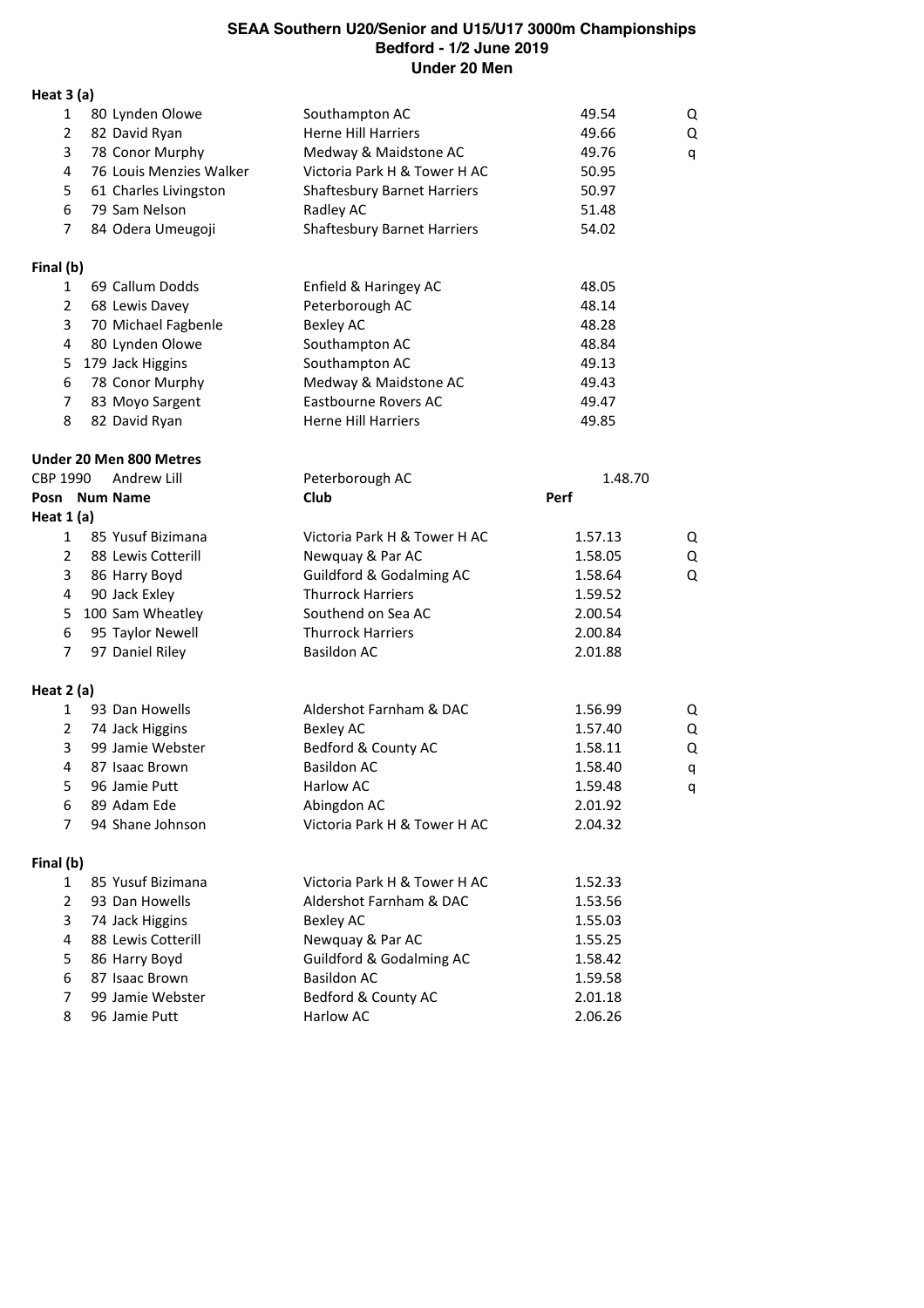|                 | Under 20 Men 1,500 Metres                  |                                    |            |
|-----------------|--------------------------------------------|------------------------------------|------------|
| <b>CBP 1978</b> | Colin Reitz                                | Newham & Essex Beagles             | 3.46.20    |
|                 | Posn Num Name                              | Club                               | Perf       |
| Final (b)       |                                            |                                    |            |
| $\mathbf{1}$    | 85 Yusuf Bizimana                          | Victoria Park H & Tower H AC       | 3.54.63    |
|                 | 2 102 Tom Eames                            | Brighton & Hove AC                 | 3.55.08    |
|                 | 3 106 Ted Higgins                          | <b>Bexley AC</b>                   | 4.01.51    |
|                 | 4 112 Dominic McDougall                    | Windsor S E & Hounslow AC          | 4.03.37    |
|                 | 5 105 Finn Harvey                          | <b>Shaftesbury Barnet Harriers</b> | 4.04.28    |
|                 | 6 115 Brett Rushman                        | <b>Herts Phoenix AC</b>            | 4.05.55    |
|                 | 7 103 Matthew Francis                      | Blackheath & Bromley Harriers      | 4.06.31    |
|                 |                                            |                                    | 4.06.43    |
|                 | 8 177 Shreyas Kanyady                      | Reading AC                         |            |
|                 | 9 113 Luca Minale                          | Victoria Park H & Tower H AC       | 4.07.38    |
|                 | 10 116 Calum Steer                         | Abingdon AC                        | 4.09.52    |
|                 | 11 109 Aiden Killeen                       | Bedford & County AC                | 4.10.58    |
|                 | 12 117 Videsh Weerakkody                   | Woodford Green w Essex L           | 4.16.31    |
|                 | 13 104 Alexander Friend                    | Havering AC                        | 4.20.77    |
|                 | 14 110 Richard Laursen                     | Bedford & County AC                | 4.28.40    |
|                 | 15 111 Oliver Lill                         | Basildon                           | <b>DNF</b> |
|                 | Under 20 Men 5,000 Metres (a)              |                                    |            |
| CBP 2014        | Abel Tsegay                                | Invicta East Kent AC               | 14.48.78   |
|                 | Posn Num Name                              | Club                               | Perf       |
| Final           |                                            |                                    |            |
|                 | 1 119 Liam Garrett                         | London Heathside AC                | 15.22.96   |
|                 | 2 122 Oliver Prior                         | Ashford AC                         | 15.33.98   |
|                 | 3 121 Jacob Ohara                          | City of Portsmouth AC              | 15.39.72   |
|                 | 4 123 Sam Rodda                            | <b>Reading AC</b>                  | 15.51.40   |
|                 | 5 101 Edward Blythman                      | Bedford & County AC                | 16.05.17   |
|                 | 6 118 Callum Crook                         | City of Portsmouth AC              | 16.12.78   |
|                 | 7 120 Jed Noblett                          | Luton AC                           | 16.54.53   |
|                 | Under 20 Men 110 Metres Hurdles (b)        |                                    |            |
| CBP 2009        | Lawrence Clarke                            | Windsor S E & Hounslow             | 13.62      |
|                 | Posn Num Name                              | Club                               | Perf       |
| Final           |                                            |                                    | W/S 0.0    |
| $\mathbf{1}$    | 46 William Adeyeye                         | Newham & Essex Beagles AC          | 14.23      |
|                 |                                            |                                    |            |
| 2               | 52 Kanya Mtshweni                          | Winchester & District AC           | 14.44      |
| 3               | 54 Daniel Thomas                           | Winchester & District AC           | 15.04      |
| 4               | 55 Ralph Williams                          | <b>Shaftesbury Barnet Harriers</b> | 15.60      |
| 5               | 49 Hakan Digby                             | Croydon Harriers                   | 20.60      |
| 6               | 48 Jack Broadbent                          | <b>Basildon AC</b>                 | <b>DNF</b> |
|                 | Under 20 Men 400 Metres Hurdles (b)        |                                    |            |
| CBP 1977        | Gary Oakes                                 | Haringey AC                        | 51.80      |
| Posn<br>Final   | <b>Num Name</b>                            | Club                               | Perf       |
| $\mathbf{1}$    |                                            |                                    |            |
| $\overline{2}$  | 62 Alex O'Callaghan-Brown                  | Blackheath & Bromley Harriers      | 53.44      |
|                 | 60 Jamie Lambert                           | Crawley AC                         | 54.29      |
| 3               | 61 Charles Livingston                      | <b>Shaftesbury Barnet Harriers</b> | 56.15      |
| 4               | 59 Tyriq Lafeuille                         | <b>Shaftesbury Barnet Harriers</b> | 57.73      |
| 5               | 63 Freddie Reilly                          | Stevenage & North Herts AC         | 58.16      |
| 6               | 64 Blake Strickland-Bennett                | Radley AC                          | 59.92      |
| $\overline{7}$  | 58 Stevie Kasparis                         | <b>Eastbourne Rovers AC</b>        | 65.94      |
|                 | Under 20 Men 3,000 Metres Steeplechase (a) |                                    |            |
| CBP 2014        | Tom Hook                                   | City of Norwich AC                 | 9.16.40    |
| Posn<br>Final   | <b>Num Name</b>                            | Club                               | Perf       |
| $\mathbf{1}$    | 125 Lewis Harknett                         | <b>Orion Harriers</b>              | 9.42.53    |
| 2               | 126 Hugo Hewitt                            | Crawley AC                         | 11.07.84   |
|                 |                                            |                                    |            |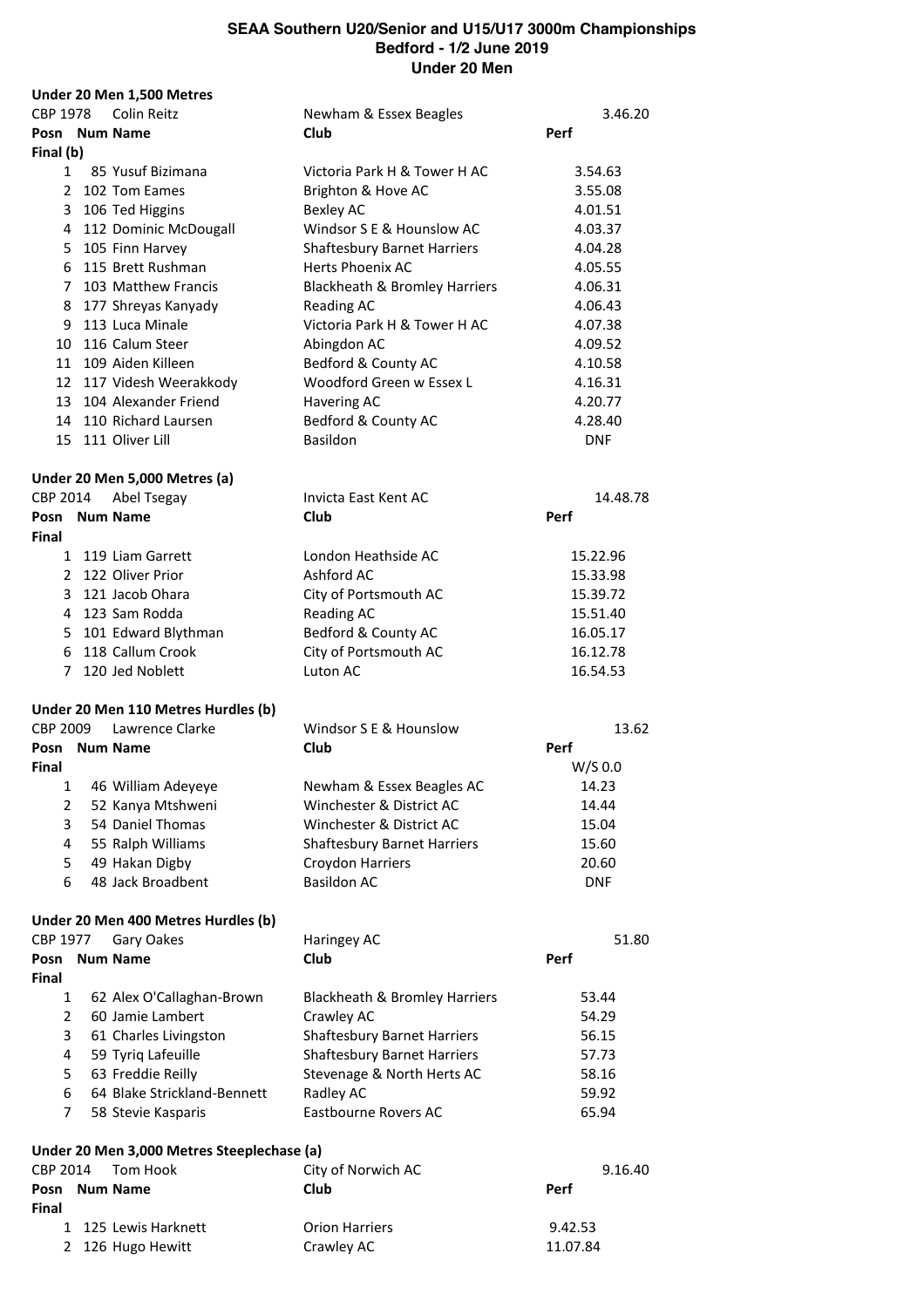|                 | Under 20 Men High Jump (b)  |                                          |            |                |      |                           |      |      |      |            |      |      |      |            |
|-----------------|-----------------------------|------------------------------------------|------------|----------------|------|---------------------------|------|------|------|------------|------|------|------|------------|
| <b>CBP 2005</b> | Robbie Grabarz              | Bedford & County AC                      |            | 2.15           |      |                           |      |      |      |            |      |      |      |            |
| Posn            | <b>Num Name</b>             | Club                                     | Perf       | <b>Details</b> |      |                           |      |      |      |            |      |      |      |            |
| <b>Final</b>    |                             |                                          |            |                | 1.70 | 1.75                      | 1.80 | 1.85 | 1.90 | 1.95       | 2.00 | 2.05 | 2.10 | 2.15       |
| $\mathbf{1}$    | 131 Dominic Ogbechie        | <b>Highgate Harriers</b>                 |            | 2.10           |      |                           |      |      |      |            | O    | 0    | XXO  | <b>XXX</b> |
| 2               | 127 Toni Ademuwagun         | <b>Thames Valley Harriers</b>            |            | 2.10           |      |                           |      |      |      | 0          | O    | XO   | XXO  | <b>XXX</b> |
| 3               | 129 Samuel Featherstone     | Marshall Milton Keynes AC                |            | 1.90           |      | $\mathsf O$               | 0    | 0    | 0    | XXX        |      |      |      |            |
| 4               | 130 Oliver Joint            | <b>Bracknell AC</b>                      |            | 1.90           |      |                           | O    | XXO  | O    | <b>XXX</b> |      |      |      |            |
| 5.              | 132 Luke Okosieme           | <b>Cambridge Harriers</b>                |            | 1.90           |      |                           |      | 0    | XXO  | <b>XXX</b> |      |      |      |            |
| 6               | 128 Leonid Chashchin        | Harlow AC                                |            | 1.80           | O    | $\overline{\phantom{a}}$  | XO   | XXX  |      |            |      |      |      |            |
|                 | Under 20 Men Pole Vault (a) |                                          |            |                |      |                           |      |      |      |            |      |      |      |            |
| CBP 2010        | <b>Matthew Devereux</b>     | <b>Shaftesbury Barnet Harriers</b>       |            | 5.10           |      |                           |      |      |      |            |      |      |      |            |
| Posn            | <b>Num Name</b>             | Club                                     | Perf       | <b>Details</b> |      |                           |      |      |      |            |      |      |      |            |
| Final           |                             |                                          |            |                |      |                           |      |      |      |            |      |      |      |            |
| 1               | 139 Frankie Johnson         | Bedford & County AC                      | 5.00       |                |      |                           |      |      |      |            |      |      |      |            |
|                 | 138 Owen Heard              | Harrow AC                                | 4.50       |                |      |                           |      |      |      |            |      |      |      |            |
| 3               | 136 Elliot Breen            | Herts Phoenix AC                         | 4.30       |                |      |                           |      |      |      |            |      |      |      |            |
| 4               | 137 Jack Harris             | Lewes AC                                 | 4.40       |                |      |                           |      |      |      |            |      |      |      |            |
| 5               | 135 Dylan Baines            | Stevenage & North Herts AC               | 3.80       |                |      |                           |      |      |      |            |      |      |      |            |
| 6               | 140 Haydn Williams          | Dacorum & Tring AC                       | 3.80       |                |      |                           |      |      |      |            |      |      |      |            |
| 7               | 134 Tolu Ayo-Ojo            | <b>Shaftesbury Barnet Harriers</b>       | <b>NHR</b> |                |      |                           |      |      |      |            |      |      |      |            |
|                 | Under 20 Men Long Jump (b)  |                                          |            |                |      |                           |      |      |      |            |      |      |      |            |
| CBP 2010        | Jermaine Olasan             | <b>Blackheath &amp; Bromley Harriers</b> |            | 7.53           |      |                           |      |      |      |            |      |      |      |            |
| Posn            | <b>Num Name</b>             | Club                                     | Perf       | <b>Details</b> |      |                           |      |      |      |            |      |      |      |            |
| <b>Final</b>    |                             |                                          |            | W/S            |      |                           |      |      |      |            |      |      |      |            |
| 1               | 146 Ben Sutton              | <b>Blackheath &amp; Bromley Harriers</b> | 6.93       | 0.40           |      | 6.61                      | 6.67 | 6.93 | X    | X          | 6.79 |      |      |            |
|                 | 143 Jake Burkey             | Team Bath AC                             | 6.85       | 0.90           |      | 6.78                      | 5.84 | 6.64 | 6.46 | 5.15       | 6.85 |      |      |            |
| 3               | 147 Myles Xavier            | Blackheath & Bromley Harriers            | 6.77       | 1.60           |      | 6.50                      | 6.34 | X    | 6.31 | 6.43       | 6.77 |      |      |            |
|                 | 128 Leonid Chashchin        | Harlow AC                                | 6.68       | 1.40           |      | 6.67                      | x    | x    | 6.35 |            | 6.68 |      |      |            |
| 5.              | 178 Idan Gal-Shohet         | <b>Highgate Harriers</b>                 | 6.36       | 1.50           |      | $\boldsymbol{\mathsf{x}}$ | 6.06 | 4.93 | X    | 6.36       | 6.27 |      |      |            |
|                 | 142 Joshua Barrett-Mowatt   | Victoria Park H & Tower H AC             | 6.33       | 1.10           |      | 6.30                      | 6.33 | 6.01 | 6.09 | 5.37       | 6.05 |      |      |            |
| $7^{\circ}$     | 144 Tobi Idowu              | Havering AC                              | 6.17       | 2.50           |      | 6.03                      | 5.96 | 5.65 | 5.72 | 5.97       | 6.17 |      |      |            |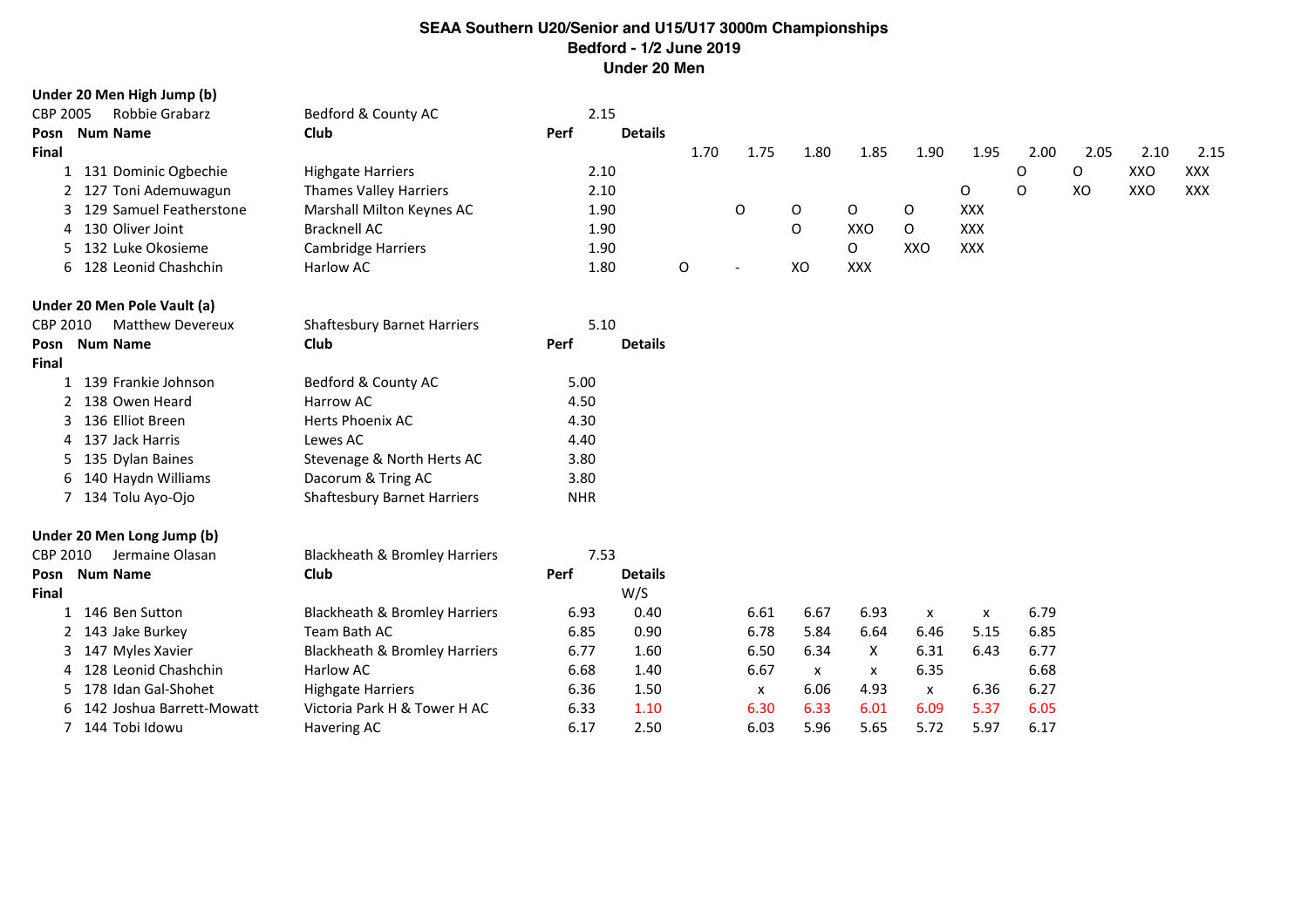| Under 20 Men Triple Jump (a)       |                                    |       |                |              |                |              |       |       |              |
|------------------------------------|------------------------------------|-------|----------------|--------------|----------------|--------------|-------|-------|--------------|
| CBP 1989<br>Junior Campbell        | Woodford Green AC                  | 15.81 |                |              |                |              |       |       |              |
| <b>Num Name</b><br>Posn            | Club                               | Perf  | <b>Details</b> |              |                |              |       |       |              |
| Final                              |                                    |       | w/s            |              |                |              |       |       |              |
| 1 151 Daniel Falode                | Cambridge Harriers                 | 14.94 | 0.1            |              |                |              |       |       |              |
| 2 155 Josh Woods                   | Dacorum & Tring AC                 | 14.30 | $-1.8$         |              |                |              |       |       |              |
| 148 Andrew Adegbite<br>3           | Newham & Essex Beagles AC          | 13.71 | 1.3            |              |                |              |       |       |              |
| 149 Aaron Ashmead Shoye<br>4       | Newham & Essex Beagles AC          | 13.68 | $1.1\,$        |              |                |              |       |       |              |
| 154 Will Mallen<br>5               | Cambridge & Coleridge AC           | 12.95 | 1.2            |              |                |              |       |       |              |
| 153 Ike Laseinde<br>6              | Stevenage & North Herts AC         | 12.94 | $-1.2$         |              |                |              |       |       |              |
| 134 Tolu Ayo-Ojo<br>7              | <b>Shaftesbury Barnet Harriers</b> | nm    |                |              |                |              |       |       |              |
| 150 Theophilus Fadayiro<br>8       | Newham & Essex Beagles AC          | nm    |                |              |                |              |       |       |              |
| Under 20 Men Shot (b)              |                                    |       |                |              |                |              |       |       |              |
| CBP 2009<br>Curtis Griffith-Parker | <b>Cambridge Harriers</b>          | 19.16 |                |              |                |              |       |       |              |
| <b>Num Name</b><br>Posn            | Club                               | Perf  | <b>Details</b> |              |                |              |       |       |              |
| <b>Final</b>                       |                                    |       |                |              |                |              |       |       |              |
| 163 Daniel-James Thomas<br>1       | Eastbourne Rovers AC               | 17.65 |                | 17.55        | 17.34          | 16.87        | X     | 17.65 | 17.63        |
| 160 Andrew Knight<br>2             | Southampton AC                     | 16.25 |                | 15.69        | $\pmb{\times}$ | $\mathsf{X}$ | X     | 15.54 | 16.25        |
| 164 Joshua Wise<br>3               | Southampton AC                     | 15.25 |                | 14.75        | 15.14          | 15.06        | 15.25 | 15.17 | $\mathsf{X}$ |
| 162 Alex Spratley-Kemp<br>4        | <b>Reading AC</b>                  | 13.54 |                | 12.89        | 13.29          | 13.20        | 13.54 | 13.15 | Χ            |
| 157 Kye Charlton Brown<br>5        | Bedford & County AC                | 12.05 |                | 11.44        | 11.30          | 12.05        | X     | 11.05 | 12.00        |
| 158 Matthew Collingridge<br>6      | St Mary's Richmond AC              | 12.00 |                | X            | 10.61          | $\mathsf{X}$ | 12.00 | X     | X            |
| 156 Philip Bartlett<br>7           | South London Harriers              | 11.98 |                | 11.90        | 11.71          | 11.98        | X     | X     | 10.38        |
| 159 James Gardner<br>8             | <b>Bracknell AC</b>                | 11.77 |                | 10.59        | 10.87          | 10.87        | 11.34 | 11.40 | 11.77        |
| Under 20 Men Discus (b)            |                                    |       |                |              |                |              |       |       |              |
| CBP 2014<br><b>Nick Percy</b>      | <b>Shaftesbury Barnet Harriers</b> | 62.79 |                |              |                |              |       |       |              |
| <b>Num Name</b><br>Posn            | Club                               | Perf  | <b>Details</b> |              |                |              |       |       |              |
| Final                              |                                    |       |                |              |                |              |       |       |              |
| 1 166 Joshua Douglas               | Southampton AC                     | 49.19 |                | X            | X              | 36.72        | 48.23 | 46.91 | 49.19        |
| 2 165 Dominic Buckland             | Stevenage & North Herts AC         | 43.69 |                | $\mathsf{X}$ | 41.04          | 41.66        | 40.36 | 43.69 | 43.09        |
| 158 Matthew Collingridge<br>3      | St Mary's Richmond AC              | 42.77 |                | 40.39        | 41.48          | 42.40        | X     | 42.77 | 42.03        |
| 167 Reuben Vaughan<br>4            | Croydon Harriers                   | 42.47 |                | 40.02        | 38.67          | 42.47        | X     | 37.03 | 32.62        |
| 156 Philip Bartlett<br>5           | South London Harriers              | 41.06 |                | $\mathsf{X}$ | 38.22          | 41.06        | 35.91 | 40.23 | 38.36        |
| 169 Ryan Whitehead<br>6            | Enfield & Haringey AC              | 39.84 |                | 32.50        | 39.09          | 38.76        | 37.79 | 39.84 | X            |
| 168 Leo Walker<br>7                | Brighton & Hove AC                 | 37.99 |                | X            | 34.66          | 37.51        | 36.42 | 37.99 | 36.44        |
| 8<br>159 James Gardner             | <b>Bracknell AC</b>                | 29.99 |                | 29.99        | 29.33          | Χ            | Χ     | Χ     | Χ            |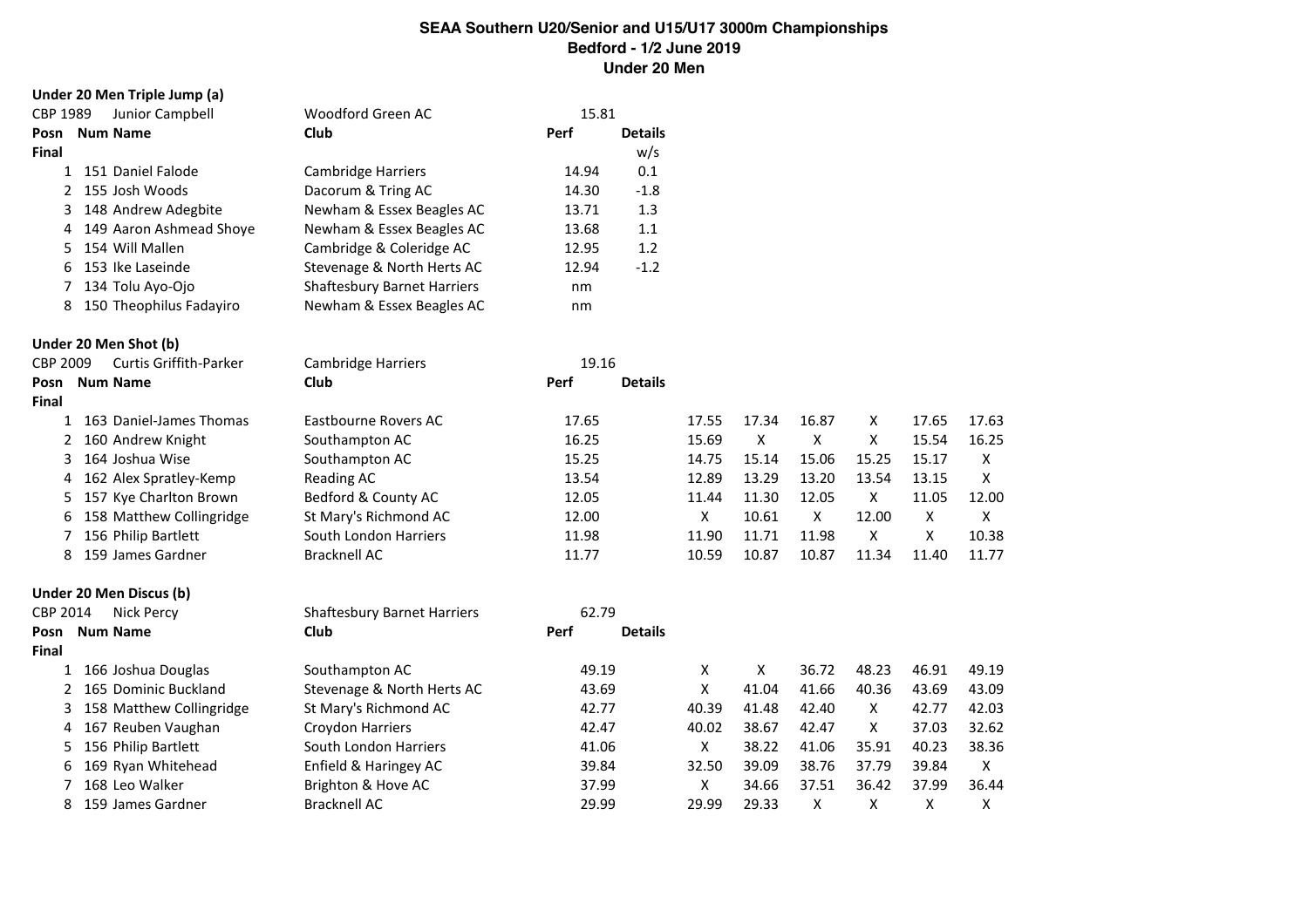|  | Under 20 Men Hammer (a) |  |
|--|-------------------------|--|
|--|-------------------------|--|

|               |  | CBP 2015 Taylor Campbell | Windsor S E & Hounslow AC    | 76.87 |                |  |  |  |
|---------------|--|--------------------------|------------------------------|-------|----------------|--|--|--|
|               |  | Posn Num Name            | <b>Club</b>                  | Perf  | <b>Details</b> |  |  |  |
| <b>Final</b>  |  |                          |                              |       |                |  |  |  |
| 1             |  | 170 Ben Hawkes           | Worthing & District Harriers | 66.95 |                |  |  |  |
| $\mathcal{P}$ |  | 172 Sam Mace             | <b>Walton AC</b>             | 62.45 |                |  |  |  |
| 3             |  | 171 Sam Illsley          | Worthing & District Harriers | 51.84 |                |  |  |  |
| 4             |  | 159 James Gardner        | Bracknell AC                 | 50.94 |                |  |  |  |
|               |  | Under 20 Men Javelin (a) |                              |       |                |  |  |  |
| CBP 2010      |  | Daniel Pembroke          | Windsor S E & Hounslow       | 72.54 |                |  |  |  |
|               |  | Posn Num Name            | <b>Club</b>                  | Perf  | <b>Details</b> |  |  |  |
| Final         |  |                          |                              |       |                |  |  |  |
| 1             |  | 174 Max Law              | Havering AC                  | 68.57 |                |  |  |  |
| $\mathcal{P}$ |  | 173 Joss Foot            | <b>Orion Harriers</b>        | 63.13 |                |  |  |  |
| 3.            |  | 164 Joshua Wise          | Southampton AC               | 56.65 |                |  |  |  |
| 4             |  | 175 Jess Walker          | <b>Basildon AC</b>           | 53.77 |                |  |  |  |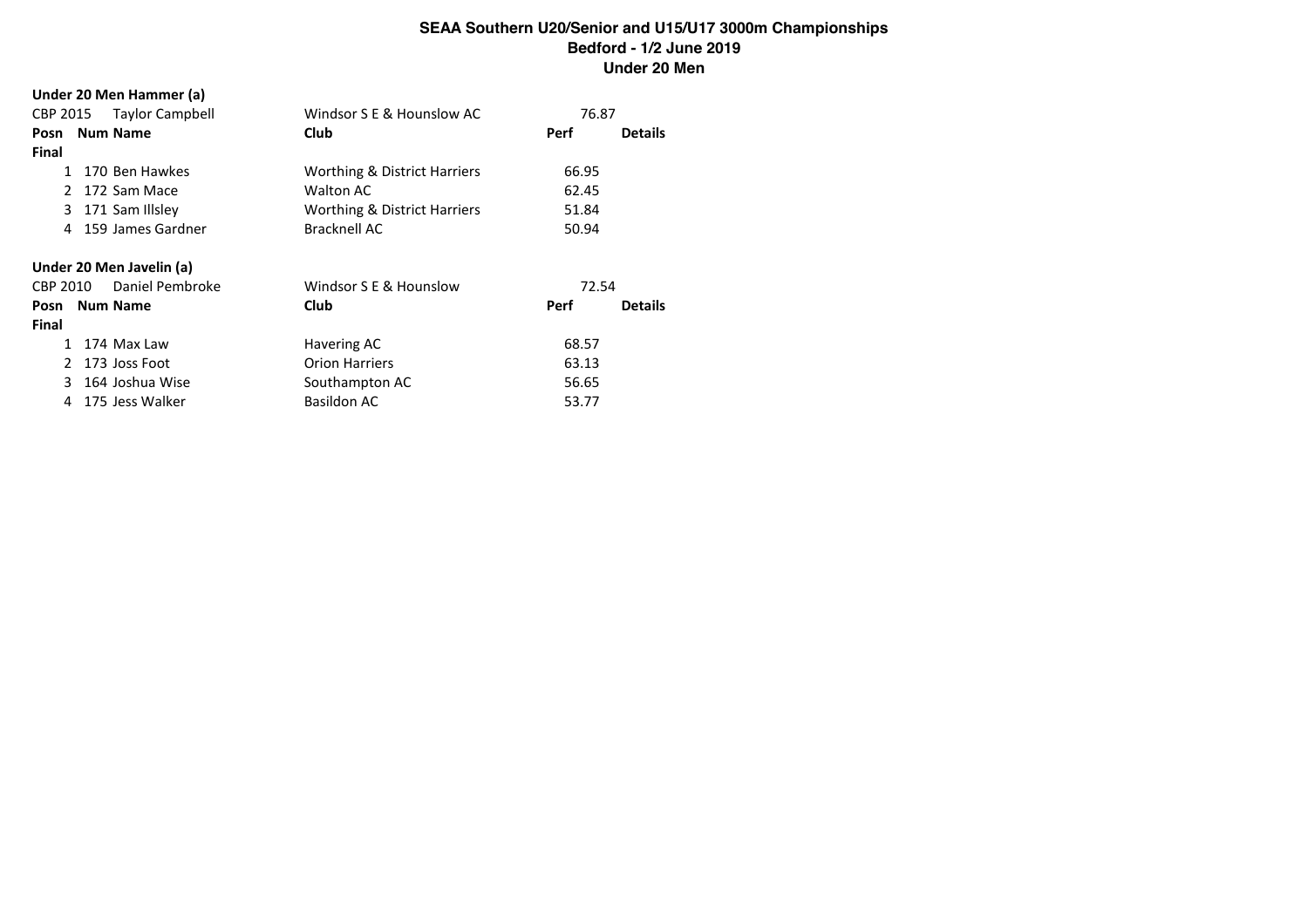|          |              | Under 20 Women 100 Metres (b) |                                    |            |       |   |
|----------|--------------|-------------------------------|------------------------------------|------------|-------|---|
| CBP 1983 |              | Shirley Thomas                | Borough of Hounslow                |            | 11.31 |   |
|          |              | Posn Num Name                 | Club                               | Perf       |       |   |
| Heat 1   |              |                               |                                    | $W/S -2.4$ |       |   |
|          |              | 1 204 Ellie Turner            | Medway & Maidstone AC              | 12.06      |       | Q |
|          |              | 2 189 Akaysha Ellis           | Enfield & Haringey AC              | 12.09      |       | Q |
|          | 3            | 198 Awa Ndiaye                | Serpentine RC                      | 12.26      |       | Q |
|          |              | 4 197 Elise Modeste           | Enfield & Haringey AC              | 12.30      |       |   |
|          |              | 5 185 Dara Apoola             | <b>Shaftesbury Barnet Harriers</b> | 12.86      |       |   |
|          | 6            | 196 Shania Martlew            | Eastbourne Rovers AC               | 12.91      |       |   |
|          | $7^{\circ}$  | 187 Tami Brown                | <b>S Factor Athletics</b>          | 13.33      |       |   |
|          |              | 8 195 Amelia Lees             | Guernsey AC                        | 13.38      |       |   |
|          |              |                               |                                    |            |       |   |
| Heat 2   |              |                               |                                    | $W/S -0.1$ |       |   |
|          | $\mathbf{1}$ | 199 Joy Ogunleye              | <b>Colchester Harriers</b>         | 11.99      |       | Q |
|          |              | 2 202 Lakeisha Owusu-Junior   | <b>Herne Hill Harriers</b>         | 12.03      |       | Q |
|          | 3            | 205 Eve Wright                | <b>Braintree &amp; District AC</b> | 12.06      |       | Q |
|          | 4            | 324 Ayoola Babalola           | Windsor S E & Hounslow AC          | 12.16      |       | q |
|          | 5            | 186 Dolita Awala-Shaw         | Newham & Essex Beagles AC          | 12.23      |       | q |
|          |              | 6 200 Funminiyi Olajide       | <b>Thurrock Harriers</b>           | 12.48      |       |   |
|          |              | 7 192 Hannah Hall             | <b>Thames Valley Harriers</b>      | 12.54      |       |   |
|          |              |                               |                                    | 12.69      |       |   |
|          | 8            | 191 Larissa Giles             | <b>Shaftesbury Barnet Harriers</b> |            |       |   |
| Final    |              |                               |                                    | $W/S -0.9$ |       |   |
|          |              | 1 202 Lakeisha Owusu-Junior   | <b>Herne Hill Harriers</b>         | 11.78      |       |   |
|          |              | 2 199 Joy Ogunleye            | <b>Colchester Harriers</b>         | 11.85      |       |   |
|          | 3            | 189 Akaysha Ellis             | Enfield & Haringey AC              | 11.93      |       |   |
|          | 4            | 205 Eve Wright                | <b>Braintree &amp; District AC</b> | 12.01      |       |   |
|          | 5            | 324 Ayoola Babalola           | Windsor S E & Hounslow AC          | 12.11      |       |   |
|          | 6            | 198 Awa Ndiaye                | Serpentine RC                      | 12.17      |       |   |
|          | $7^{\circ}$  | 204 Ellie Turner              | Medway & Maidstone AC              | 12.24      |       |   |
|          | 8            | 186 Dolita Awala-Shaw         | Newham & Essex Beagles AC          | 12.31      |       |   |
|          |              |                               |                                    |            |       |   |
|          |              | Under 20 Women 200 Metres (a) |                                    |            |       |   |
| CBP 2001 |              | Vernicha James                | <b>Belgrave Harriers</b>           |            | 23.60 |   |
|          |              | Posn Num Name                 | Club                               | Perf       |       |   |
| Heat 1   |              |                               |                                    | $W/S -0.3$ |       |   |
|          |              | 1 211 Kiah Dubarry-Gay        | Victoria Park H & Tower H AC       | 24.45      |       | Q |
|          |              | 2 207 Davina Ansah            | Croydon Harriers                   | 25.38      |       | Q |
|          | 3            | 186 Dolita Awala-Shaw         | Newham & Essex Beagles AC          | 25.63      |       | Q |
|          | 4            | 215 Rhiannon Gayle            | Croydon Harriers                   | 25.67      |       | q |
|          | 5.           | 213 Harriet Fenton-Lake       | Peterborough AC                    | 26.93      |       |   |
|          | 6            | 208 Natasha Bennett           | <b>Bracknell AC</b>                | 26.93      |       |   |
|          | 7            | 195 Amelia Lees               | <b>Guernsey AC</b>                 | 27.48      |       |   |
|          |              |                               |                                    |            |       |   |
| Heat 2   |              |                               |                                    | W/S 0.4    |       |   |
|          |              | 1 214 Hannah Foster           | <b>Shaftesbury Barnet Harriers</b> | 24.52      |       | Q |
|          | 2            | 189 Akaysha Ellis             | Enfield & Haringey AC              | 24.89      |       | Q |
|          | 3            | 220 Zoe Thompson              | Newham & Essex Beagles AC          | 25.06      |       | Q |
|          | 4            | 216 Lucy Hope                 | Medway & Maidstone AC              | 25.86      |       | q |
|          | 5            | 221 Emily Whybrow             | Reading AC                         | 26.90      |       |   |
|          | 6            | 187 Tami Brown                | S Factor Athletics                 | 27.69      |       |   |
|          | 7            | 188 Chloe Burrows             | Bournemouth AC                     | <b>DNS</b> |       |   |
|          |              |                               |                                    |            |       |   |
| Final    |              |                               |                                    | $W/S$ 2.0  |       |   |
|          |              | 1 211 Kiah Dubarry-Gay        | Victoria Park H & Tower H AC       | 23.96      |       |   |
|          |              | 2 214 Hannah Foster           | <b>Shaftesbury Barnet Harriers</b> | 24.45      |       |   |
|          | 3            | 189 Akaysha Ellis             | Enfield & Haringey AC              | 24.67      |       |   |
|          |              | 4 220 Zoe Thompson            | Newham & Essex Beagles AC          | 24.69      |       |   |
|          | 5            | 207 Davina Ansah              | Croydon Harriers                   | 25.01      |       |   |
|          | 6            | 215 Rhiannon Gayle            | Croydon Harriers                   | 25.38      |       |   |
|          | 7            | 186 Dolita Awala-Shaw         | Newham & Essex Beagles AC          | 25.71      |       |   |
|          | 8            | 216 Lucy Hope                 | Medway & Maidstone AC              | 26.04      |       |   |
|          |              |                               |                                    |            |       |   |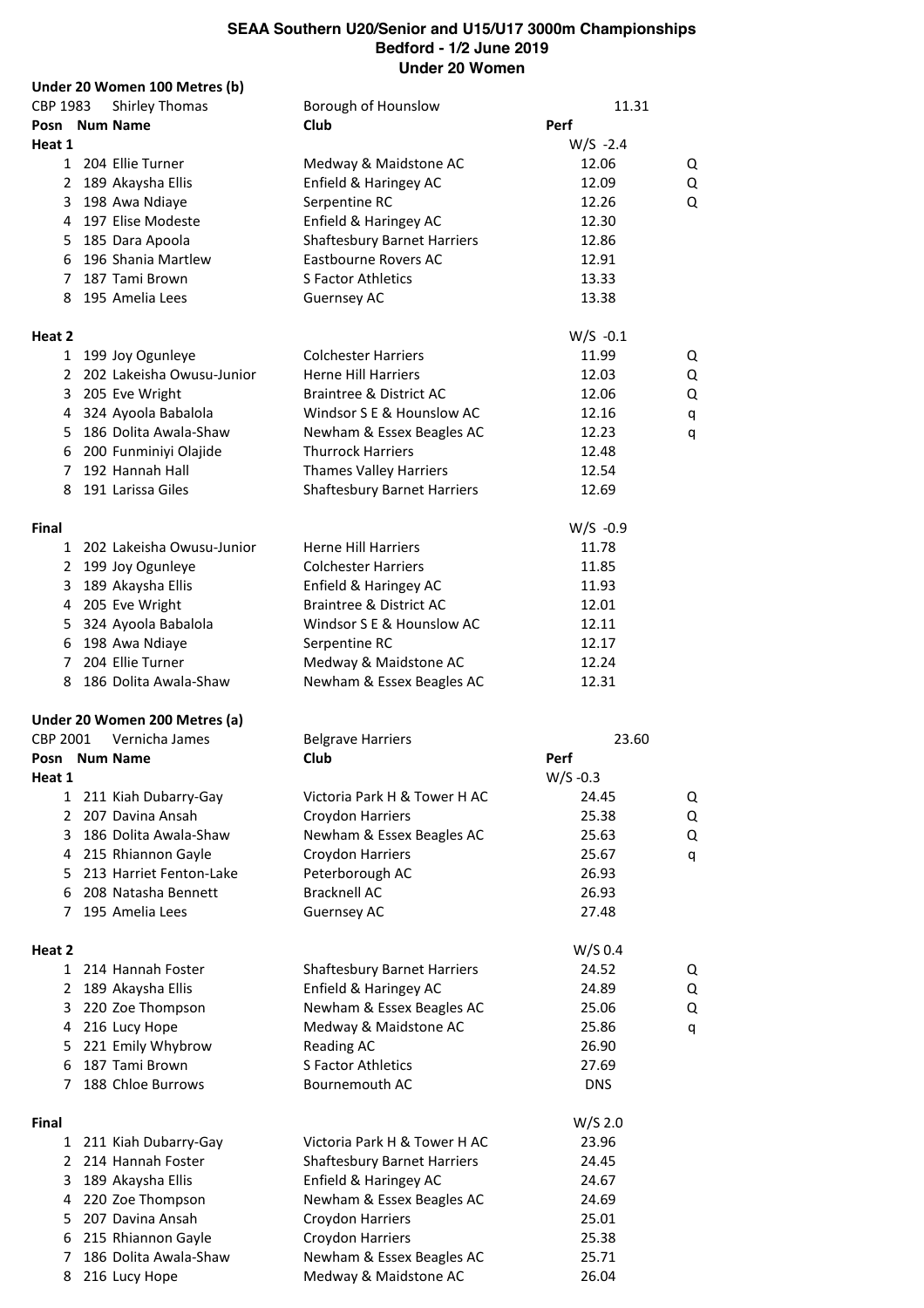|               | <b>Under 20 Women 400 Metres</b> |                                    |            |            |
|---------------|----------------------------------|------------------------------------|------------|------------|
| CBP 2007      | <b>Holly Croxford</b>            | Winchester & District AC           | 54.28      |            |
|               | Posn Num Name                    | Club                               | Perf       |            |
| Heat $1(a)$   |                                  |                                    |            |            |
|               | 1 212 Nayanna Dubarry-Gay        | Victoria Park H & Tower H AC       | 55.51      | Q          |
|               | 2 257 Maisey Snaith              | Cambridge & Coleridge AC           | 56.14      | Q          |
|               | 3 250 Amber Clare                | Basingstoke & Mid Hants AC         | 58.24      | Q          |
|               | 4 248 Ornella Adjadi             | S Factor Athletics                 | 59.26      | q          |
|               | 5 254 Charlotte Johnson          | <b>Bracknell AC</b>                | 60.80      | q          |
| Heat 2 (a)    |                                  |                                    |            |            |
|               | 1 252 Louise Evans               | Blackheath & Bromley Harriers      | 55.57      | Q          |
|               | 2 255 Asha Root                  | Tonbridge AC                       | 57.66      | Q          |
|               | 3 217 Jade Kavanagh              | Havering AC                        | 58.63      | Q          |
|               | 4 245 Rebecca Watkins            | Windsor S E & Hounslow AC          | 61.26      |            |
| Final (b)     |                                  |                                    |            |            |
|               | 1 252 Louise Evans               | Blackheath & Bromley Harriers      | 54.56      |            |
|               | 2 212 Nayanna Dubarry-Gay        | Victoria Park H & Tower H AC       | 55.67      |            |
|               | 3 257 Maisey Snaith              | Cambridge & Coleridge AC           | 55.84      |            |
|               | 4 255 Asha Root                  | Tonbridge AC                       | 56.64      |            |
|               | 5 217 Jade Kavanagh              | <b>Havering AC</b>                 | 58.39      |            |
|               | 6 254 Charlotte Johnson          | <b>Bracknell AC</b>                | 60.15      |            |
|               | 7 248 Ornella Adjadi             | S Factor Athletics                 | 60.37      |            |
|               | 8 250 Amber Clare                | Basingstoke & Mid Hants AC         | <b>DNS</b> |            |
|               | Under 20 Women 800 Metres (b)    |                                    |            |            |
| CBP 2003      | <b>Charlotte Best</b>            | Crawley AC                         | 2.06.56    |            |
| Final         | Posn Num Name                    | Club                               | Perf       |            |
|               | 1 249 Rebecca Bullock            | Basingstoke & Mid Hants AC         | 2.12.24    |            |
|               | 2 259 Charlotte Buckley          | <b>Thames Valley Harriers</b>      | 2.12.79    |            |
|               | 3 262 Charlotte Vaughan          | <b>Walton AC</b>                   | 2.24.22    |            |
|               | Under 20 Women 1,500 Metres (b)  |                                    |            |            |
| CBP 1992      | Paula Radcliffe                  | Bedford & County AC                | 4.16.82    |            |
|               | Posn Num Name                    | Club                               | Perf       |            |
| Final         |                                  |                                    |            |            |
|               | 1 267 Georgia Hayes              | <b>Reading AC</b>                  | 4.38.38    |            |
|               | 2 270 Lia Radus                  | <b>Shaftesbury Barnet Harriers</b> | 4.39.41    |            |
| 3             | 266 Izzy Fry                     | Newbury AC                         | 4.39.48    |            |
|               | 4 269 Kate O'Neill               | <b>Havering AC</b>                 | 4.42.30    |            |
|               | 5 271 Julia Tomczak              | South London Harriers              | 4.43.39    |            |
|               | 6 265 Annalie Cole               | <b>Orion Harriers</b>              | 4.48.91    |            |
| $7^{\circ}$   | 263 Lara Atkinson                | Cambridge Harriers                 | 4.49.91    |            |
|               | 8 268 Lauren Nichols             | Bedford & County AC                | 5.00.68    |            |
| 9             | 264 Mia Billins                  | City of Portsmouth AC              | 5.13.53    |            |
|               | Under 20 Women 5,000 Metres (b)  |                                    |            |            |
| <b>CBP</b>    | No CBP                           |                                    |            |            |
| Posn<br>Final | <b>Num Name</b>                  | Club                               | Perf       |            |
|               | 1 272 Grace Burrell              | <b>Basildon AC</b>                 | 18.00.08   | <b>CBP</b> |
|               | 2 273 Millie Solway              | City of Norwich AC                 | 20.18.37   |            |
|               |                                  |                                    |            |            |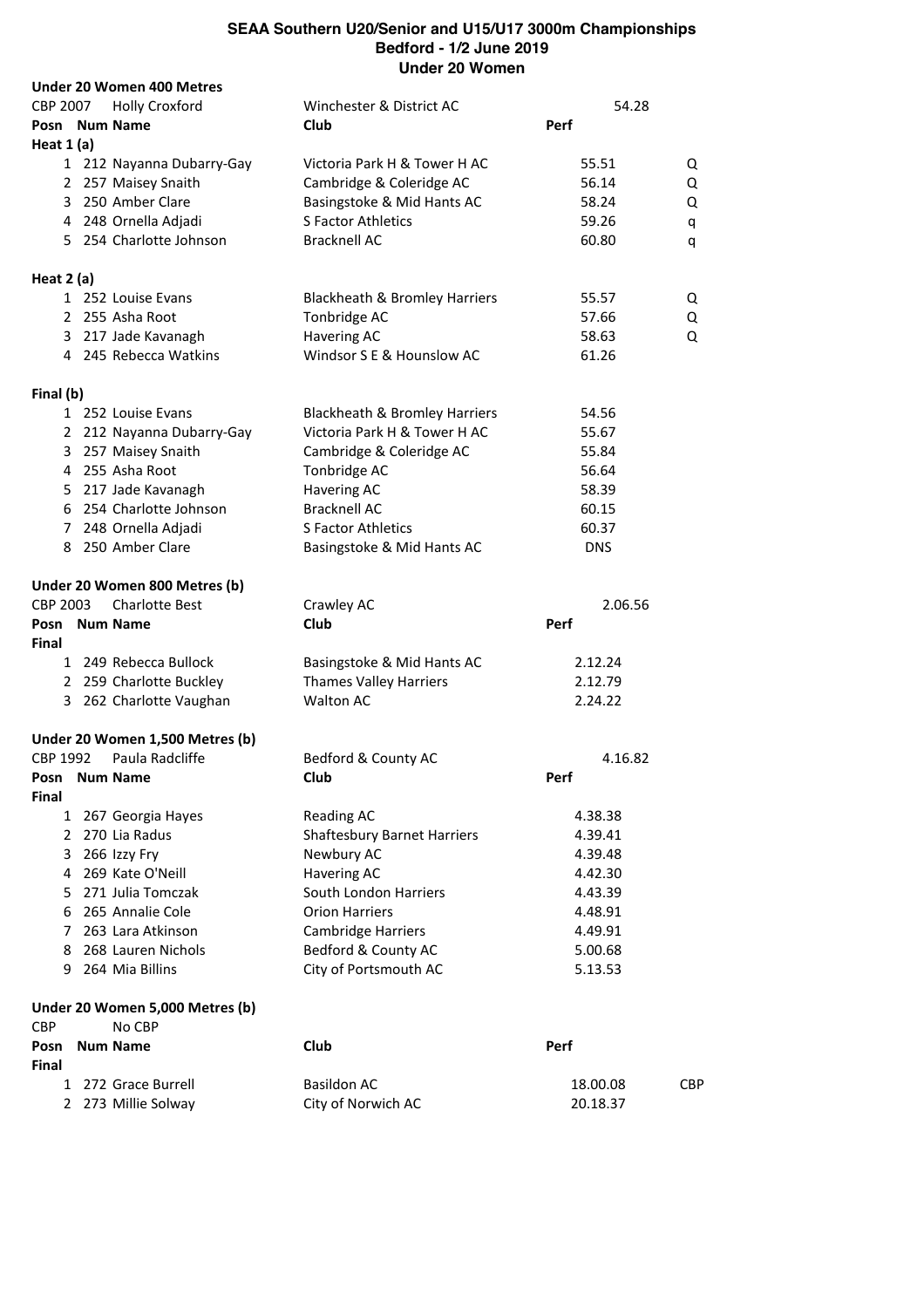|                 | Under 20 Women 100 Metres Hurdles (b)        |                                          |            |   |
|-----------------|----------------------------------------------|------------------------------------------|------------|---|
| CBP 1998        | <b>Julie Pratt</b>                           | <b>Essex Ladies</b>                      | 13.57      |   |
|                 | Posn Num Name                                | Club                                     | Perf       |   |
| Final           |                                              |                                          | $W/S +2.8$ |   |
|                 | 1 227 Lucy-Jane Matthews                     | Southampton AC                           | 13.60      |   |
|                 | 2 219 Marcia Sey                             | Croydon Harriers                         | 13.60      |   |
|                 | 3 224 Mallory Cluley                         | Blackheath & Bromley Harriers            | 14.28      |   |
|                 | 4 229 Kia Slade                              | <b>Reading AC</b>                        | 14.70      |   |
|                 | 5 226 Jessica Hopkins                        | Chelmsford AC                            | 15.03      |   |
|                 | 6 222 Zoe Austridge                          | <b>Blackheath &amp; Bromley Harriers</b> | 15.46      |   |
|                 | Under 20 Women 400 Metres Hurdles            |                                          |            |   |
| <b>CBP 2006</b> | Perri Shakes-Drayton                         | Victoria Park Harriers & TH AC           | 58.47      |   |
|                 | Posn Num Name                                | Club                                     | Perf       |   |
| Heat $1(a)$     |                                              |                                          |            |   |
|                 | 1 237 Jessica Lambert                        | Crawley AC                               | 62.01      | Q |
|                 | 2 242 Maddie Turner                          | Winchester & District AC                 | 63.80      | Q |
|                 | 3 223 Mia Chantree                           | Chelmsford AC                            | 64.09      | Q |
|                 | 4 233 Ellie Cleveland                        | Windsor S E & Hounslow AC                | 65.16      | q |
|                 | 5 234 Grace Gentry                           | <b>HAWCS</b>                             | 66.32      | q |
|                 | 6 246 Jessica Whiley                         | Chelmsford AC                            | 67.93      |   |
|                 | 7 240 Emily Sharpe                           | <b>Orion Harriers</b>                    | 72.65      |   |
| Heat $2(a)$     |                                              |                                          |            |   |
|                 | 1 232 Orla Brennan                           | Windsor S E & Hounslow AC                | 61.39      | Q |
|                 | 2 243 Grace Vans Agnew                       | Crawley AC                               | 63.92      | Q |
|                 | 3 238 Ellie Livingstone                      | Winchester & District AC                 | 65.23      | Q |
|                 | 4 241 Feia Starkey                           | Ealing Southall & Middlesex AC           | 66.81      |   |
|                 | 5 236 Holly Griffiths Brown                  | Oxford City AC                           | 67.03      |   |
|                 | 6 245 Rebecca Watkins                        | Windsor S E & Hounslow AC                | 67.23      |   |
| Final (b)       |                                              |                                          |            |   |
|                 | 1 232 Orla Brennan                           | Windsor S E & Hounslow AC                | 59.97      |   |
|                 | 2 237 Jessica Lambert                        | Crawley AC                               | 61.23      |   |
|                 | 3 243 Grace Vans Agnew                       | Crawley AC                               | 62.45      |   |
|                 | 4 242 Maddie Turner                          | Winchester & District AC                 | 62.96      |   |
|                 | 5 223 Mia Chantree                           | Chelmsford AC                            | 63.66      |   |
|                 | 6 233 Ellie Cleveland                        | Windsor S E & Hounslow AC                | 64.76      |   |
|                 | 7 238 Ellie Livingstone                      | Winchester & District AC                 | 66.97      |   |
|                 | 8 234 Grace Gentry                           | <b>HAWCS</b>                             | <b>DNS</b> |   |
|                 | Under 20 Women 3,000 Metres Steeplechase (a) |                                          |            |   |
| CBP 2014        | Nicole Taylor                                | Tonbridge AC                             | 10.37.34   |   |
|                 | Posn Num Name                                | Club                                     | Perf       |   |
| Final           |                                              |                                          |            |   |
| 1               | No Competitors                               | # $N/A$                                  |            |   |
| 2               | #N/A                                         | # $N/A$                                  |            |   |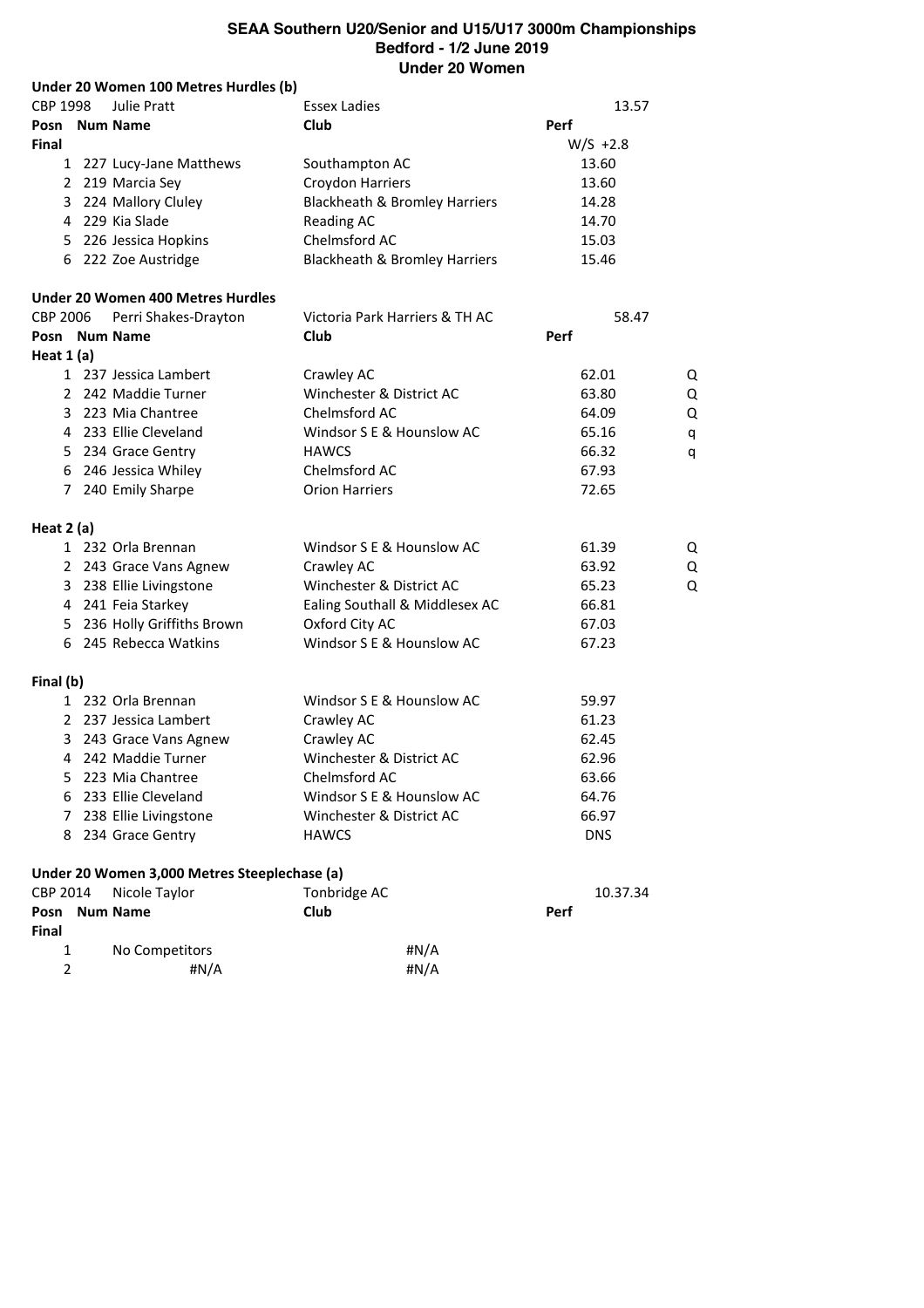|              | Under 20 Women High Jump (a)  |                                          |      |      |                |      |      |             |      |              |            |      |      |            |            |      |
|--------------|-------------------------------|------------------------------------------|------|------|----------------|------|------|-------------|------|--------------|------------|------|------|------------|------------|------|
| CBP 2010     | Jo Jennings                   | West Suffolk AC                          |      | 1.83 |                |      |      |             |      |              |            |      |      |            |            |      |
|              | Posn Num Name                 | <b>Club</b>                              | Perf |      | <b>Details</b> |      |      |             |      |              |            |      |      |            |            |      |
| <b>Final</b> |                               |                                          |      |      |                |      |      |             |      |              |            |      |      |            |            |      |
| 1            | 277 Kara Onuiri               | <b>Shaftesbury Barnet Harriers</b>       |      | 1.69 |                |      |      |             |      |              |            |      |      |            |            |      |
| 2            | 278 Ashleigh West             | Medway & Maidstone AC                    |      | 1.66 |                |      |      |             |      |              |            |      |      |            |            |      |
|              | 275 Jazmin Cooke              | Bournemouth AC                           |      | 1.63 |                |      |      |             |      |              |            |      |      |            |            |      |
|              | 4 213 Harriet Fenton-Lake     | Peterborough AC                          |      | 1.55 |                |      |      |             |      |              |            |      |      |            |            |      |
|              | Under 20 Women Pole Vault (b) |                                          |      |      |                |      |      |             |      |              |            |      |      |            |            |      |
| CBP 2008     | Jade Ive                      | Sutton & District AC                     |      | 3.95 |                |      |      |             |      |              |            |      |      |            |            |      |
|              | Posn Num Name                 | <b>Club</b>                              | Perf |      | <b>Details</b> |      |      |             |      |              |            |      |      |            |            |      |
| Final        |                               |                                          |      |      |                | 2.30 | 2.50 | 2.70        | 2.80 | 2.90         | 3.00       | 3.10 | 3.20 | 3.30       | 3.40       | 3.50 |
|              | 284 Natasha Purchas           | Crawley AC                               |      | 3.40 |                |      |      |             |      |              |            |      | O    | XXO        | XO         | XXX  |
|              | 282 Kaliska Nowers            | Windsor S E & Hounslow AC                |      | 3.30 |                |      |      |             |      |              | XO         | 0    | 0    | 0          | <b>XXX</b> |      |
| 3            | 285 Erin Thomas               | Dartford Harriers AC                     |      | 3.20 |                |      |      |             |      |              |            | XO   | 0    | XXX        |            |      |
| 4            | 283 Trinity O'Connor          | <b>Shaftesbury Barnet Harriers</b>       |      | 3.20 |                |      |      |             |      | XO           | XXO        | XXO  | XO   | <b>XXX</b> |            |      |
|              | 281 Nemiah Munir              | Vale of Aylesbury AC                     |      | 2.90 |                |      | XO   | $\mathsf O$ | XO   | $\mathsf{O}$ | <b>XXX</b> |      |      |            |            |      |
|              | 6 279 Molly Gardner           | Stevenage & North Herts AC               |      | 2.30 |                | 0    | XX-  |             |      |              |            |      |      |            |            |      |
|              | Under 20 Women Long Jump (a)  |                                          |      |      |                |      |      |             |      |              |            |      |      |            |            |      |
| CBP 1999     | Jade Johnson                  | <b>Herne Hill Harriers</b>               |      | 6.44 |                |      |      |             |      |              |            |      |      |            |            |      |
|              | Posn Num Name                 | Club                                     | Perf |      | <b>Details</b> |      |      |             |      |              |            |      |      |            |            |      |
| <b>Final</b> |                               |                                          |      |      | w/s            |      |      |             |      |              |            |      |      |            |            |      |
|              | 289 Eloise Harvey             | Dartford Harriers AC                     |      | 6.10 | 0.2            |      |      |             |      |              |            |      |      |            |            |      |
| 2            | 291 Mayong Tabe               | Medway & Maidstone AC                    |      | 6.07 | 0.4            |      |      |             |      |              |            |      |      |            |            |      |
| 3            | 200 Funminiyi Olajide         | <b>Thurrock Harriers</b>                 |      | 6.01 | 1.5            |      |      |             |      |              |            |      |      |            |            |      |
| 4            | 287 Ore Adamson               | <b>Herne Hill Harriers</b>               |      | 5.87 | 1.3            |      |      |             |      |              |            |      |      |            |            |      |
|              | 223 Mia Chantree              | Chelmsford AC                            |      | 5.49 | 0.7            |      |      |             |      |              |            |      |      |            |            |      |
|              | 288 Olivia Chessell           | Sutton & District AC                     |      | 5.31 | 0.7            |      |      |             |      |              |            |      |      |            |            |      |
|              | 290 Zoe Martial               | <b>Blackheath &amp; Bromley Harriers</b> |      | 5.17 | 0.9            |      |      |             |      |              |            |      |      |            |            |      |
| 8.           | 194 Hannah Jones              | Windsor S E & Hounslow AC                |      | 4.17 | 0.0            |      |      |             |      |              |            |      |      |            |            |      |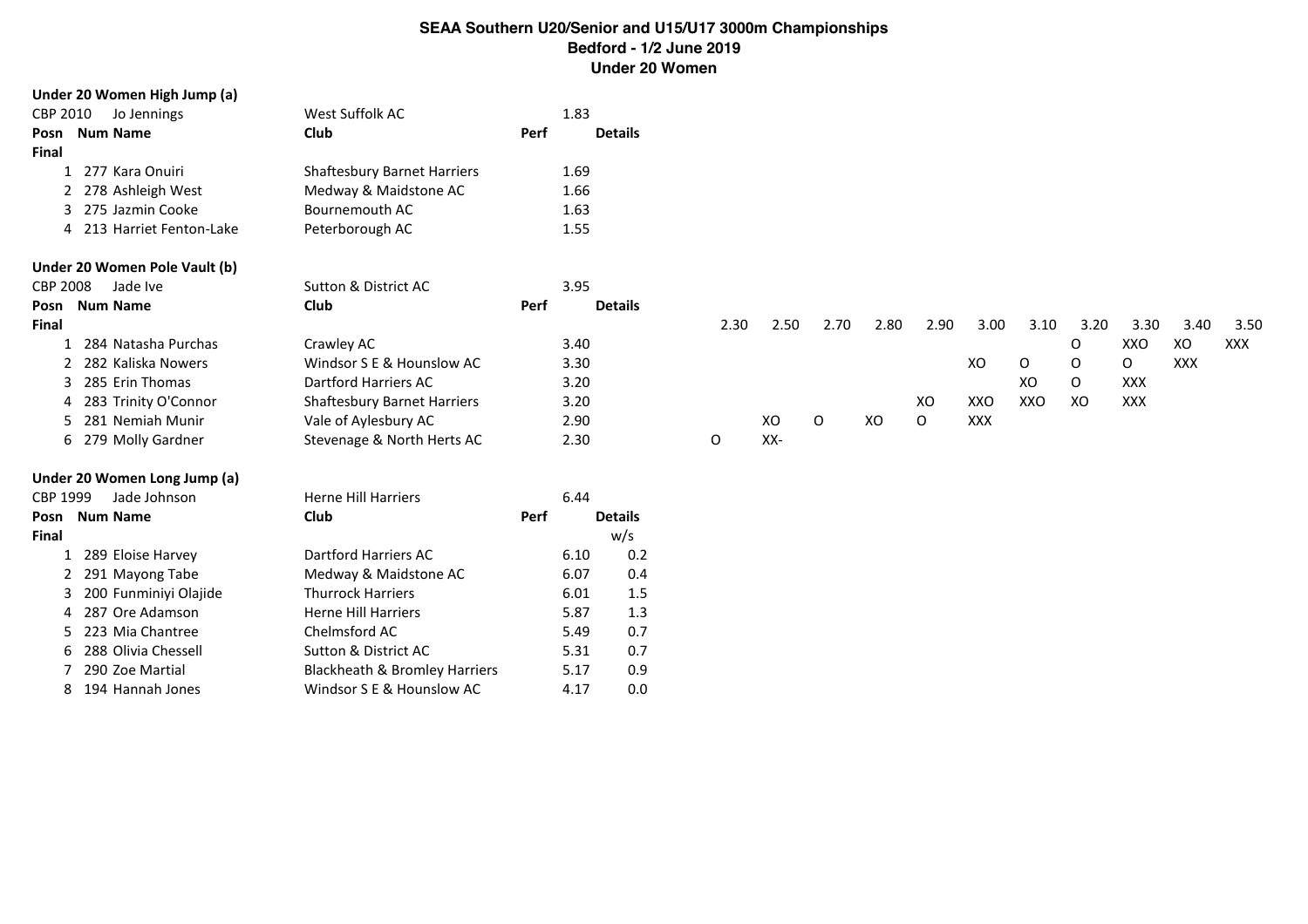#### **Under 20 Women Triple Jump (b)**

| CBP 2014 | Lia Stephenson            | <b>Thames Valley Harriers</b>      |             | 12.71          |        |       |              |       |              |              |       |
|----------|---------------------------|------------------------------------|-------------|----------------|--------|-------|--------------|-------|--------------|--------------|-------|
| Posn     | <b>Num Name</b>           | <b>Club</b>                        | Perf        | <b>Details</b> |        |       |              |       |              |              |       |
| Final    |                           |                                    |             |                | w/s    |       |              |       |              |              |       |
|          | 300 Mame Sow              | Crawley College                    |             | 12.92 CBP      | 0.1    | 12.43 | 12.12        | 12.42 | 12.92        | 12.38        | 12.91 |
|          | 289 Eloise Harvey         | Dartford Harriers AC               |             | 12.87          | 0.5    | 12.64 | 12.55        | 12.87 | X            | x            | 12.54 |
| 3.       | 295 Claudimira Landim     | Windsor S E & Hounslow AC          |             | 12.49          | 1.0    | x     | 12.49        | x     | 12.04        |              |       |
| 4        | 299 Jazz Sears            | <b>Shaftesbury Barnet Harriers</b> |             | 12.20          | 0.8    | 12.20 | $\mathsf{x}$ | 11.95 | $\mathsf{x}$ | x            | x     |
| 5.       | 298 Jade Oni              | Blackheath & Bromley Harriers      |             | 12.12          | $-0.3$ | x     | 12.10        | 12.12 | 12.01        | 11.71        | x     |
| 6        | 296 Diane Mapamboli       | Victoria Park H & Tower H AC       |             | 11.93          | $-0.5$ | 11.75 | 11.93        | x     | X            | x            | x     |
|          | 297 Ola Olufemi-Krakue    | Croydon Harriers                   |             | 11.22          | 1.7    | x     | 11.22        | 11.12 | 10.81        | $\mathsf{x}$ | 11.15 |
| 8        | 236 Holly Griffiths Brown | Oxford City AC                     |             | 11.04          | 1.6    | 11.04 | $\mathsf{x}$ | 10.85 | 10.88        | 10.88        | 9.99  |
| 9        | 301 Klaudia Walas         | Windsor S E & Hounslow AC          |             | 10.66          | 1.0    | 10.37 | 10.14        | 10.66 |              |              |       |
| 10       | 292 Holly Field           | Braintree & District AC            |             | 10.63          | $-0.3$ | 10.63 | 10.35        | 10.02 |              |              |       |
| 11       | 294 Abbie Jones           | Maidenhead AC                      |             | 10.42          | 1.9    | 10.39 | 10.08        | 10.42 |              |              |       |
|          | Under 20 Women Shot (a)   |                                    |             |                |        |       |              |       |              |              |       |
| CBP 1988 | Justine Buttle            | Greenwich                          |             | 15.00          |        |       |              |       |              |              |       |
|          | Docn - Num Namo           | $\mathsf{C}$ is in                 | <b>Dorf</b> | Dotaile        |        |       |              |       |              |              |       |

| City of Portsmouth AC<br>1 306 Serena Vincent<br>14.70 | <b>Details</b> |
|--------------------------------------------------------|----------------|
|                                                        |                |
| 2 303 Samantha Callaway<br>Southampton AC<br>12.87     |                |
| 3 302 Alexandrea Adeniji<br>Havering AC<br>12.86       |                |
| 4 304 Kirsty-Anne Ebbage<br>Tonbridge AC<br>9.74       |                |
| 5 305 Devon Matthews<br>Basildon AC<br>7.43            |                |

### **Under 20 Women Discus (a)**

| CBP 2001     | Claire Smithson          | Brighton & Hove City AC                  | 52.80                  |
|--------------|--------------------------|------------------------------------------|------------------------|
|              | Posn Num Name            | <b>Club</b>                              | <b>Details</b><br>Perf |
| <b>Final</b> |                          |                                          |                        |
|              | 1 307 Heather Cubbage    | City of Portsmouth AC                    | 46.48                  |
|              | 2 303 Samantha Callaway  | Southampton AC                           | 44.33                  |
|              | 3 311 Taia Tunstall      | <b>Watford Harriers</b>                  | 42.64                  |
|              | 4 308 Precious Hamilton  | Woodford Green w Essex L                 | 37.66                  |
|              | 5 310 Hannah Macaulay    | <b>Blackheath &amp; Bromley Harriers</b> | 37.31                  |
|              | 6 304 Kirsty-Anne Ebbage | Tonbridge AC                             | 36.30                  |
|              | 309 Emma Hunter          | Southampton AC                           | 34.25                  |
|              |                          |                                          |                        |